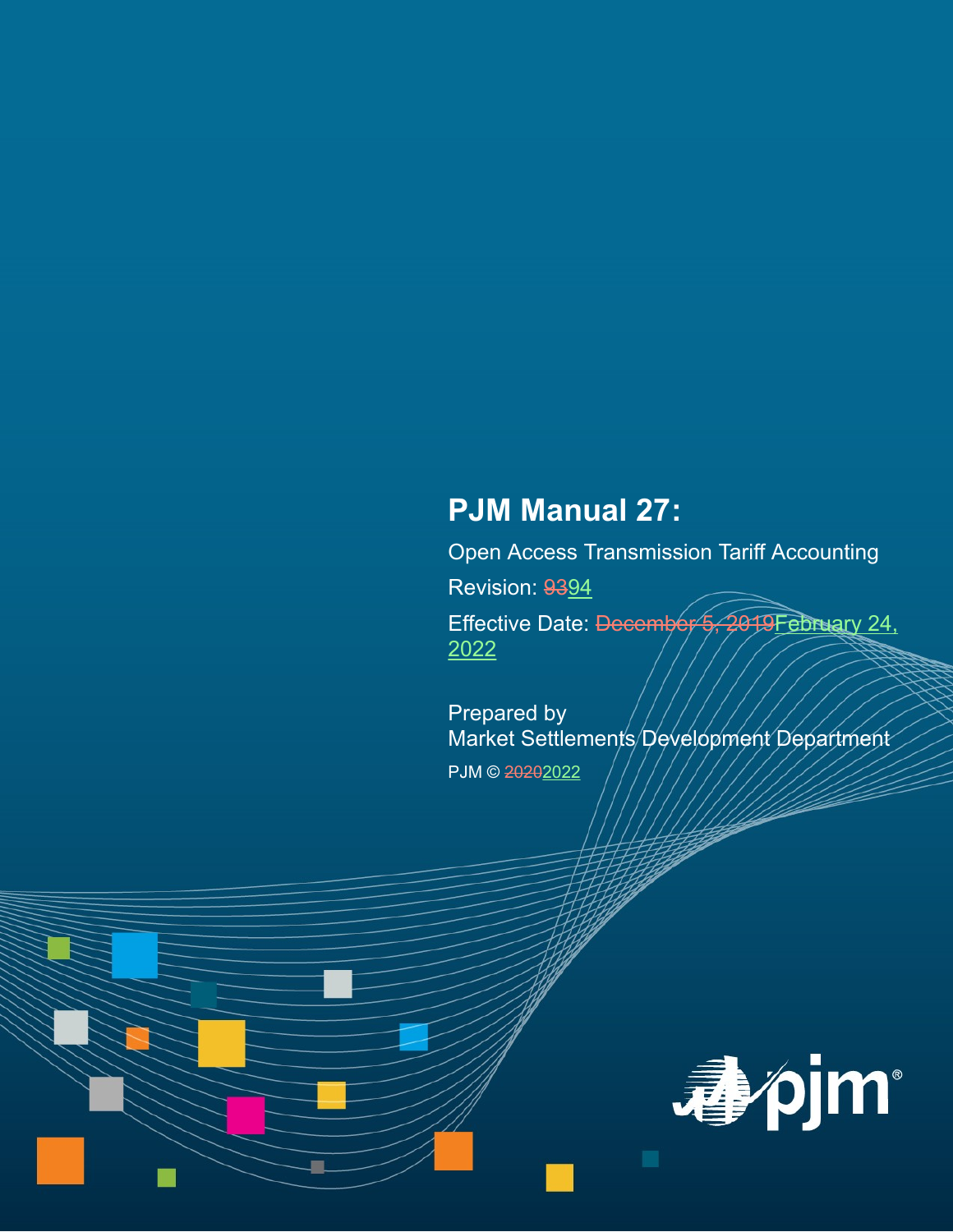

# **Table of Contents**

| 2.1 Scheduling, System Control and Dispatch Accounting Overview12<br>2.2 PJM Scheduling, System Control and Dispatch Service Charges13<br>2.2.1.1 Schedule 9-1: Control Area Administration Service  14<br>2.2.1.2 Schedule 9-2: Financial Transmission Rights Administration<br>2.2.1.4 Schedule 9-4: Capacity Resource and Obligation Management |  |
|----------------------------------------------------------------------------------------------------------------------------------------------------------------------------------------------------------------------------------------------------------------------------------------------------------------------------------------------------|--|
|                                                                                                                                                                                                                                                                                                                                                    |  |
| 2.2.1.5 Schedule 9-PJMSettlement: PJM Settlement, Inc. Administrative                                                                                                                                                                                                                                                                              |  |
|                                                                                                                                                                                                                                                                                                                                                    |  |
|                                                                                                                                                                                                                                                                                                                                                    |  |
|                                                                                                                                                                                                                                                                                                                                                    |  |
| 2.2.2.2 Schedule 9-FERC: FERC Annual Charge Recover 20                                                                                                                                                                                                                                                                                             |  |
|                                                                                                                                                                                                                                                                                                                                                    |  |
|                                                                                                                                                                                                                                                                                                                                                    |  |
| 2.2.2.5 Schedule 10-NERC: North American Electric Reliability                                                                                                                                                                                                                                                                                      |  |
|                                                                                                                                                                                                                                                                                                                                                    |  |
| 2.2.2.6 Schedule 10-RFC: ReliabilityFirst Corporation Charge22                                                                                                                                                                                                                                                                                     |  |
|                                                                                                                                                                                                                                                                                                                                                    |  |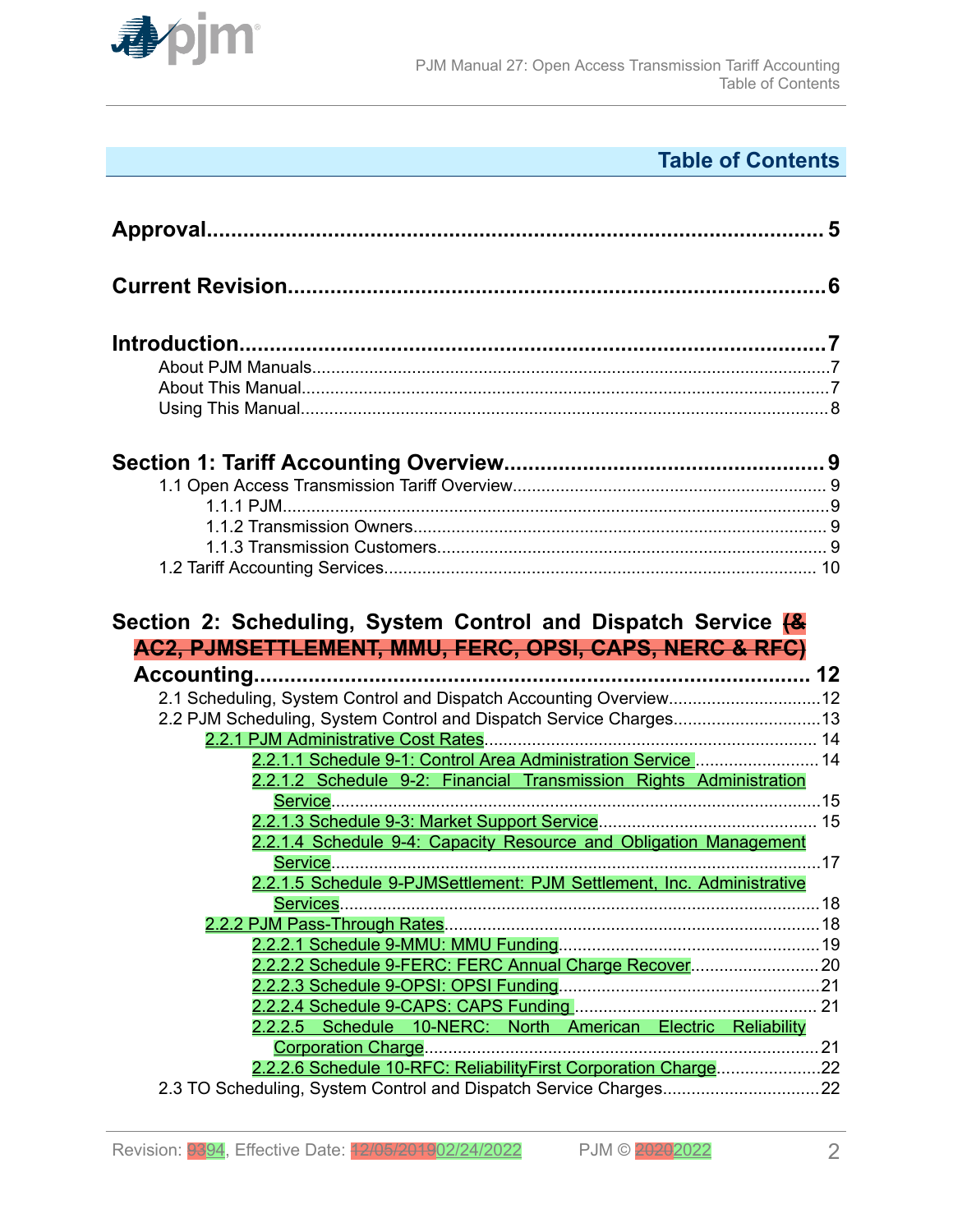

| 2.5 Reconciliation for PJM and TO-Scheduling, System Control and Dispatch Service                                                                  |  |
|----------------------------------------------------------------------------------------------------------------------------------------------------|--|
| 2.6 Reconciliation for TO Scheduling, System Control and Dispatch Service Charges 24                                                               |  |
| Section 3: Reactive Supply and Voltage Control from Generation                                                                                     |  |
| 3.1 Reactive Supply and Voltage Control Service Accounting Overview 26                                                                             |  |
|                                                                                                                                                    |  |
|                                                                                                                                                    |  |
| Section 4: Energy Imbalance Service Accounting 29                                                                                                  |  |
|                                                                                                                                                    |  |
| Section 5: Network Integration Transmission Service Accounting 30                                                                                  |  |
| 5.1 Network Integration Transmission Service Accounting Overview30                                                                                 |  |
|                                                                                                                                                    |  |
|                                                                                                                                                    |  |
|                                                                                                                                                    |  |
|                                                                                                                                                    |  |
| 5.6 Business Rules for Nodal Pricing Settlement of Network Load33<br>5.7 Business Rules for Changing Settlement Area Definitions of Network Load34 |  |
| Section 6: Point-to-Point Transmission Service Accounting 37                                                                                       |  |
|                                                                                                                                                    |  |
|                                                                                                                                                    |  |
|                                                                                                                                                    |  |
|                                                                                                                                                    |  |
|                                                                                                                                                    |  |
| 6.2.2 Adjustment to Firm Daily Point-to-Point Transmission Service Charges 38                                                                      |  |
|                                                                                                                                                    |  |
| 6.2.4 Monthly Adjustment to Firm Point to Point Transmission Service Charges 39                                                                    |  |
|                                                                                                                                                    |  |
|                                                                                                                                                    |  |
|                                                                                                                                                    |  |
|                                                                                                                                                    |  |
|                                                                                                                                                    |  |
|                                                                                                                                                    |  |
|                                                                                                                                                    |  |
| Section 8: Energy Storage Resource Charging Energy 46                                                                                              |  |

[2.4 TO Scheduling, System Control and Dispatch Service Credits................................... 23](#page-22-0)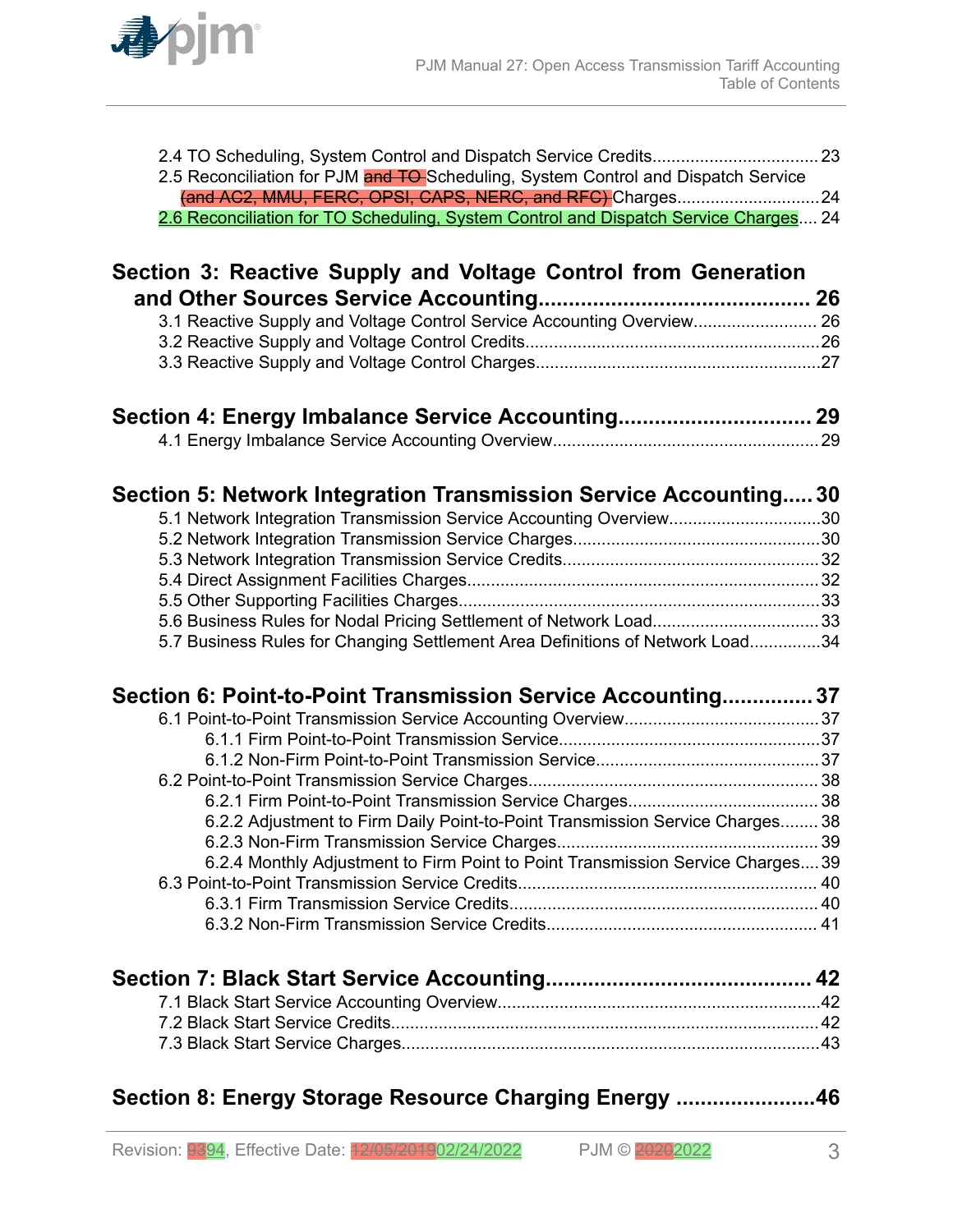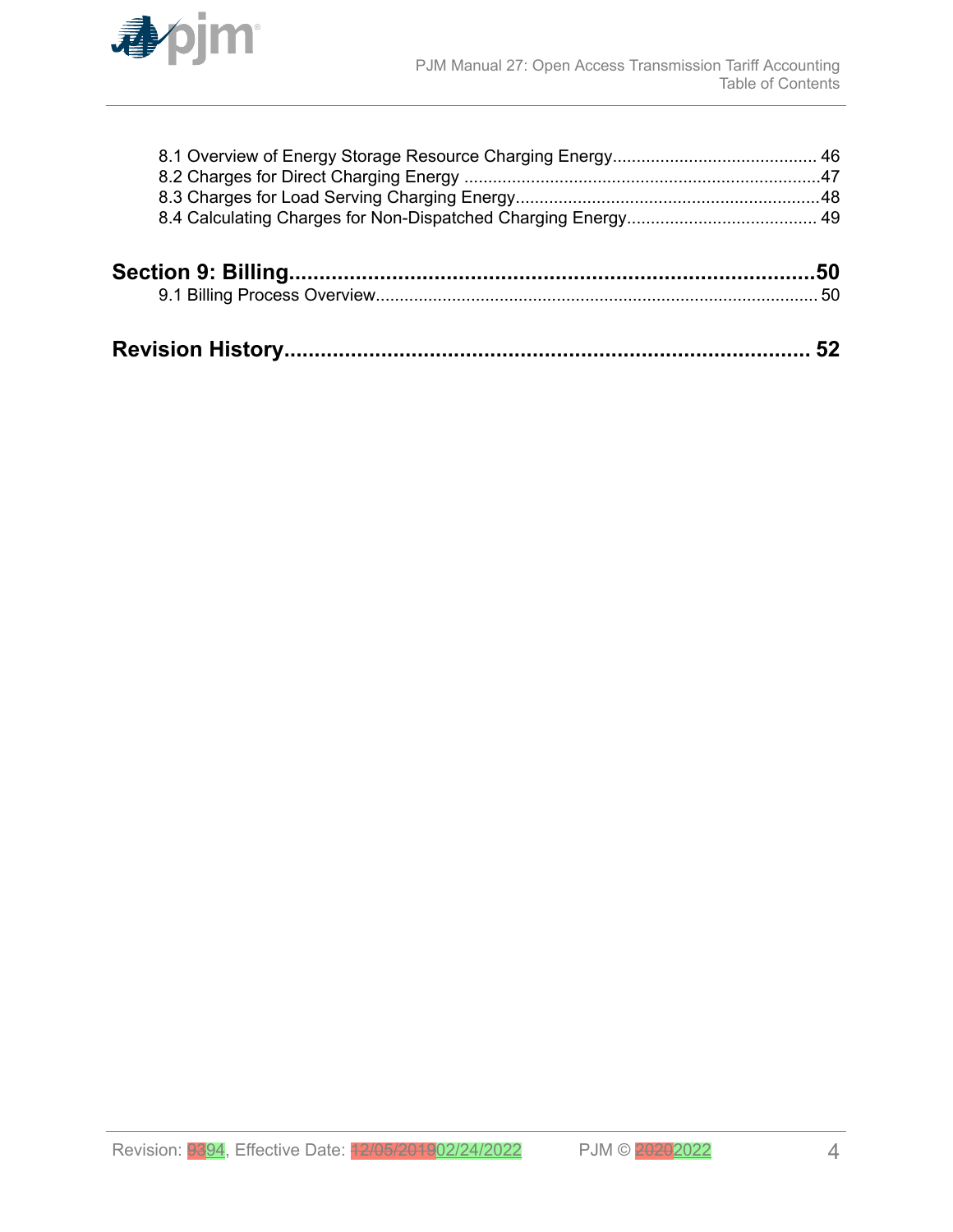<span id="page-4-0"></span>

## **Approval**

Approval Date: 12/05/201903/03/2022 Effective Date: 12/05/201902/24/2022

Rebecca Stadelmeyer, Manager

Market Settlements Development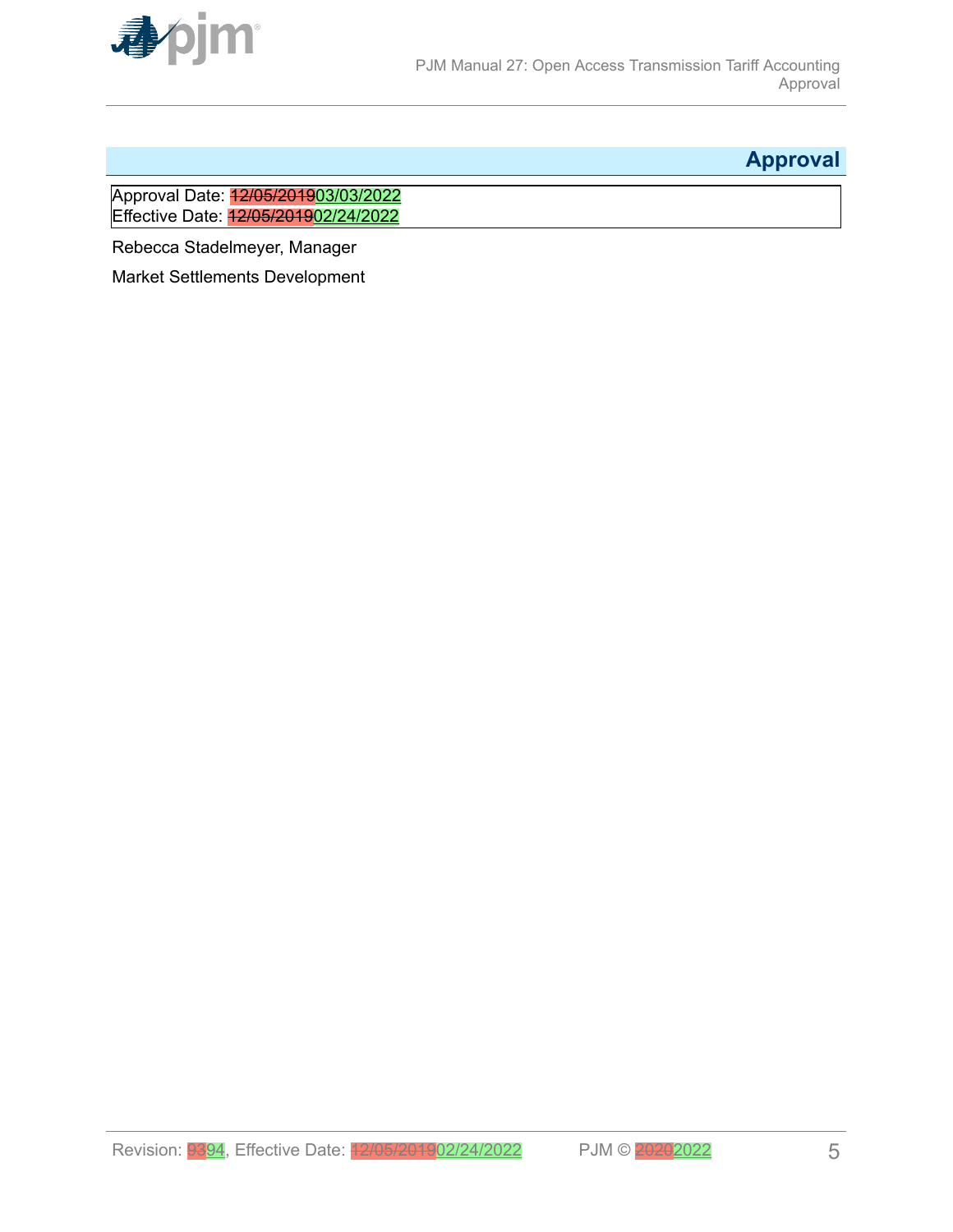<span id="page-5-0"></span>

## **Current Revision**

#### **Revision 94 (2/24/2022)**

- 2.1: Reorganization of wording to distinguish between PJM Administrative Rates and PJM Pass-Through Rates
- 2.2: Added conforming language from FERC Order ER22-26 to describe the PJM Administrative Rates as formulas instead of as stated rates. Created subsections for the administrative rates and pass-through rates.
- 2.5: Renamed and reworded section to only be reconciliation for the PJM Scheduling System Control and Dispatch charges
- 2.6: New section to only be reconciliation for the TO Scheduling System Control and Dispatch charges

**Administrative Change: (02/04/2021, Approved by Rebecca Stadelmeyer):**

• Updated manual ownership from Ray Fernandez to Rebecca Stadelmeyer

**Administrative Change (11/06/2020) Approved by Ray Fernandez):**

The periodic review was completed and no changes were found to be necessary

#### **Revision 93 (08/31/2020):**

- **Section 5.2** 
	- o Added deadline for members to provide updates to PJM for the Network Service Peak Load (NSPL) values
	- o Noted that NSPLs will be published as final on November 15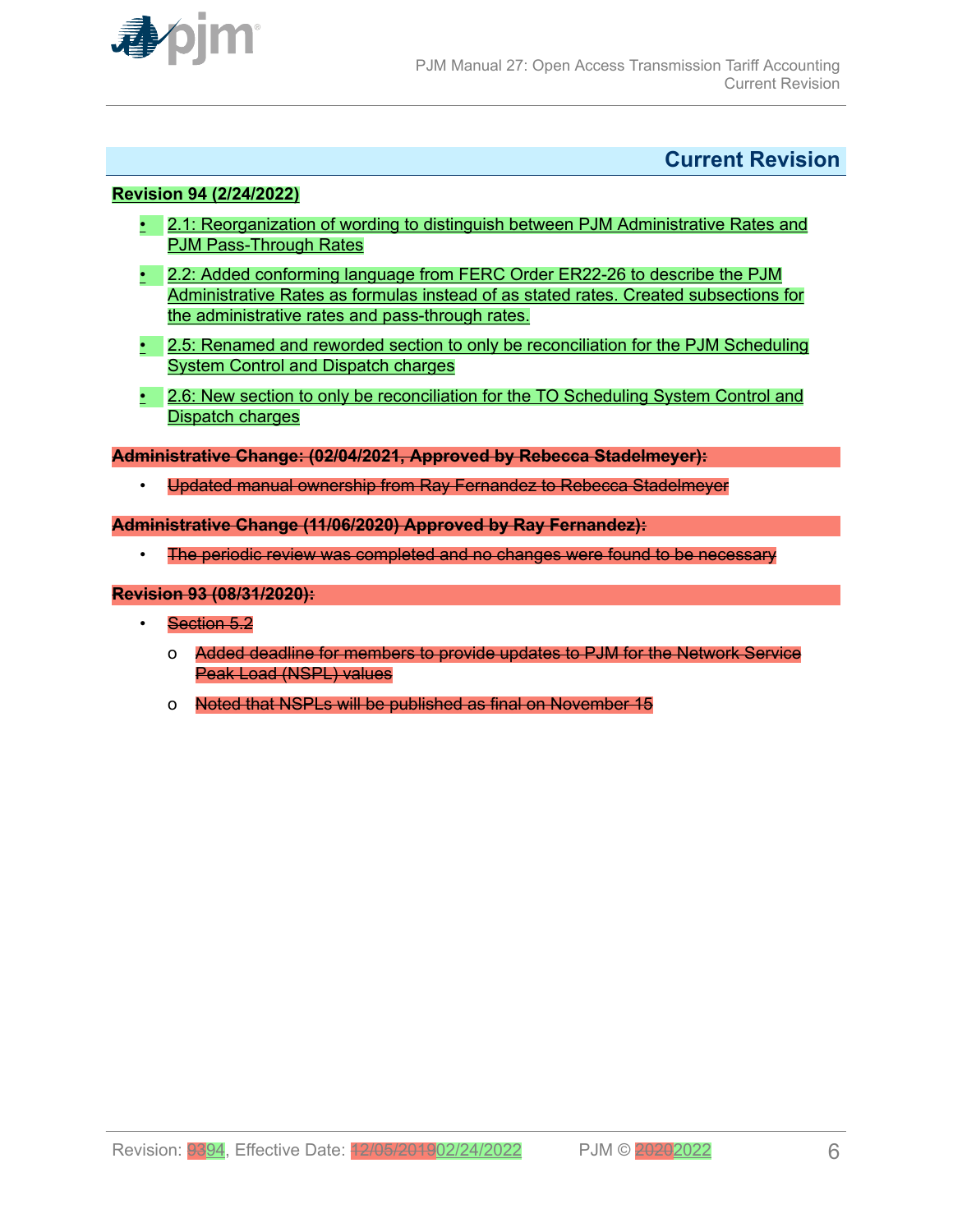<span id="page-6-0"></span>

## **Introduction**

Welcome to the *PJM Manual for Open Access Transmission Tariff Accounting*. In this Introduction, you will find the following information:

- What you can expect from the PJM Manuals (see "About PJM Manuals").
- What you can expect from this PJM Manual (see "About This Manual").
- How to use this manual (see "Using This Manual").

## **About PJM Manuals**

The PJM Manuals are the instructions, rules, procedures, and guidelines established by the PJM for the operation, planning, and accounting requirements of PJM and the PJM Energy Market. The manuals are grouped under the following categories:

- Transmission
- PJM Energy Market
- Generation and transmission interconnection
- Reserve
- Accounting and Billing
- PJM administrative services
- Miscellaneous

For a complete list of all PJM manuals, go to the Library section on PJM.com.

## **About This Manual**

The PJM Manual for Open Access Transmission Tariff Accounting is one of a series of manuals within the Accounting and Billing group. This manual focuses on the accounting for transmission services within the PJM Open Access Transmission Tariff.

The *PJM Manual for Open Access Transmission Tariff Accounting* consists of nine sections. These sections are listed in the table of contents beginning on page ii.

#### **Intended Audience**

The intended audiences for the PJM Manual for Open Access Transmission Tariff Accounting are:

- PJM Members
- External auditors, lawyers, and regulators
- PJM accounting staff and auditing staff

#### **References**

The References to other documents that provide background or additional detail directly related to the *PJM Manual for Open Access Transmission Tariff Accounting* are: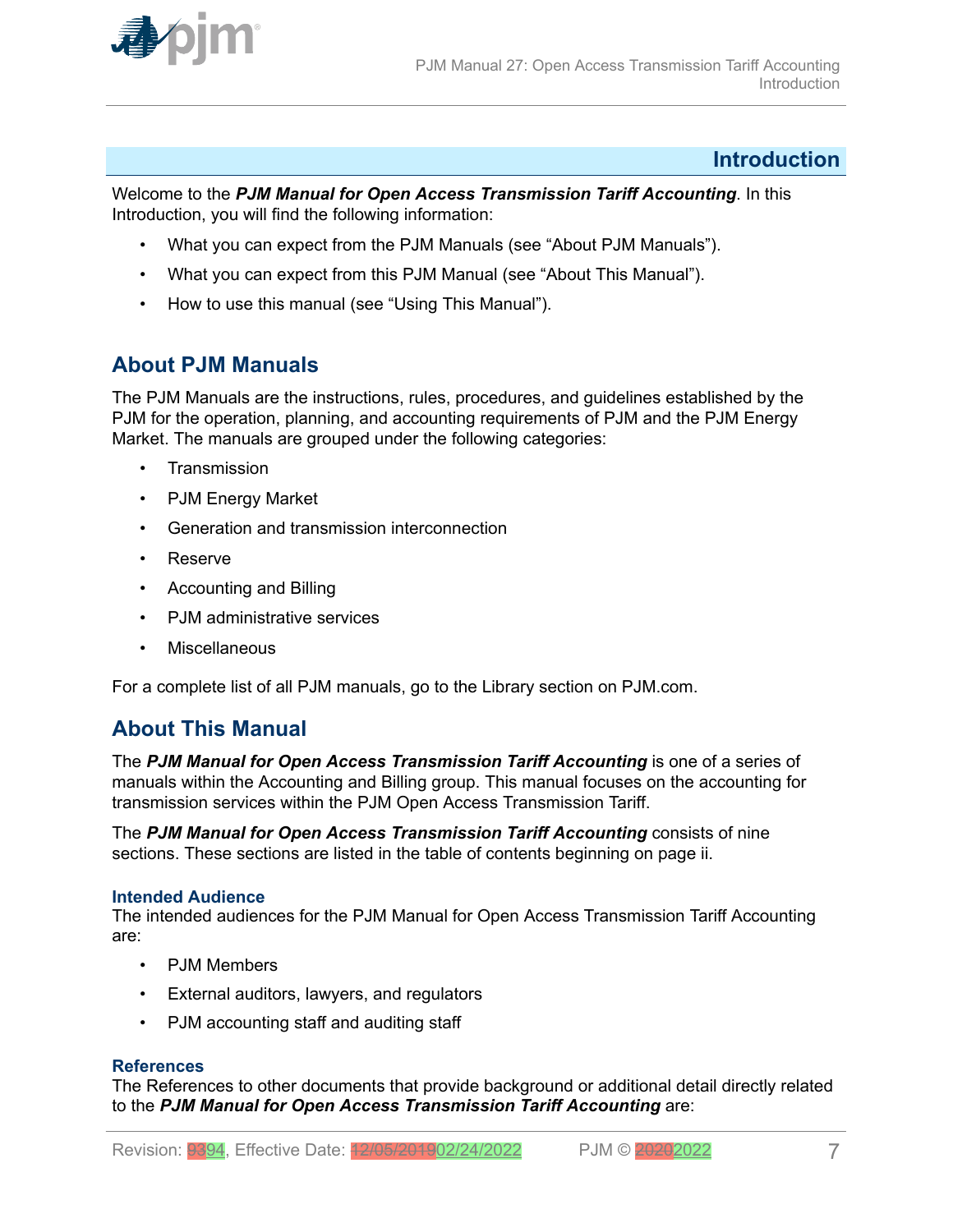<span id="page-7-0"></span>

- Operating Agreement of PJM Interconnection, L.L.C.
- Transmission Owners Agreements
- PJM Manual for *[Operating Agreement Accounting \(M-28\)](http://www.pjm.com/~/media/documents/manuals/m28.ashx)*
- PJM Manual for *[Billing \(M-29\)](http://www.pjm.com/~/media/documents/manuals/m29.ashx)*
- PJM Manual for *[Balancing Operations \(M-12\)](http://www.pjm.com/~/media/documents/manuals/m12.ashx)*
- PJM Manual for *[Transmission Operations \(M-3\)](http://www.pjm.com/~/media/documents/manuals/m03.ashx)*

## **Using This Manual**

We believe that explaining concepts is just as important as presenting procedures. This philosophy is reflected in the way we organize the material in this manual. We start each section with an overview. Then we present details, procedures or references to procedures found in other PJM manuals. The following provides an orientation to the manual's structure.

#### **What You Will Find In This Manual**

- A table of contents that lists two levels of subheadings within each of the sections
- An approval page that lists the required approvals and a brief outline of the current revision
- Sections containing the specific guidelines, requirements, or procedures including PJM actions and PJM Member actions
- A section at the end detailing all previous revisions of this PJM Manual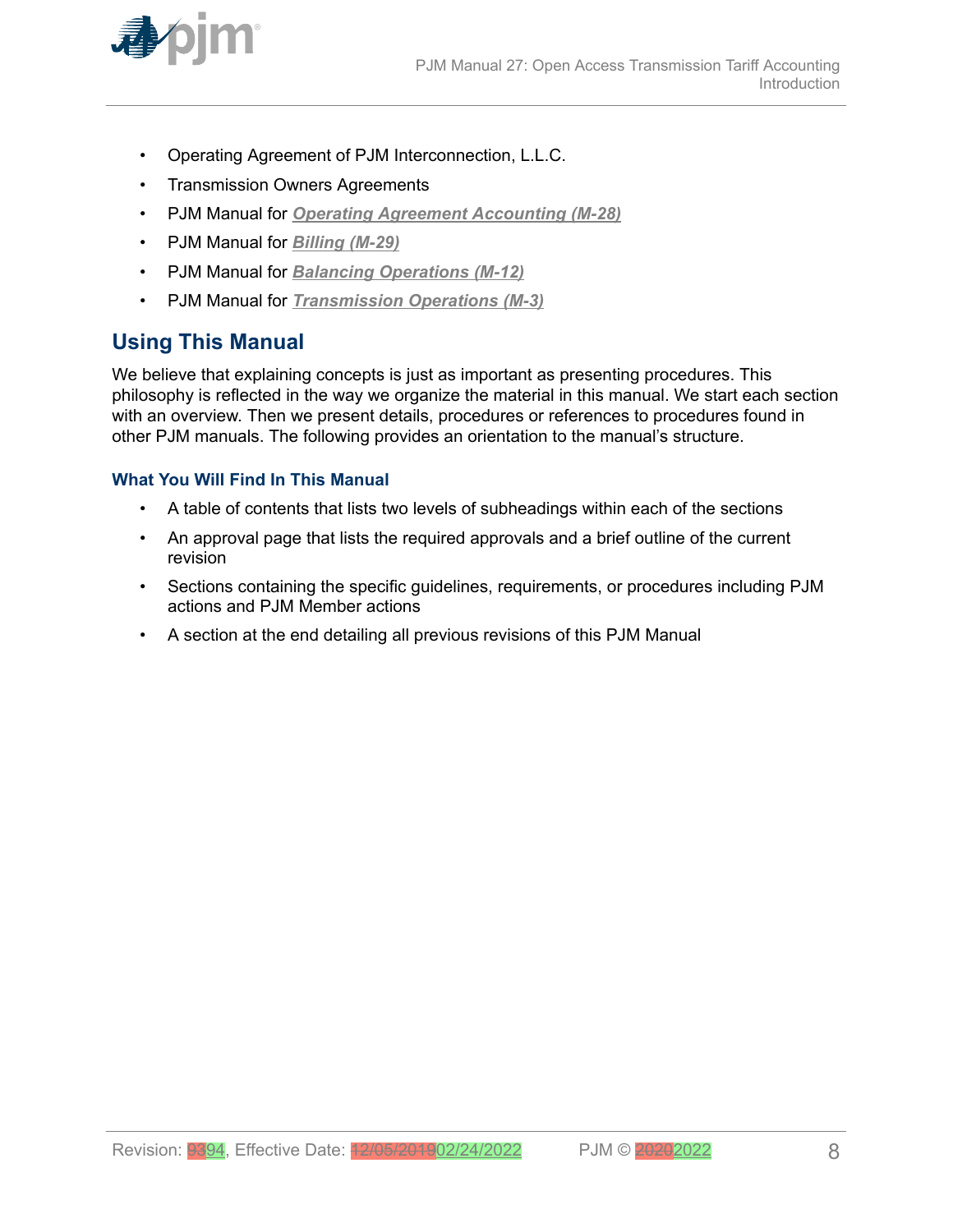<span id="page-8-0"></span>

## **Section 1: Tariff Accounting Overview**

Welcome to the *Tariff Accounting Overview* section of the *PJM Manual for Open Access Transmission Tariff Accounting*. In this section, you will find the following information:

- A general description of the PJM Open Access Transmission Tariff (see "*Open Access Transmission Tariff Overview*").
- A description of the PJM Open Access Transmission Tariff accounting services (see "*Tariff Accounting Services*").

## **1.1 Open Access Transmission Tariff Overview**

To be compliant with the FERC Order 888, the Transmission Owners (TO) in PJM filed with the FERC an open access transmission service tariff, called the PJM Open Access Transmission Tariff. Transmission open access provides the ability to make use of existing transmission facilities that are owned by others, in this case the TOs, in order to deliver power to customers. Transmission Service is the reservation to transport power from one point to another and all of the ancillary services that are necessary to make the transport of power possible.

The PJM TOs' transmission facilities are operated with free-flowing transmission ties. The PJM manages the operation of these facilities, in accordance with the PJM Operating Agreement.

### **1.1.1 PJM**

PJM operates the Transmission System that is used to provide Transmission Service. Transmission services include Point-To-Point Transmission Service (long-term and short-term firm and non-firm) and Network Integration Transmission Service. In carrying out this responsibility, PJM performs the following functions:

- Acts as transmission provider and system operator for the PJM Region
- Maintains the OASIS
- Receives and acts on applications for transmission service
- Conducts system impact and facilities studies
- Schedules transactions
- Directs redispatch, curtailment, and interruptions
- Accounts for, collects, and disburses transmission revenues

#### **1.1.2 Transmission Owners**

Each TO in PJM is a signatory to the PJM Open Access Transmission Tariff. They collectively have delegated the responsibility to administer the PJM Open Access Tariff to PJM. Each TO has the responsibility to design or install transmission facilities to satisfy requests for Transmission Service under the tariff.

### **1.1.3 Transmission Customers**

There are two types of Transmission Customers for whom PJM Open Access Transmission Tariff charges are determined: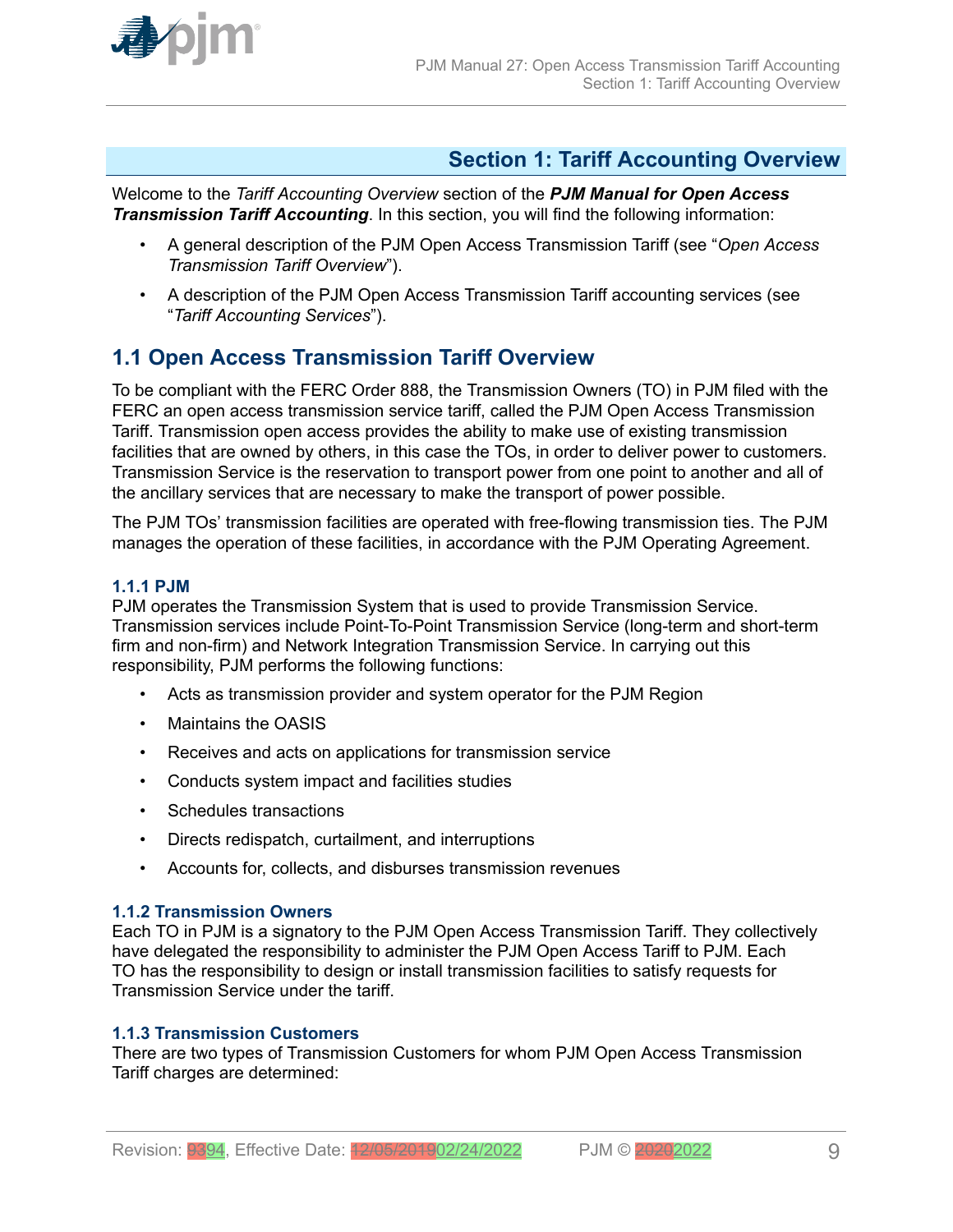<span id="page-9-0"></span>

- Point-to-Point Transmission Customers entities receiving Transmission Service pursuant to the terms of the Transmission Provider's Point-to-Point Transmission Service.
- Network Customers entities receiving Transmission Service pursuant to the terms of the Transmission Provider's Network Integration Transmission Service.

## **1.2 Tariff Accounting Services**

There are several transmission-related services for which the PJM calculates charges and credits for the monthly and weekly billing statements. (See the *[PJM Manual for Billing \(M-29\)](http://www.pjm.com/~/media/documents/manuals/m29.ashx)* for more information.)

The PJM accounts for the following types of transmission service:

- Network Integration Transmission Service Transmission Service provided pursuant to the rates, terms, and conditions set forth in the Tariff.
- Firm Point-to-Point Transmission Service Transmission Service that is reserved and/or scheduled between specified Points of Receipt(s) and Point(s) of Delivery. The minimum term is one day and the maximum term is specified in the Service Agreement.
- Non-Firm Point-to-Point Transmission Service Transmission Service that is reserved and scheduled on an as-available basis and is subject to curtailment or interruption. Non-Firm Point-To-Point Transmission Service is available on a stand-alone basis for periods ranging from one hour to one month.

PJM accounts for the following Ancillary Services, which PJM is required to provide and Transmission Customers are required to purchase:

- Scheduling, System Control and Dispatch scheduling and administering the movement of power through, out of, or within PJM.
- Reactive Supply and Voltage Control from Generation Sources operating generating facilities to produce reactive power to maintain transmission voltages within acceptable limits.

In addition to the services listed above, the following Ancillary Services, which PJM is required to provide to Transmission Customers that serve load within PJM, are also accounted for by PJM:

- Regulation and Frequency Response committing on-line generation whose output is raised or lowered as necessary to follow the moment-to-moment changes in load.
- Operating Reserves the amount of generating capacity actually operated for specified periods of an Operating Day to ensure the reliable operation of PJM.
- Energy Imbalance provided when a difference occurs between the scheduled and actual delivery of energy to a load.
- Black Start Service the capability of generating units to start without an outside electrical supply or the demonstrated ability of a generating unit with a high operating factor to automatically remain operating at reduced levels when disconnected from the grid.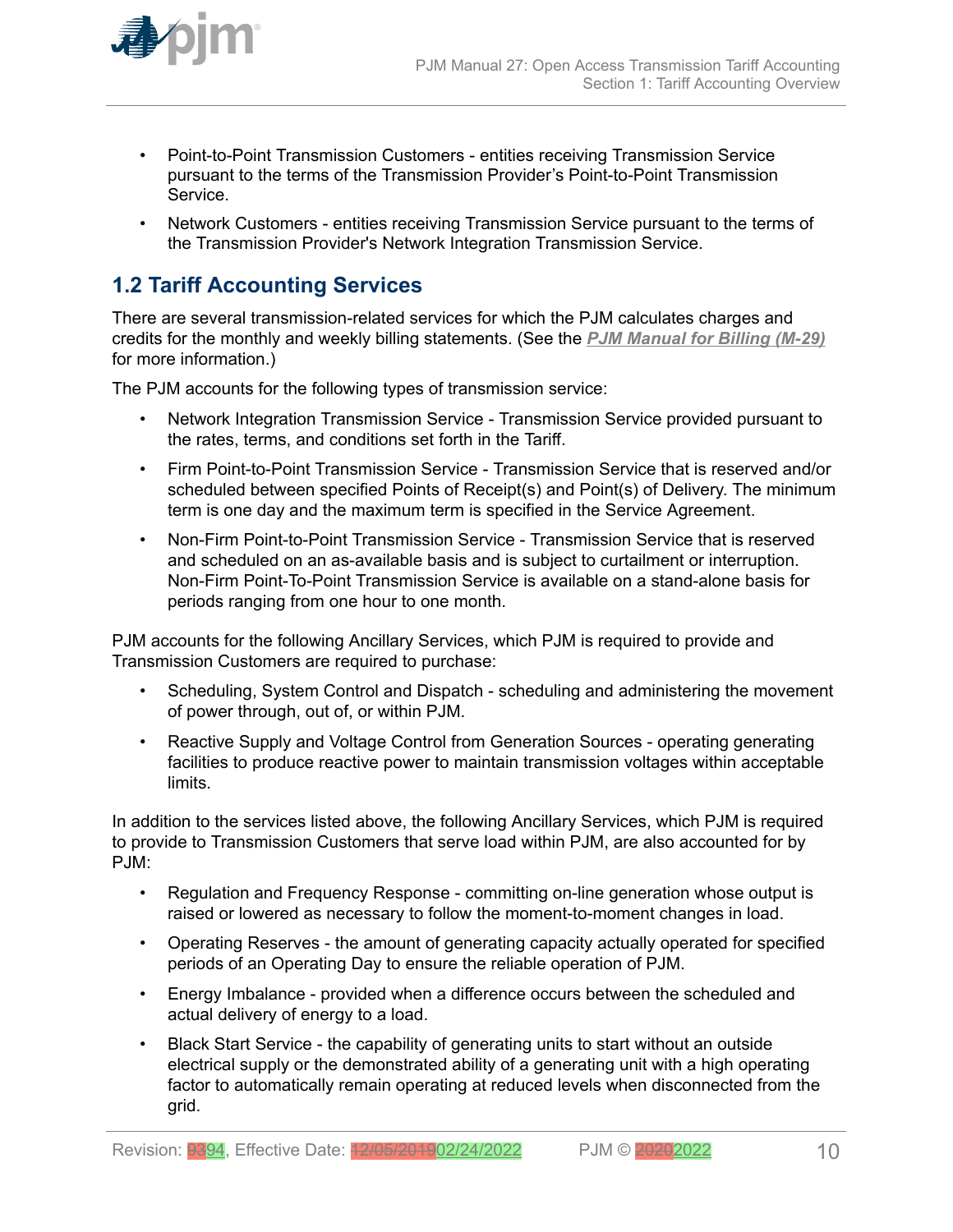

- The regulation and frequency response service, energy imbalance service (for network customers), and operating reserves - spinning and supplemental services are billed through the Operating Agreement and, therefore, are not covered in this manual. (See the *[PJM Manual for Operating Agreement Accounting \(M-28\)](http://www.pjm.com/~/media/documents/manuals/m28.ashx)* for more details.)
- PJM also accounts for the following charges/credits: Expansion Cost, RTO Start-up Cost Recovery, and FERC/OPSI/CAPS/NERC/RFC/MMU/AC2/PJMSettlement fees.
- Accounting Input Data.

After-the-fact, PJM collects information regarding actual operations which is recorded by PJM dispatchers or automated systems. The tariff accounting processes use this information as input data. Other accounting input data is provided from various systems and databases. This information includes basic data describing scheduling information for Transmission Customers' transactions, and Transmission System parameters. The tariff accounting process uses this information as described in the other sections of this manual.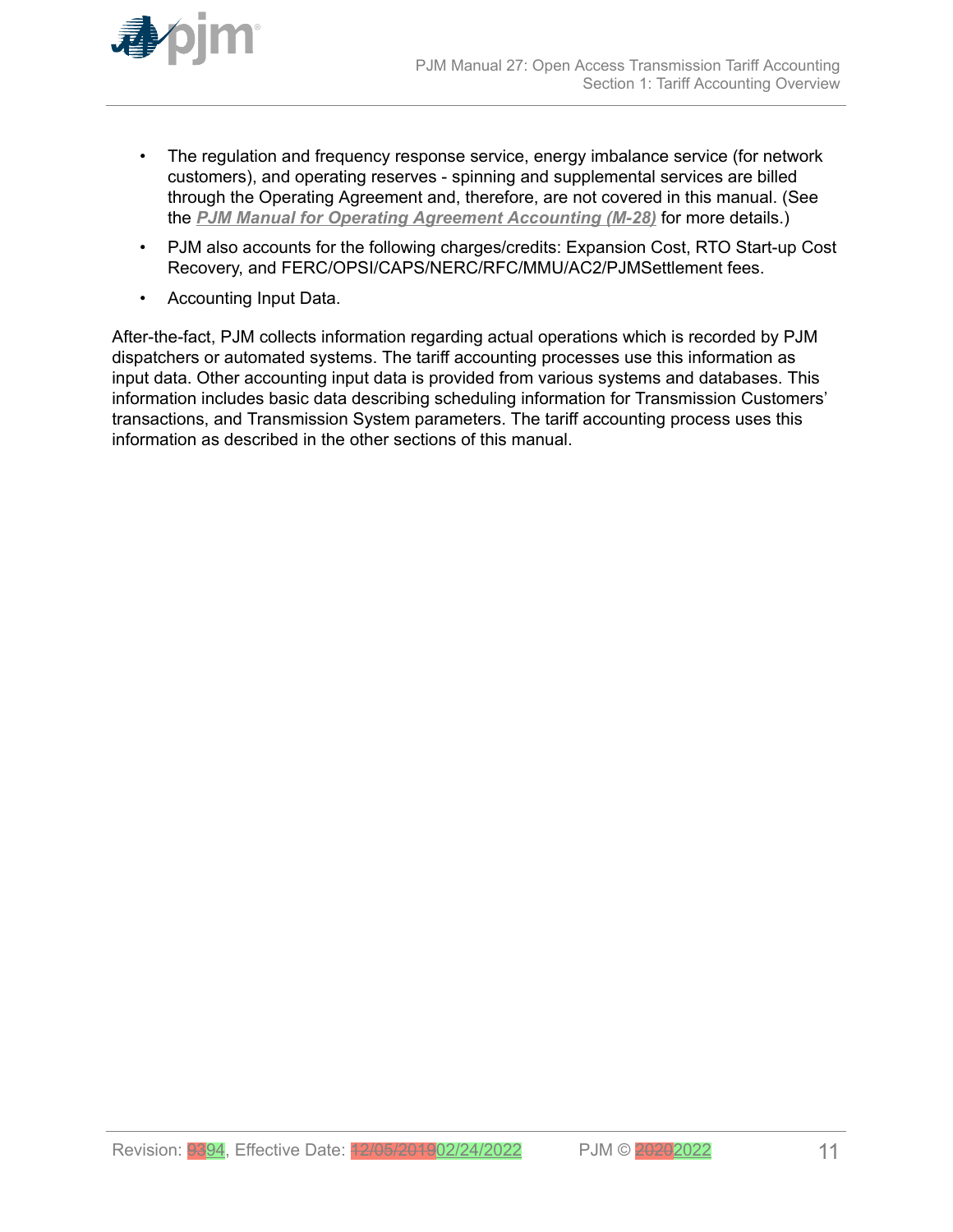<span id="page-11-0"></span>

## **Section 2: Scheduling, System Control and Dispatch Service (& AC2, PJMSETTLEMENT, MMU, FERC, OPSI, CAPS, NERC & RFC) Accounting**

Welcome to the Scheduling, System Control and Dispatch Service Accounting section of the **PJM Manual for Open Access Transmission Tariff Accounting**. In this section, you will find the following information:

- A description of the scheduling, system control and dispatch **ancillary** service accounting (see "Scheduling, System Control and Dispatch Accounting Overview").
- How the PJM scheduling, system control and dispatch service charges are calculated for PJM Members (see "PJM Scheduling, System Control and Dispatch Service Charges").
- How the TO scheduling, system control and dispatch service charges are calculated for Transmission Customers (see "TO Scheduling, System Control and Dispatch Service Charges").
- How the TO scheduling, system control and dispatch service credits are calculated for TOs (see "TO Scheduling, System Control and Dispatch Service Credits").
- How the PJM scheduling, system control and dispatch service charge reconciliations are calculated for Network Transmission Customers (see "Reconciliation for PJM Scheduling, System Control and Dispatch Service Charges").
- How the **PJM and** TO scheduling, system control and dispatch service charge reconciliations are calculated for Network Transmission Customers (see "Reconciliation for **PJM and** TO Scheduling, System Control and Dispatch Service Charges").

## **2.1 Scheduling, System Control and Dispatch Accounting Overview**

PJM sScheduling, system control and dispatch service is required to schedule the movement of power through, out of, or into PJM. This service can only be provided by the operator of the PJM Region in which the transmission facilities that are used for Transmission Service are located. PJM Members, therefore, must purchase this service from PJM.

PJM scheduling, system control and dispatch service charges ("Schedule 9") are based on the costs of operating PJM. This includes the costs associated with implementing the PJM Operating Agreement, administering the PJM Open Access Transmission Tariff, and implementing the Reliability Assurance Agreements. The charges for PJM scheduling, system control and dispatch service are allocated on an unbundled basis. These costs include:

- Salary and expenses of personnel
- Facilities
- Committee activities and investigations
- Communication facilities
- Principal and/or depreciation expense
- Interest expense and financing costs
- Costs accrued for AC<sup>2</sup>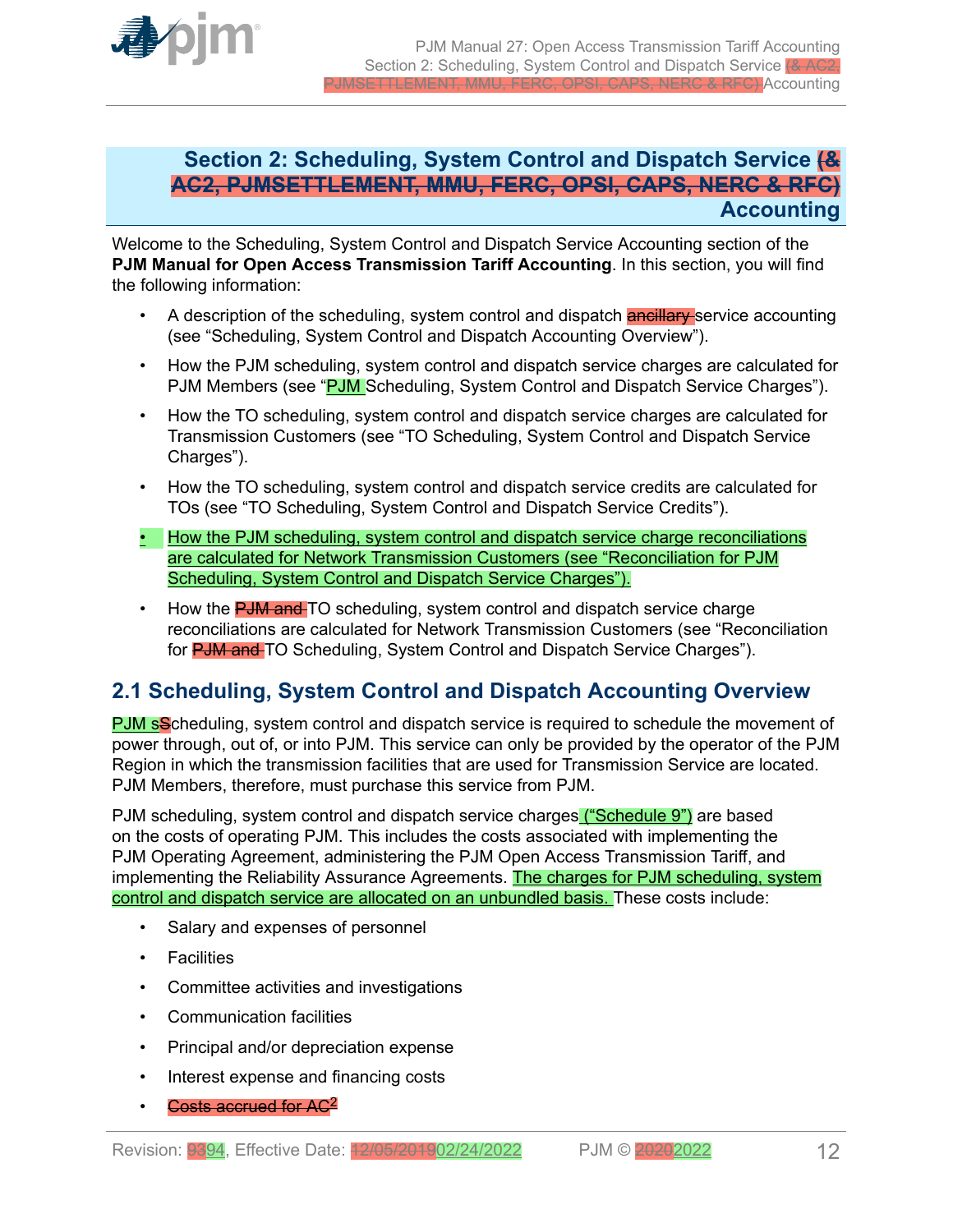<span id="page-12-0"></span>

- Costs accrued for PJM Settlement, Inc.
- Costs accrued for MMU
- Payments made to FERC and OPSI
- Payments made to NERC and RFC
- Payments made to CAPS

The charges for PJM scheduling, system control and dispatch service are allocated on an unbundled basis.

PJM scheduling, system control and dispatch service charges ("Schedule 9" or "Schedule 10") includes a service that PJM Settlement, Inc. provides through billing and collection services for certain costs associated with specific entities. These pass-through costs are associated with the following entities:

- Federal Energy Regulatory Commission (FERC)
- Organization of PJM States, Inc. (OPSI)
- Consumer Advocates of PJM States, Inc. (CAPS)
- Market Monitoring Unit (MMU)
- **North American Electric Reliability Corporation (NERC)**
- ReliabiltyFirst Corporation (FRC)

TO scheduling, system control and dispatch service charges (Schedule 1A") are based upon cCertain control center facilities of the TOs also are required to provide this scheduling, system control and dispatch service. These services are purchased by <del>, which the T</del>ransmission Customers must also purchase. The charges collected are used to reimburse the TOs for their monthly control center expenses.

## **2.2 PJM Scheduling, System Control and Dispatch Service Charges**

This section describes the process of calculating the PJM scheduling, system control and dispatch service charges. These charges either represent the cost of operating PJM Interconnection, L.L.C. or the cost of specific entities requesting PJM Settlement, Inc. to collect their costs on behalf of them. The charges for PJM scheduling, system control, and dispatch service are allocated on an unbundled basis in accordance with Schedule 9: "PJM Interconnection, L.L.C. Administrative Services" of the PJM Open Access Transmission Tariff. The PJM scheduling, system control and dispatch service charge in any month to any PJM Member is the sum of the charges calculated for that Member under the following Service Categories or Schedules:

- Schedule 9-1: Control Area Administration Service
- Schedule 9-2: Financial Transmission Rights Administration Service
- Schedule 9-3: Market Support Service
- Schedule 9-3: Market Support Offset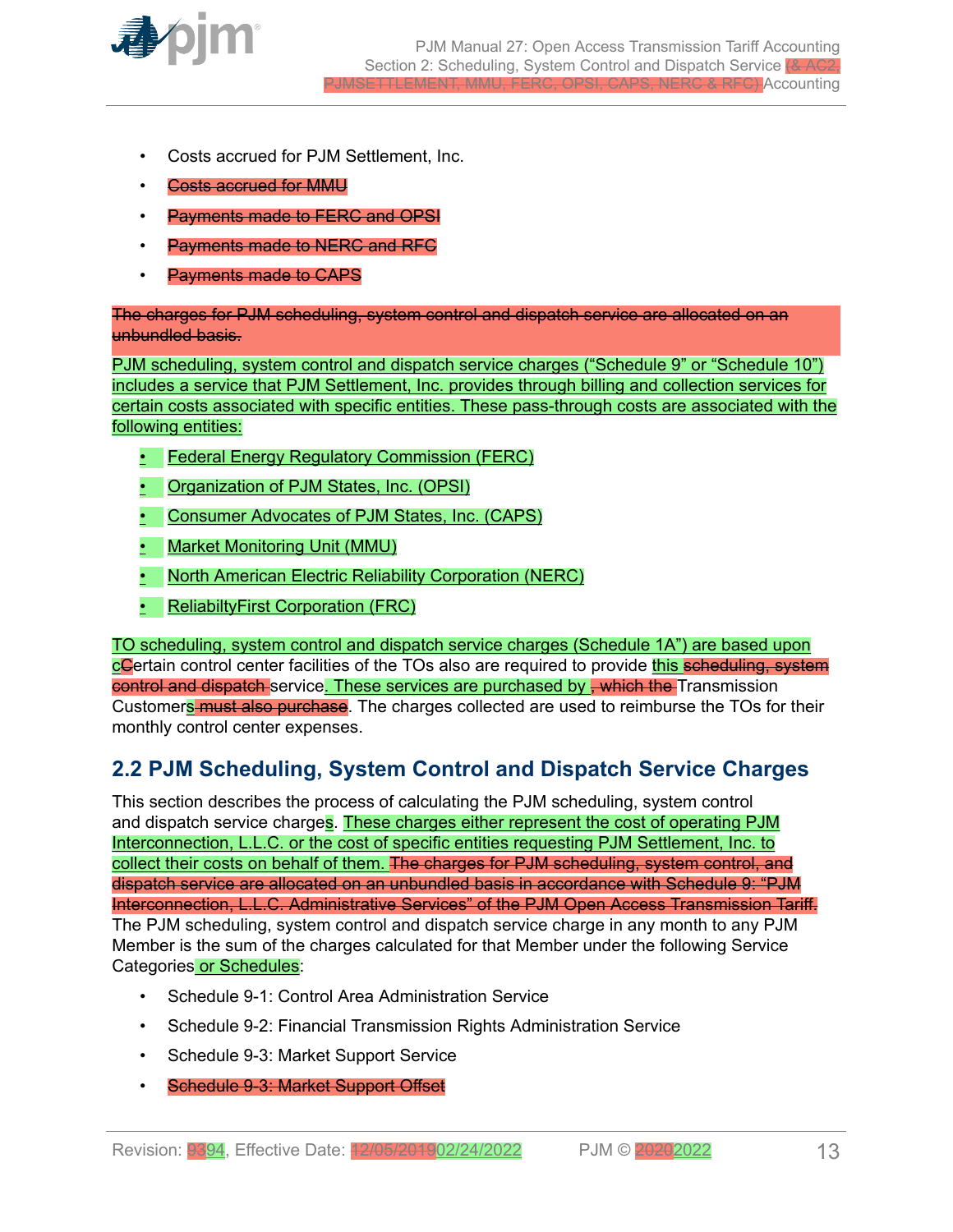<span id="page-13-0"></span>

- Schedule 9-4: Regulation and Frequency Response Administration Service
- Schedule 9-54: Capacity Resource and Obligation Management Service
- Schedule 9-6: Costs of Advanced Second Control Center
- Schedule 9-PJMSettlement: Costs of PJM Settlement, Inc.
- Schedule 9-MMU: MMU Funding
- Schedule 9-FERC: FERC Annual Charge Recovery
- Schedule 9-OPSI: OPSI Funding
- Schedule 9-CAPS: CAPS Funding
- Schedule 10-NERC: NERC Charges
- Schedule 10-RFC: RFC Charges

#### **2.2.1 PJM Administrative Cost Rates**

The Charges associated with the PJM administrative cost rates for PJM Scheduling, system control, and dispatch service are allocated on an unbundled basis in accordance with Schedule 9: "PJM Interconnection, L.L.C. Administrative Services" of the PJM Open Access Transmission **Tariff.** For each Service Category, PJM has established criteria by which to measure each PJM Members' usage of that service. Each PJM Member's Service Category charge is calculated by multiplying that Member's monthly usage of that Service by a rate (in \$ per unit of usage) for that Service Category in that month. All Service Category rates are determined by PJM monthly, based upon the costs incurred in that month for each Service Category and the formulas described for each Service Category. Adjustments to the rate and charge many be needed if an update is required in the formula. Monthly reconciliation to the rate and charge will occur as further described in Section 2.5 of this PJM Manual. The fixed rates associated with Schedules 9-1 through 9-5 (with quarterly refund rates to account for the prior years over or under collection) and Schedules 9-FERC, 9-OPSI, and 9-CAPS are determined annually by PJM, based on budgeted costs and forecast usage associated with those categories. Starting in June 2008, PJM began recovering costs associated with its advanced second control center (AC<sup>2</sup>). Starting in August 2008, PJM began recovering costs associated with the Market Monitoring Unit (MMU). Starting in January 2011, PJM began recovering costs associated with PJM Settlement, Inc. The following paragraphs contain details of the calculations for each Service Category:

#### **2.2.1.1 Schedule 9-1: Control Area Administration Service**

- Schedule 9-1: Control Area Administration Service This Sservice cCategory comprises all of the activities of PJM associated with preserving the reliability of the PJM Region and administering Point-to-Point Transmission Service and Network Integration Transmission Service.
- Usage of this service is defined as the sum of the Transmission Customer's actual hourly transmission use during the month, and is measured in MWh. Transmission use includes network customers' load plus losses and point-to-point customers' scheduled energy transactions.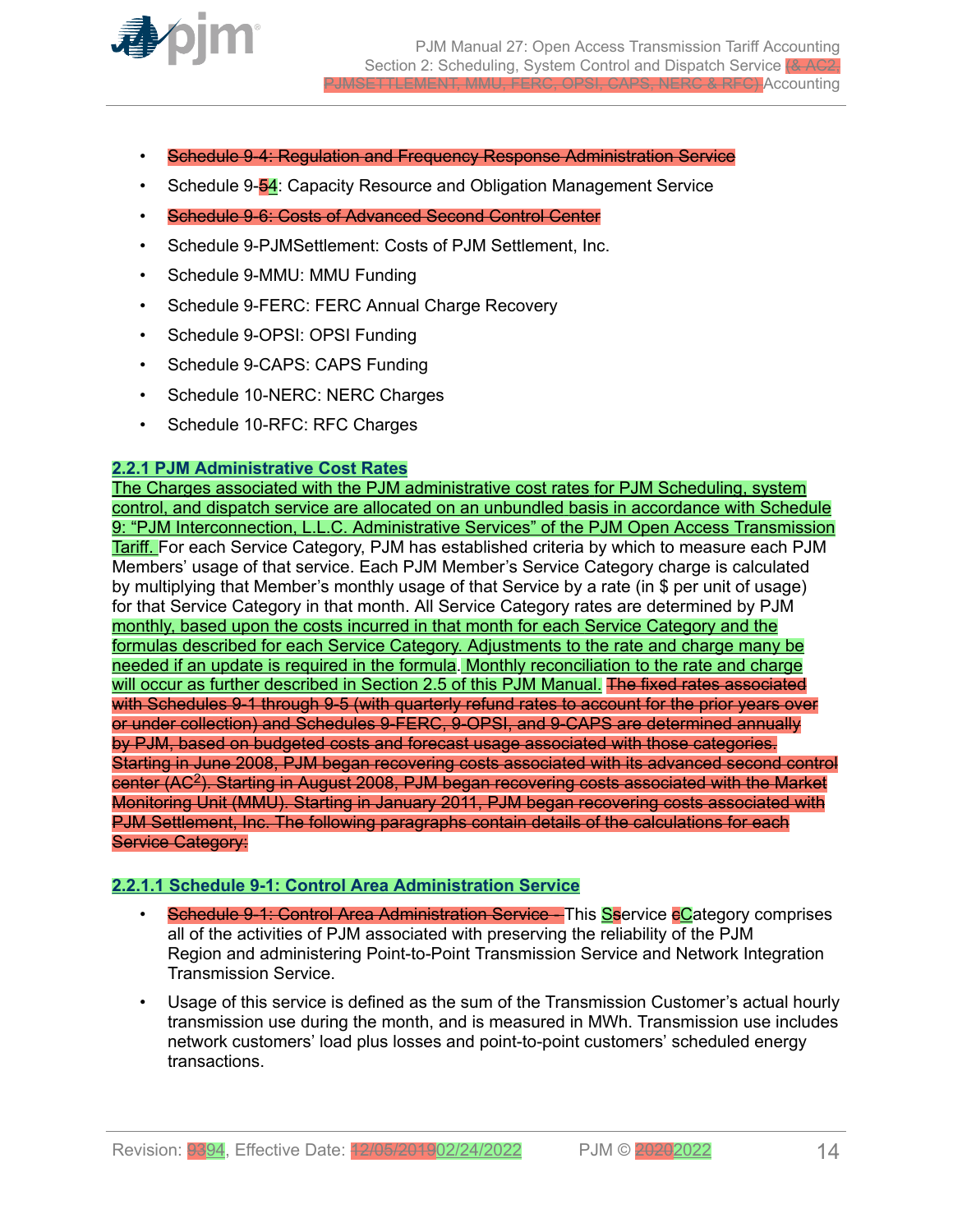<span id="page-14-0"></span>

- The Control Area Administration Service Rate is updated **annually monthly** by PJM, based on budgeted costs and forecasted transmission use for that month.
- Each Transmission Customer's Control Area Administration Service charge is equal to that customer's total transmission use for the month multiplied by the applicable Control Area Administration Service Rate.

#### **2.2.1.2 Schedule 9-2: Financial Transmission Rights Administration Service**

- Schedule 9-2: Financial Transmission Rights Administration Service This Sservice **eCategory comprises all of the activities of PJM associated with administering Financial** Transmission Rights (FTRs).
- Usage of this service is comprised of two components. Component one is defined as the sum of the FTR holder's hourly FTR MWs for each hour of the month that the FTR is in effect, regardless of the dollar value of the FTR. Component two is defined as the number of hours associated with all bids to buy FTR Obligations submitted by the Mmarket Pparticipant plus five times the number of hours associated with all bids to buy FTR Options submitted by each market participant for a month. Component twoThis charge is applicable to all bids submitted into any round of a Long-term or Annual FTR auction (billed monthly) and to all bids submitted into the applicable monthly FTR auctions.
- The Financial Transmission Rights Administration Service Rates component one isare updated **annually** monthly by PJM, based on **budgeted** costs and <del>, forecast F</del>TR MWh for that month. The Financial Transmission Rights Administration Service Rate component tow is updated monthly by PJM, based on costs and FTR bid/offer hours for that month.
- Each FTR holder's Financial Transmission Rights Administration Service charge is the sum of component one and component two. Component one is equal to that Mmember's total FTR MWh for the month multiplied by the **applicable** Financial Transmission Rights Administration Service Rate component one. Component tow is equal to  $\frac{1}{2}$ the number of hours in all bids to buy FTR Obligations submitted by the Mmarket Pparticipant for thata month plus, and five times the number of hours in all bids to buy FTR Options submitted by each Mmarket Pparticipant for a month multiplied by the applicable Financial Transmission Rights Administration Service Rate component two.

#### **2.2.1.3 Schedule 9-3: Market Support Service**

- Schedule 9-3: Market Support Service This Sservice eCategory comprises all of the activities of PJM associated with supporting the operation of the PJM Interchange Energy Market and related functions.
- Usage of this service is comprised of two components. Component one usage has three different areas in where usage is defined.is charged to Transmission Customers and Generation Providers using the PJM transmission system, and to market participants that submit offers to sell or bids to buy energy in the PJM Interchange Energy Market.
	- o Usage for Transmission Customers is defined as the sum of the Network Transmission Customer's hourly energy delivered to serve load (including losses) in PJM plus the Point-to-Point Transmission Customer's hourly energy exported out of PJM (excluding wheeling transactions) for all hours of the month.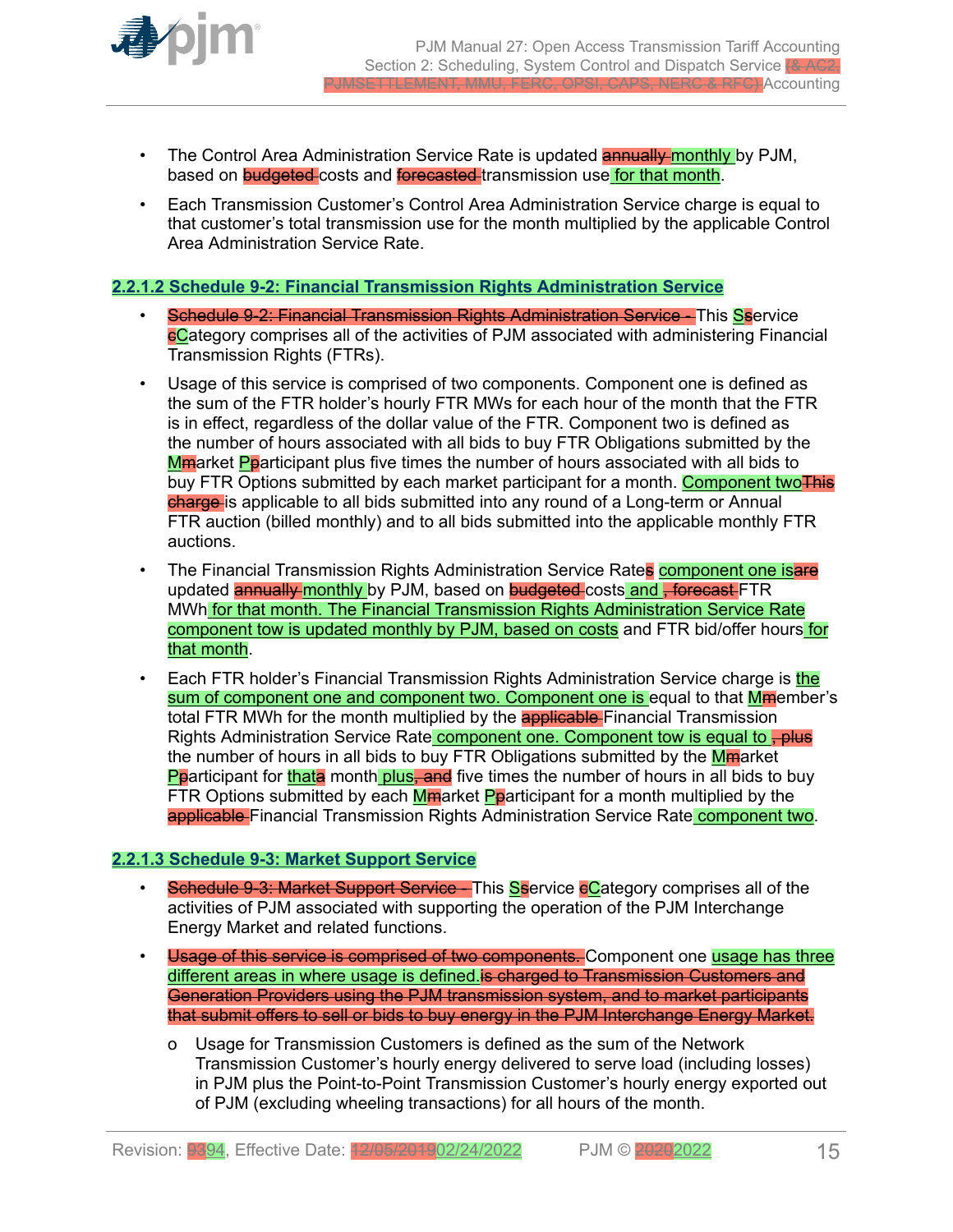

- o Usage for Generation Providers is defined as the sum of the hourly energy input into the PJM Transmission System from generation facilities in PJM, plus the Network Transmission Customer's hourly energy imported into PJM, plus the Point-to-Point Transmission Customer's hourly energy imported into PJM (excluding wheeling transactions), plus the Market Seller's hourly energy delivered for import to the boundaries of PJM for sale to the PJM Spot Market for all hours of the month.
- o Usage for *Mmarket Pparticipants that submit offers to sell or bids to buy energy* in the PJM Interchange Energy Market is defined as the total quantity in MWh of all cleared Increment offers, Decrement bids and "up-to" congestion bids during the month.
- Component two usage is defined as the number of bid/offer segments submitted by the market participant.
	- o A bid/offer segment equals each price/quantity pair submitted into the Deay-ahead Eenergy Mmarket.
	- o Segments are and is computed hourly for each Network Transmission Customer's fixed or price sensitive Demand bid, each Market Seller's Increment offer, and each Market Buyer's Decrement bid.
	- o Segments are, and computed daily for each generation offer (including offers submitted into the generation rebidding period).
	- o In addition, bBid/offer segments by Market Buyers or Market Sellers used to schedule day-ahead Point-to-Point energy transactions into, out of, or through PJM, including "up-to" congestion bids and pseudo-tie bids, may be in single hour or multi-hour periods, provided that the submitted MW value remains unchanged for the duration of the period and that the period does not cross from one day into another.
- The Market Support Service Rate component one is All rates are updated annually monthly by PJM, and are based on budgeted costs and <del>, forecast</del> energy MWh for that month. <del>, and forecast</del>The Market Support Service Rate component two is updated monthly by PJM, based on costs and the number of bid/offers for that month. and may include Mitigation Factor adjustments in accordance with the rules set forth in Schedule 9-3 of the PJM Open Access Transmission Tariff.
- Each PJM Mmarket Pparticipant's Market Support Service charge is the sum of component one and component two. Component one is equal to that a Mmarket Pparticipant's total Transmission Customer MWh usage for the month plus that a Mmarket Pparticipant's total Generation Provider MWh usage for the month plus that a Mmarket Pparticipant's total cleared bid/offer MWh for the month multiplied by the applicable Market Support Service Rate component one. Component two is equal to a Market Participant's plus all bid/offer segments submitted into the Deay-ahead Eenergy Mmarket (including offers submitted into the generation rebidding period) for the month multiplied by the **applicable** Market Support Service Rate component two.
- Schedule 9-3: Market Support Offset*–*This service category reimburses participants for the costs accrued for Schedule 9-PJM Settlement, Inc. such that overall Schedule 9 rates are not impacted by the implementation of PJM Settlement, Inc. and the recovery of its accrued costs through Schedule 9-PJMSettlement.Offsets are calculated through a monthly negative charge equal to the negative 9-3: Market Support Offset Rate times the total quantity in MWh of PJM transmission usage by Transmission Customers and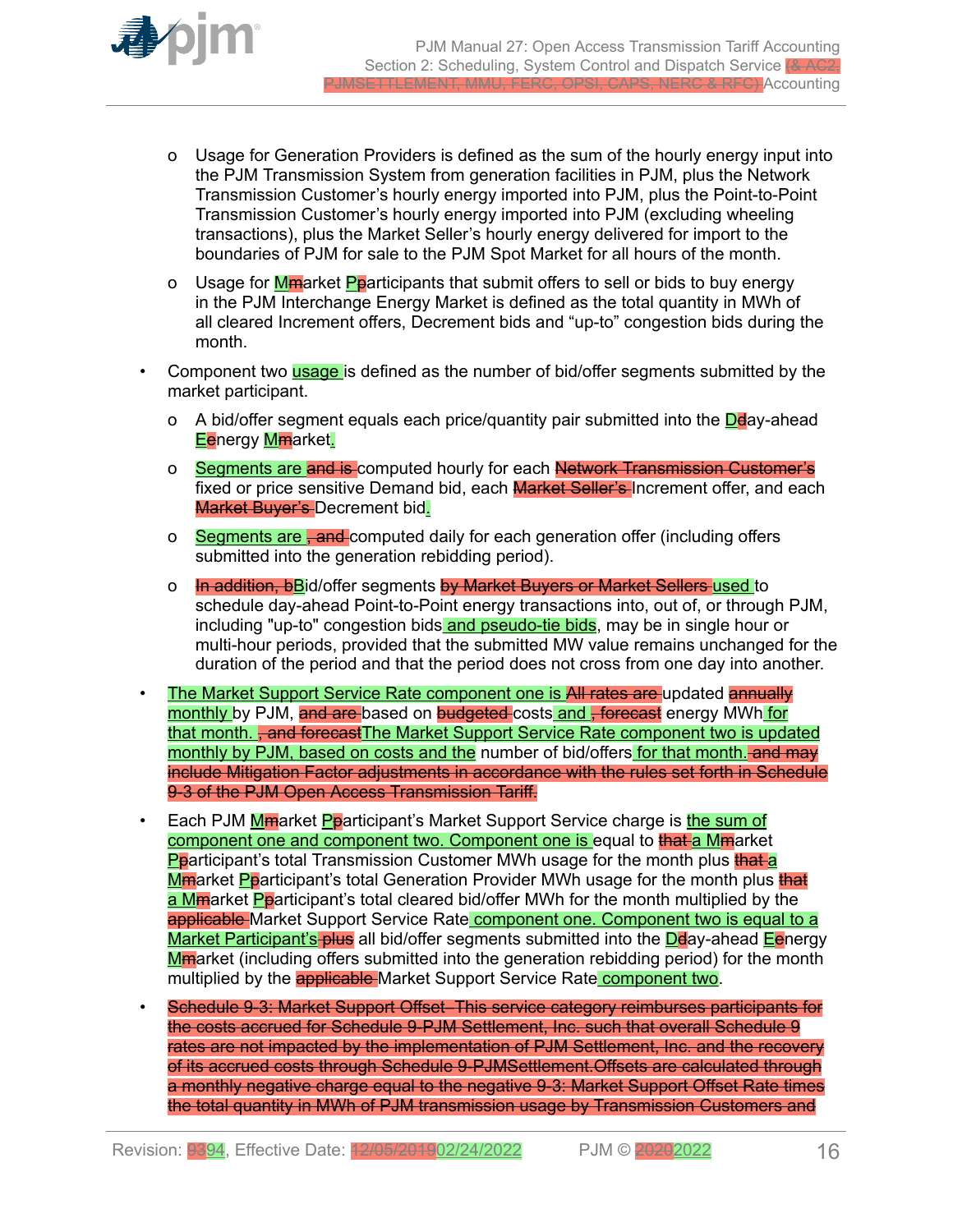<span id="page-16-0"></span>Generation Providers and to market participants that submit offers to sell or bids to buy energy in the PJM Interchange Energy Market. Usage for Transmission Customers is defined as the sum of the Network Transmission Customer's hourly energy delivered to serve load (including losses) in PJM plus the Point-to-Point Transmission Customer's hourly energy exported out of PJM (excluding wheeling transactions) for all hours of the month. Usage for Generation Providers is defined as the sum of the hourly energy input into the PJM Transmission System from generation facilities in PJM, plus the Network Transmission Customer's hourly energy imported into PJM, plus the Point-to-Point Transmission Customer's hourly energy imported into PJM (excluding wheeling transactions), plus the Market Seller's hourly energy delivered for import to the boundaries of PJM for sale to the PJM Spot Market for all hours of the month. Usage for market participants that submit offers to sell or bids to buy energy in the PJM Interchange Energy Market is defined as the total quantity in MWh of all cleared Increment offers, Decrement bids and "up-to" congestion bids during the month.

• Schedule 9-4: Regulation and Frequency Response Administration Service - This service category comprises all of the activities of PJM associated with administering the provision of Regulation and Frequency Response Service. Usage of this service is defined as the sum the PJM Member's Regulation Obligation (in MWh) plus the PJM Member's Regulation scheduled (pool-scheduled and self-scheduled) from all generating units qualified to supply regulation in the PJM regulation market (in MWh) for each hour of the month. The Regulation and Frequency Response Administration Service Rate is updated annually by PJM, based on budgeted costs and forecast Regulation usage Each PJM member's Regulation and Frequency Response Administration Service charge is equal to that member's total Regulation usage for the month multiplied by that month's Regulation and Frequency Response Administration Service Rate.

### **2.2.1.4 Schedule 9-4: Capacity Resource and Obligation Management Service**

- **Schedule 9-5: Capacity Resource and Obligation Management Service This Sservice** Ceategory comprises the activities of PJM associated with (a) assuring that members have arranged for sufficient generating capacity to meet their capacity obligations under the PJM Open Access Transmission Tariff (OATT), Attachment DD-Att. DD, (b) processing Network Integration Transmission Service, (c) administering the PJM capacity markets, and (d) administering and providing technical support for the Reliability Assurance Agreement (RAA)s. These activities are performed through the PJM Capacity Exchange internet-based customer interactive tool.
- Usage of this service is defined as the sum of the Load-Serving Entity's monthly Accounted-for Obligations during the month (including FRRs) and the Capacity Resource Owner's Unforced Capacity measured in MWd.
- The Capacity Resource and Obligation Management Service Rates is are updated annuallymonthly by PJM, based on budgeted-costs and forecast-usage for that month.
- Each PJM Load Serving Entity (LSE)member's Capacity Resource and Obligation Management Service charge is equal to that PJM LSE'smember's total Daily Unforced Capacity Obligationusage for the month multiplied by that month's Capacity Resource and Obligation Management Service Rate. Each PJM Capacity Resource owner, included FRR Capacity Plan, Capacity Resource and Obligation Management Service charge is equal to that PJM Capacity Resource owner's share of Unforced Capacity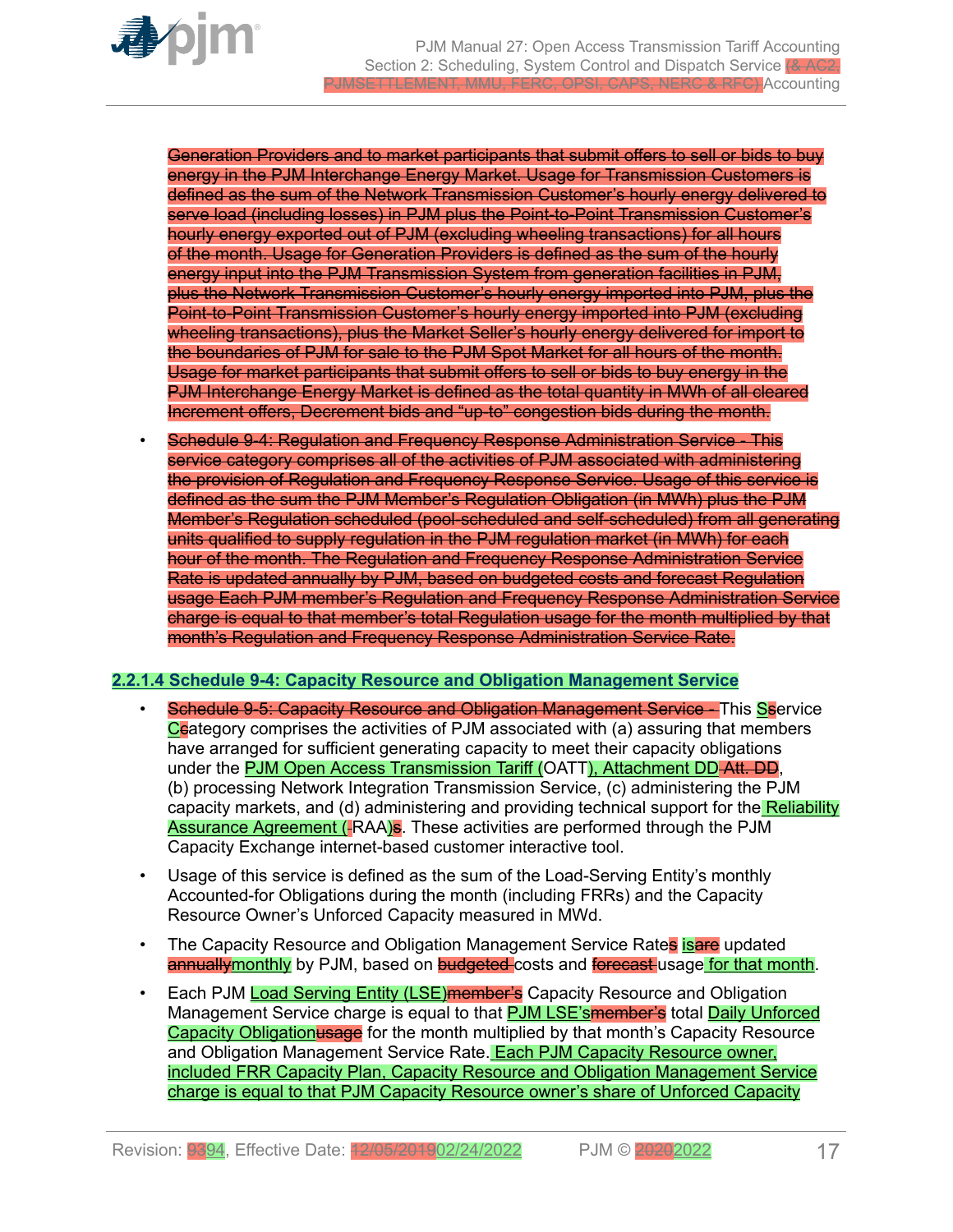<span id="page-17-0"></span>

MWs for the month multiplied by that month's Capacity Resource and Obligation Management Service Rate

• Schedule 9-6: Cost of Advanced Second Control Center (AC<sup>2</sup>) - This service category recovers the actual monthly costs of owning, leasing, and operating AC $^2$ (as defined in the tariff) commencing when the first asset is declared to be in service. Total accrued costs each month are allocated across users of each of the Schedules 9-1 through 9-5. Each PJM member's Schedule 9-6 charge is equal to that member's usage share of total PJM usage for the month multiplied by the following cost shares allocated to each of the schedules: Schedule 9-1 (62.2%), Schedule 9-2a (1.4%) and 9-2b (0.9%), Schedule 9-3a (32.9%) and 9-3b (0.4%), Schedule 9-4 (1.5%), and Schedule 9-5 (0.7%).

#### **2.2.1.5 Schedule 9-PJMSettlement: PJM Settlement, Inc. Administrative Services**

- Schedule 9-PJMSettlement This service category schedule recovers the expenses of PJM Settlement, Inc. commencing with the establishment of PJM Settlement, Inc.
- Total expenses are recovered through a monthly charge equal to the 9-PJMSettlement rate times the total quantity in MWh of PJM transmission usage by Transmission Customers and Generation Providers and to market participants that submit offers to sell or bids to buy energy in the PJM Interchange Energy Market. Usage for Transmission Customers is defined as the sum of the Network Transmission Customer's hourly energy delivered to serve load (including losses) in PJM plus the Point-to-Point Transmission Customer's hourly energy exported out of PJM (excluding wheeling transactions) for all hours of the month. Usage for Generation Providers is defined as the sum of the hourly energy input into the PJM Transmission System from generation facilities in PJM, plus the Network Transmission Customer's hourly energy imported into PJM, plus the Point-to-Point Transmission Customer's hourly energy imported into PJM (excluding wheeling transactions), plus the Market Seller's hourly energy delivered for import to the boundaries of PJM for sale to the PJM Spot Market for all hours of the month. Usage for market participants that submit offers to sell or bids to buy energy in the PJM Interchange Energy Market is defined as the total quantity in MWh of all cleared Increment offers, Decrement bids and "up-to" congestion bids during the month.
- Usage for this service is defined by each customer account invoice that PJM Settlement, Inc. issues in each month
- The PJM Settlement, Inc. Administrative Service Rate is updated monthly by PJM, based on costs and invoices issued for that month.
- Each customer's PJM Settlement, Inc. Administrative Service charge is equal to the PJM Settlement, Inc. Administrative Service Rate per customer account invoice.

#### **2.2.2 PJM Pass-Through Rates**

The charges associated with the PJM pass-through rates of PJM scheduling, system control, and dispatch service are allocated on an unbundled basis in accordance with the specific Schedules of the PJM Open Access Transmission Tariff (OATT). Each Schedule has a rate calculated by PJM annually based on costs provided by each specific entity to PJM. Monthly reconciliation to the rate and charge will occur as further described in Section 2.5 of this PJM Manual.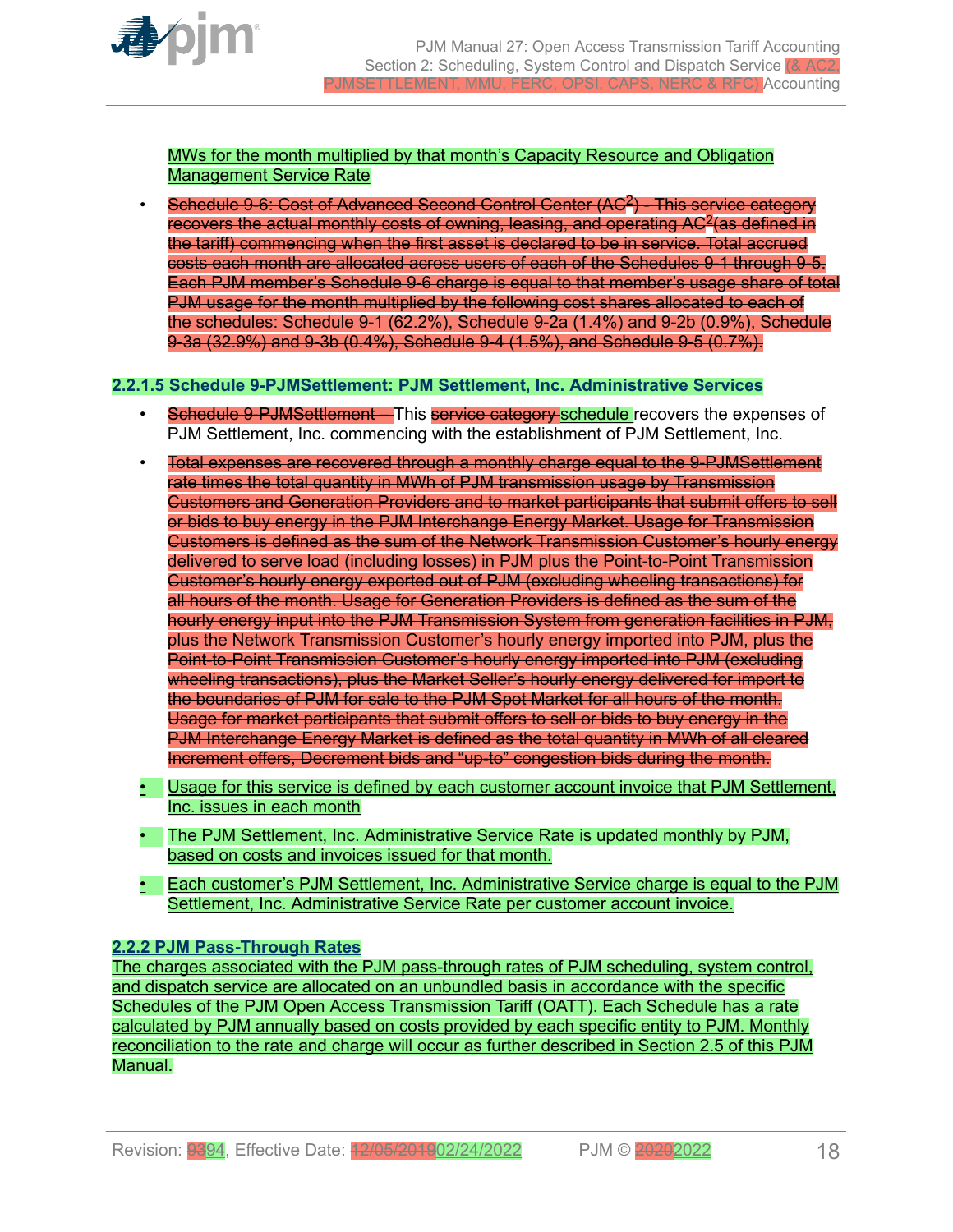<span id="page-18-0"></span>

## **2.2.2.1 Schedule 9-MMU: MMU Funding**

- The Market Monitoring Unit (MMU) provides functions, as specified under the Open Access Transmission Tariff (OATT), Attachment M. PJM recovers those costs associated with the MMU providing those functions to the PJM region for the MMU. • Component one usage has three different areas in where usage is defined. o Usage for Transmission Customers is defined as the sum of the estimated Network Transmission Customer's hourly energy delivered to serve load (including losses) in PJM plus the Point-to-Point Transmission Customer's estimated hourly energy exported out of PJM (excluding wheeling transactions) for all hours of the month. o Usage for Generation Providers is defined as the sum of the estimated hourly energy input into the PJM Transmission System from generation facilities in PJM, plus the Network Transmission Customer's estimated hourly energy imported into PJM, plus the Point-to-Point Transmission Customer's estimated hourly energy imported into PJM (excluding wheeling transactions), plus the Market Seller's estimated hourly energy delivered for import to the boundaries of PJM for sale to the PJM Spot Market for all hours of the month. o Usage for Market Participants is defined as the sum of the estimated offers to sell or bids to buy energy in the PJM Interchange Energy Market, which is defined as the total quantity in MWh of all cleared Increment offers, Decrement bids and "up-to" congestion bids during the month. • Component two usage is defined as the number of bid/offer segments submitted by the market participant. o A bid/offer segment equals each price/quantity pair submitted into the Day-ahead Energy Market. o Segments are computed hourly for each fixed or price sensitive Demand bid, each Increment offer, and each Decrement bid. o Segments are computed daily for each generation offer (including offers submitted into the generation rebidding period). o Bid/offer segments used to schedule day-ahead Point-to-Point energy transactions into, out of, or through PJM, including "up-to" congestion bids and pseudo-tie bids, may be in single hour or multi-hour periods, provided that the submitted MW value remains unchanged for the duration of the period and that the period does not cross from one day into another. • The MMU Service Rate component one is updated annually by PJM, based on MMU's estimated annual costs, which includes prior year's changes, multiplied by 0.987 and estimated energy MWhs for the year. The MMU Service Rate component two is updated annually by PJM, based on MMU's estimated annual costs, which includes prior year's changes, multiplied by 0.013 and estimated bid/offer segments for the year. • Each PJM Market Participant's MMU Service charge is the sum of component one and component two. Component one is equal to a Market Participant's total Transmission Customer MWh usage for the month plus a Market Participant's total Generation
	- Provider MWh usage for the month plus a Market Participant's total cleared bid/offer MWh for the month multiplied by the MMU Service Rate component one. Component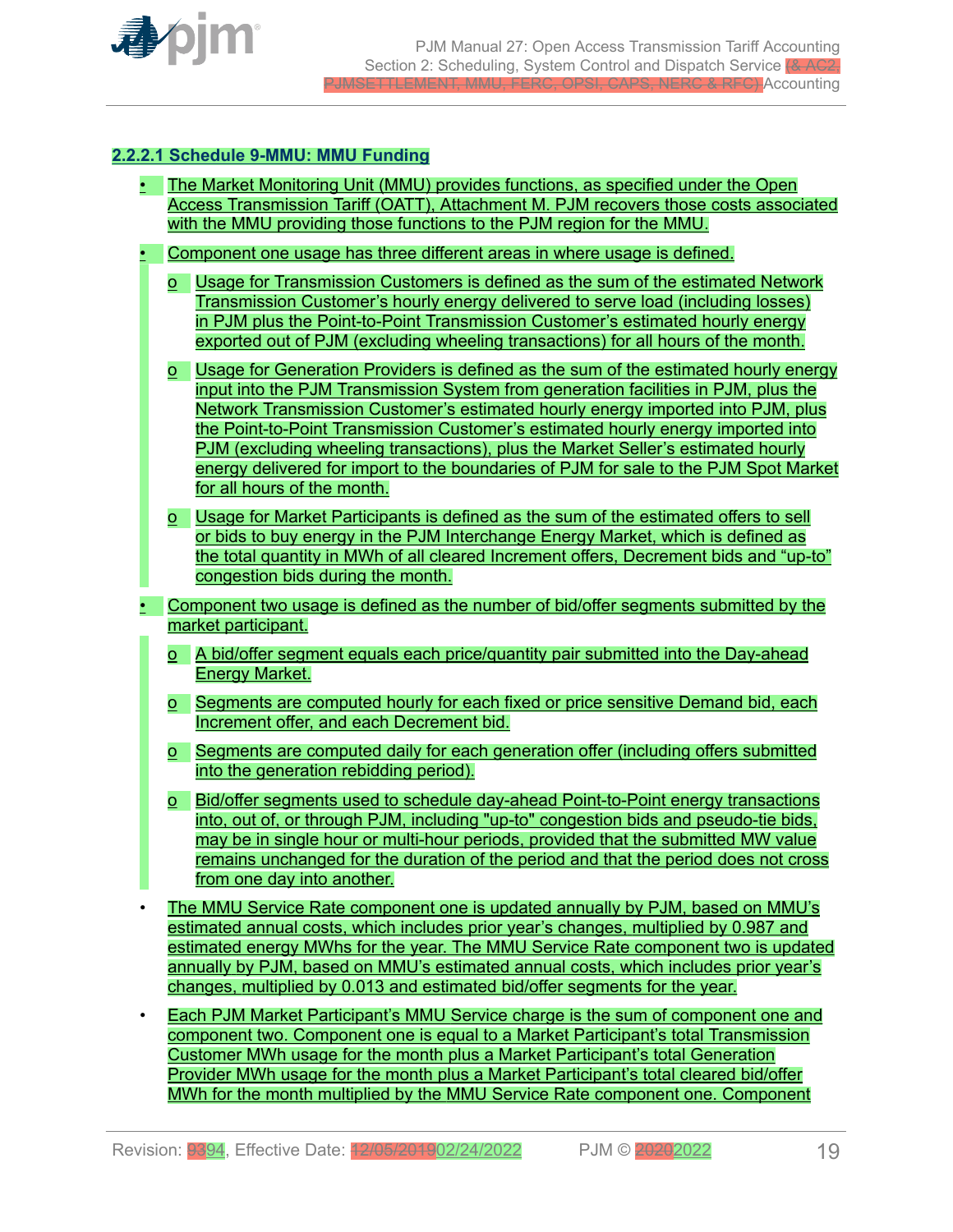<span id="page-19-0"></span>

two is equal to a Market Participant's all bid/offer segments submitted into the Dayahead Energy Market (including offers submitted into the generation rebidding period) for the month multiplied by the MMU Service Rate component two.

• Schedule 9-MMU: Market Monitoring Unit (MMU) Funding - This service category recovers the expenses of the MMU (as defined in the tariff) commencing when the MMU separates from the PJM LLC. Total expenses are recovered through a monthly charge equal to the MMU Services Rate times the total quantity in MWh of PJM transmission usage by Transmission Customers and Generation Providers and to market participants that submit offers to sell or bids to buy energy in the PJM Interchange Energy Market. Usage for Transmission Customers is defined as the sum of the Network Transmission Customer's hourly energy delivered to serve load (including losses) in PJM plus the Point-to-Point Transmission Customer's hourly energy exported out of PJM (excluding wheeling transactions) for all hours of the month. Usage for Generation Providers is defined as the sum of the hourly energy input into the PJM Transmission System from generation facilities in PJM, plus the Network Transmission Customer's hourly energy imported into PJM, plus the Point-to-Point Transmission Customer's hourly energy imported into PJM (excluding wheeling transactions), plus the Market Seller's hourly energy delivered for import to the boundaries of PJM for sale to the PJM Spot Market for all hours of the month. Usage for market participants that submit offers to sell or bids to buy energy in the PJM Interchange Energy Market is defined as the total quantity in MWh of all cleared Increment offers, Decrement bids and "up-to" congestion bids during the month.

#### **2.2.2.2 Schedule 9-FERC: FERC Annual Charge Recover**

- **Schedule 9-FERC: FERC Annual Charge Recovery** PJM as a public utility and the Transmission Provider under the PJM Open Access Transmission Tariff is subject to annual charges assessed by FERC in accordance with Part 382 of FERC's regulations. FERC assesses its annual charge to PJM and other public utilities based on their total megawatt-hours of transmission of electric energy in interstate commerce.
- Usage for this schedule is defined as the estimated annual total hourly transmission usage under Point-to-Point Transmission Service or Network Integration Transmission Service by all customers.
- The FERC Charge Recovery Rate is updated annually by PJM, based upon FERC's estimated annual recovery cost plus any prio year changes and estimated transmission use.
- **PJM will charge E-each Transmission Customer's FERC Annual Charge Recovery cahge** is equal to the customer'suser of this service each month a charge equal to the FERC Charge Recovery Rate times the total quantity in MWh of energy delivered during the month by the user as a transmission customer under the tariff for using Point-to-Point Transmission Service (scheduled energy transactions) and Network Integration Transmission Service (load plus losses) multiplied by the FERC Charge Recovery Rate.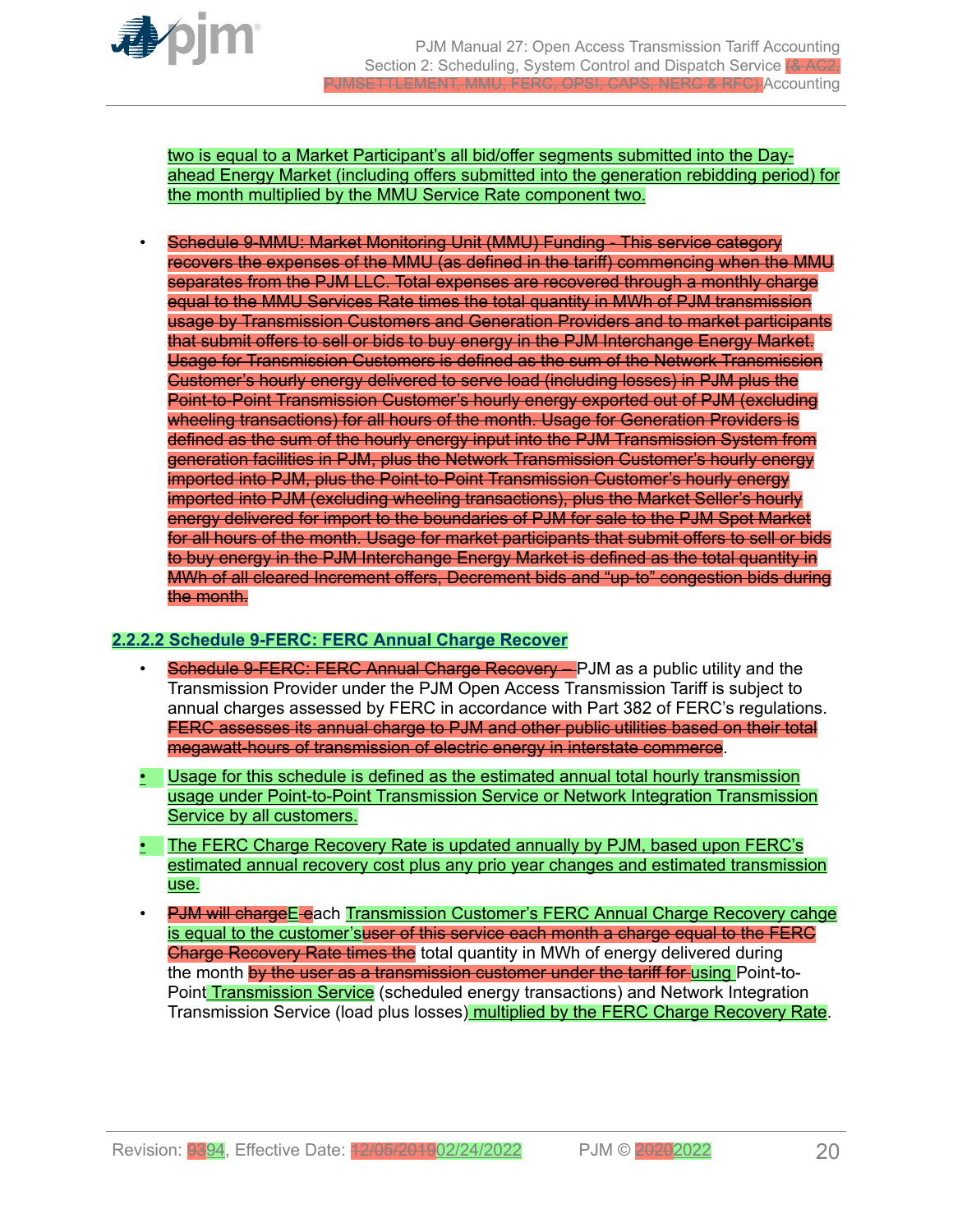<span id="page-20-0"></span>

### **2.2.2.3 Schedule 9-OPSI: OPSI Funding**

- Organization of PJM States, Inc. (OPSI) submits its annual budget for the next calendar year to PJM no later than September 30. PJM posts the final Commission approved budget and rate by October 31.
- Usage for this schedule is defined as the estimated annual total hourly transmission usage under Point-to-Point Transmission Service or Network Integration Transmission Service by all customers.
- The OPSI Funding Rate is updated annually by PJM, based upon OPSI's estimated annual budget, which includes prior year changes, and estimate transmission use.
- Schedule 9-OPSI: Organization of PJM States, Inc. (OPSI) Funding PJM recovers its payments to OPSI through a monthly charge equal to the OPSI Funding Rate times the Each Transmission Customer's OPSI Funding Charge is equal to the customer's total quantity in MWh of energy delivered during the month by the user as a transmission customer under the tariff for using Point-to-Point Transmission Service (scheduled energy transactions) and Network Integration Transmission Service (load plus losses) multiplied by the OPSI Funding Rate.

### **2.2.2.4 Schedule 9-CAPS: CAPS Funding**

- Consumer Advocates of PJM States, Inc. (CAPS) submits its annual budget for the next calendar year to PJM no later than September 30. PJM posts the final Commission approved budget and rate by October 31.
- Usage for this schedule is defined as the estimated annual total hourly transmission usage under Point-to-Point Transmission Service or Network Integration Transmission Service by all customers.
- The CAPS Funding Rate is updated annually by PJM, based upon CAPS's estimated annual budget, which includes prior year changes, and estimate transmission use.
- Each Transmission Customer's CAPS Funding Charge is equal to the customer's total quantity in MWh of energy delivered during the month using Point-to-Point Transmission Service (scheduled energy transactions) and Network Integration Transmission Service (load plus losses) multiplied by the CAPS Funding Rate. Schedule 9-CAPS: The Consumer Advocates of PJM States, Inc. (CAPS) Funding – PJM recovers its payments to CAPS through a monthly charge to each customer using Network Integration and Point-to-Point Transmission Service under the Tariff equal to the CAPS Funding Rate times the total quantity in MWhs of energy delivered to load (including losses) in the PJM Region during the month.

#### **2.2.2.5 Schedule 10-NERC: North American Electric Reliability Corporation Charge**

- North American Electric Reliability Corporation (NERC) submits its annual budget for the next calendar year to PJM no later than September 30. PJM posts the final Commission approved budget and rate by October 31.
- Usage for this schedule is defined as the estimated annual total hourly transmission usage under Point-to-Point Transmission Service or Network Integration Transmission Service by all customers excluding the Dominion and EKPC Zones.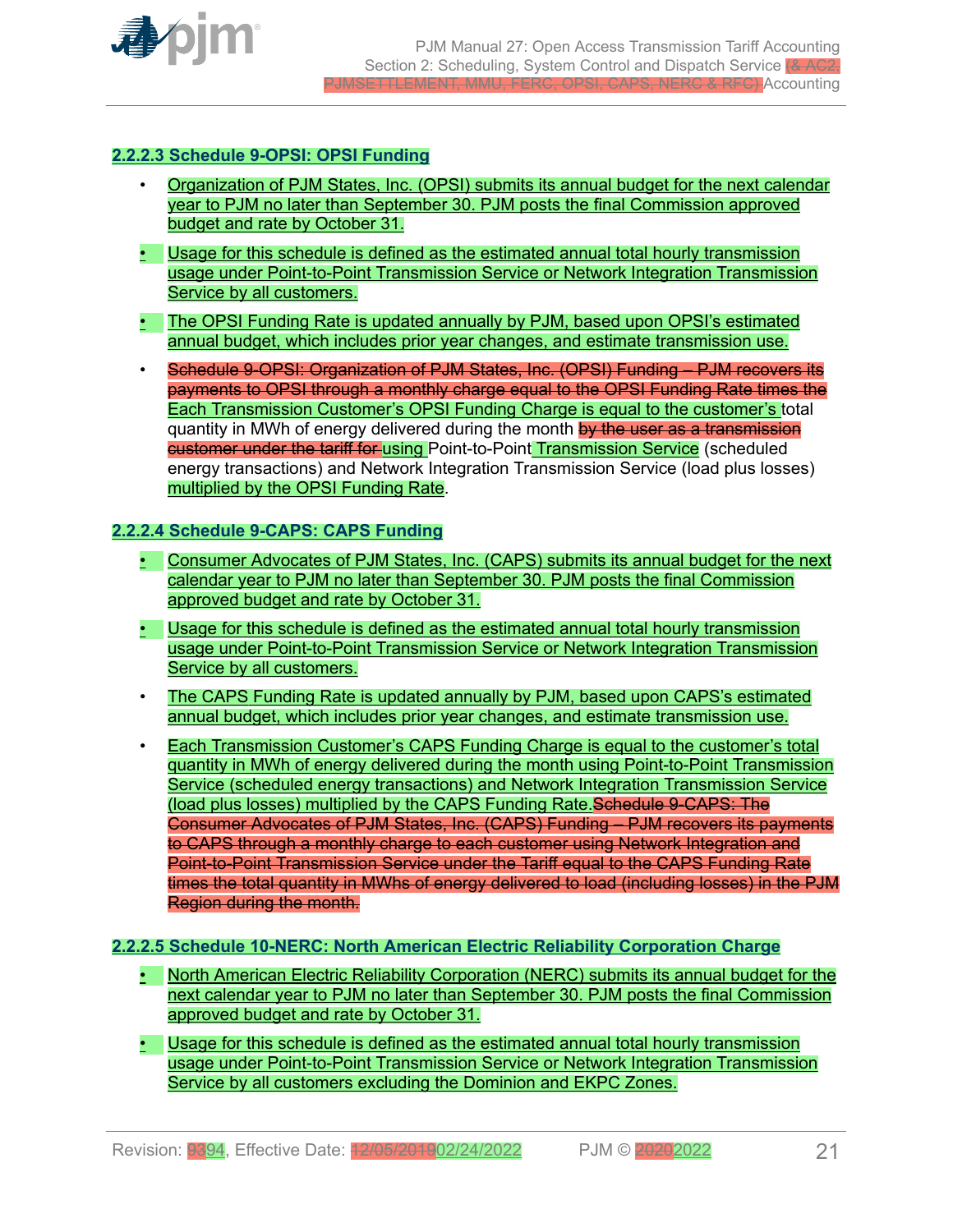<span id="page-21-0"></span>

- The NERC Charge Rate is updated annually by PJM, based upon NERC's estimated annual costs of operations and estimate transmission use, excluding Dominion and EKPC Zones.
- Schedule 10-NERC: North American Electric Reliability Corporation (NERC) Charge A monthly charge to recover a share of NERC's operating costs equals the NERC rate times the Each Transmission Customer's NERC charge is equal to the customer's total quantity of MWh of energy delivered during the month using Point-to-Point Transmission Service (schedule energy transactions) to load (including losses) excluding the Dominion , ATSI, and EKPC Zones and during the month by the user under Network Integration Transmission Service (load plus losses), excluding the Dominion and EKPC Zones, multiplied by the NERC Charge Rate.. The exclusion applicable to the ATSI Zone shall expire on January 1, 2012. Any over or under collection of NERC's actual costs of operations for a given calendar year will be trued up via a billing adjustment each December of that year.

### **2.2.2.6 Schedule 10-RFC: ReliabilityFirst Corporation Charge**

- ReliabilityFirst Corporation (RFC) submits its annual budget for the next calendar year to PJM no later than September 30. PJM posts the final Commission approved budget and rate by October 31.
- Usage for this schedule is defined as the estimated annual total hourly transmission usage under Point-to-Point Transmission Service or Network Integration Transmission Service by all customers excluding the Dominion and EKPC Zones.
- The RFC Charge Rate is updated annually by PJM, based upon RFC's estimated annual costs of operations and estimate transmission use, excluding Dominion and EKPC Zones.
- Schedule 10-RFC: Reliability First Corporation (RFC) Charge A monthly charge to recover RFC's operating costs equals the RFC rate times the Each Transmission Customer's NERC charge is equal to the customer's total quantity of MWh of energy delivered during the month using Point-to-Point Transmission Service (scheduled energy transaction), to load (including losses) excluding the Dominion , ATSI, and EKPC Zones and during the month by the user under Network Integration Transmission Service (load plus losses), excluding Dominion and EKPC Zones, multiplied by the RFC Charge Rate. The exclusion applicable to the ATSI Zone shall expire on January 1, 2012. Any over or under collection of RFC's actual costs for a given calendar year will be trued up via a billing adjustment each December of that year.

## **2.3 TO Scheduling, System Control and Dispatch Service Charges**

This section describes the process of calculating the TO scheduling, system control, and dispatch service charge. Each Transmission Customer's charge is calculated by determining the Transmission Customer's hourly zone and non-zone transmission use and using these values to determine the Transmission Customer's monthly zone and non-zone transmission use. Zone transmission use is a Transmission Customer's Network or Point-to-Point load (including losses) within a PJM transmission zone. Non-zone transmission use is a Transmission Customer's non-zone Network load and its point-to-point energy transactions not directly serving load in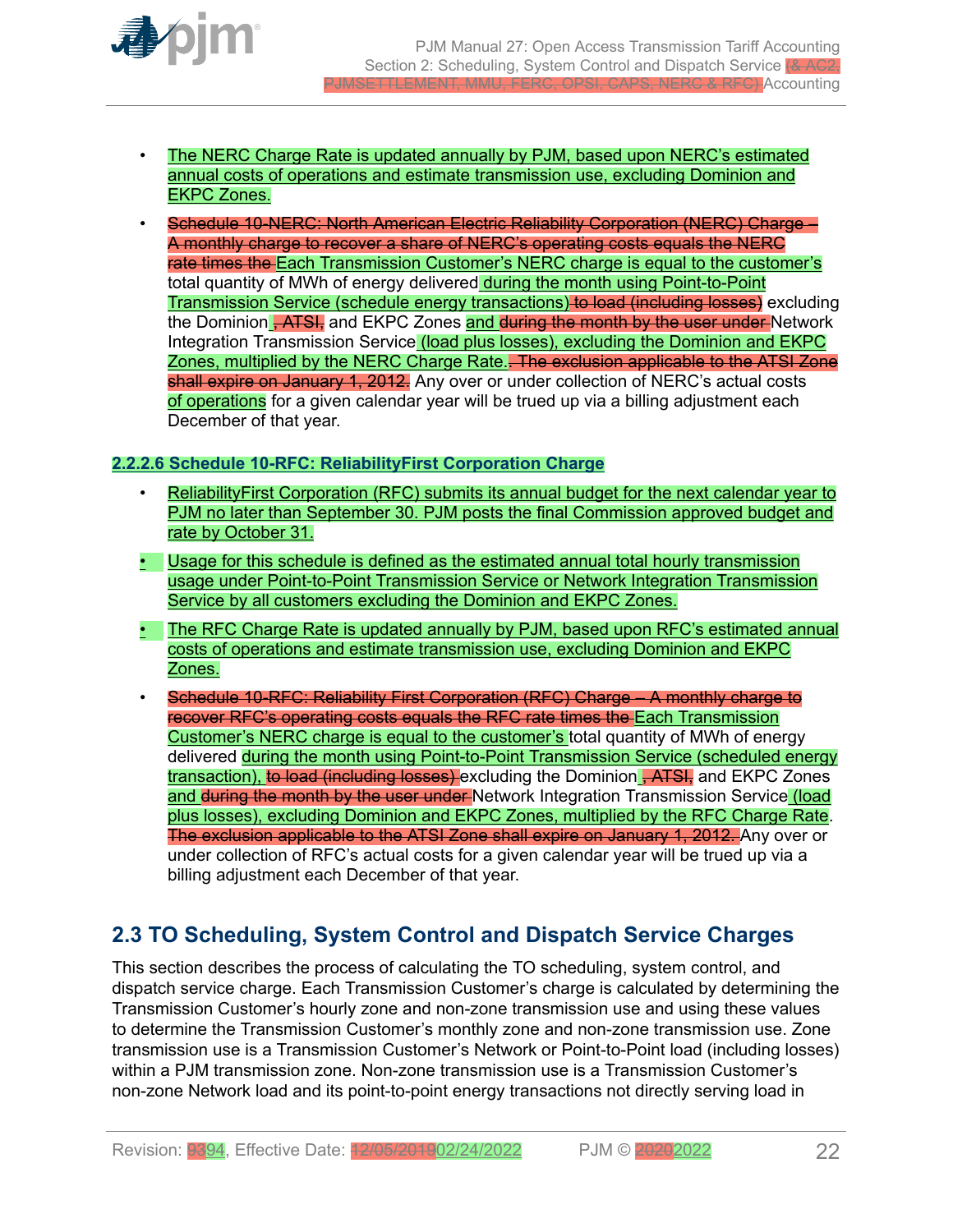<span id="page-22-0"></span>

PJM. The monthly values of all Transmission Customers are summed both by transmission zone and for the total PJM Region.

Transmission Customers with zone transmission use are charged by multiplying their transmission use for each zone by the applicable zonal rate in Schedule 1A of the Tariff. Transmission Customers with non-zone transmission use are charged by multiplying their nonzone transmission use by the pool-wide rate in Schedule 1A of the Tariff.

## **PJM Actions**

- The PJM accounting process prepares a list of Transmission Customers.
- The PJM accounting staff collects each TO's zonal rate (\$/MWh).
- The PJM accounting staff collects the non-zonal rate (\$/MWh).
- The PJM accounting process retrieves the hourly list of point-to-point energy transactions for each Transmission Customer (MWh).
- The PJM accounting process calculates each Network Transmission Customer's monthly zone transmission use (MWh) by summing the Transmission Customer's entire hourly Network load (including losses) for each zone.
- The PJM accounting process calculates each Transmission Customer's monthly nonzone transmission use (MWh) by summing all of the Transmission Customer's hourly point-to-point energy transactions and non-zone Network load.
- The PJM accounting process calculates each Transmission Customer's TO monthly charge for use in each zone as follows:

TO Monthly Charge for Zone Use = Transmission Customer's Zone Transmission Use \* Zonal Rate

• The PJM accounting process calculates each Transmission Customer's TO monthly charge for non-zone use as follows:

TO Monthly Charge for Non − Zone Use = Non − Zone Rate \* Total Non − Zone Transmission Use

• The PJM accounting process calculates each Transmission Customer's total monthly TO scheduling, system control and dispatch service charge by summing its monthly charges for all zone and non-zone use.

## **2.4 TO Scheduling, System Control and Dispatch Service Credits**

Each TO receives a monthly TO scheduling, system control, and dispatch service credit equal to charges collected from Transmission Customers serving load in that TOs zone plus the TOs share of the charges collected from Transmission Customers serving non-zone load (e.g., non-zone network and point-to-point transmission customers). The TOs share of the charges collected from Transmission Customers serving non-zone load is determined according to the share percentage filed in Schedule 1A of the PJM Open Access Transmission Tariff.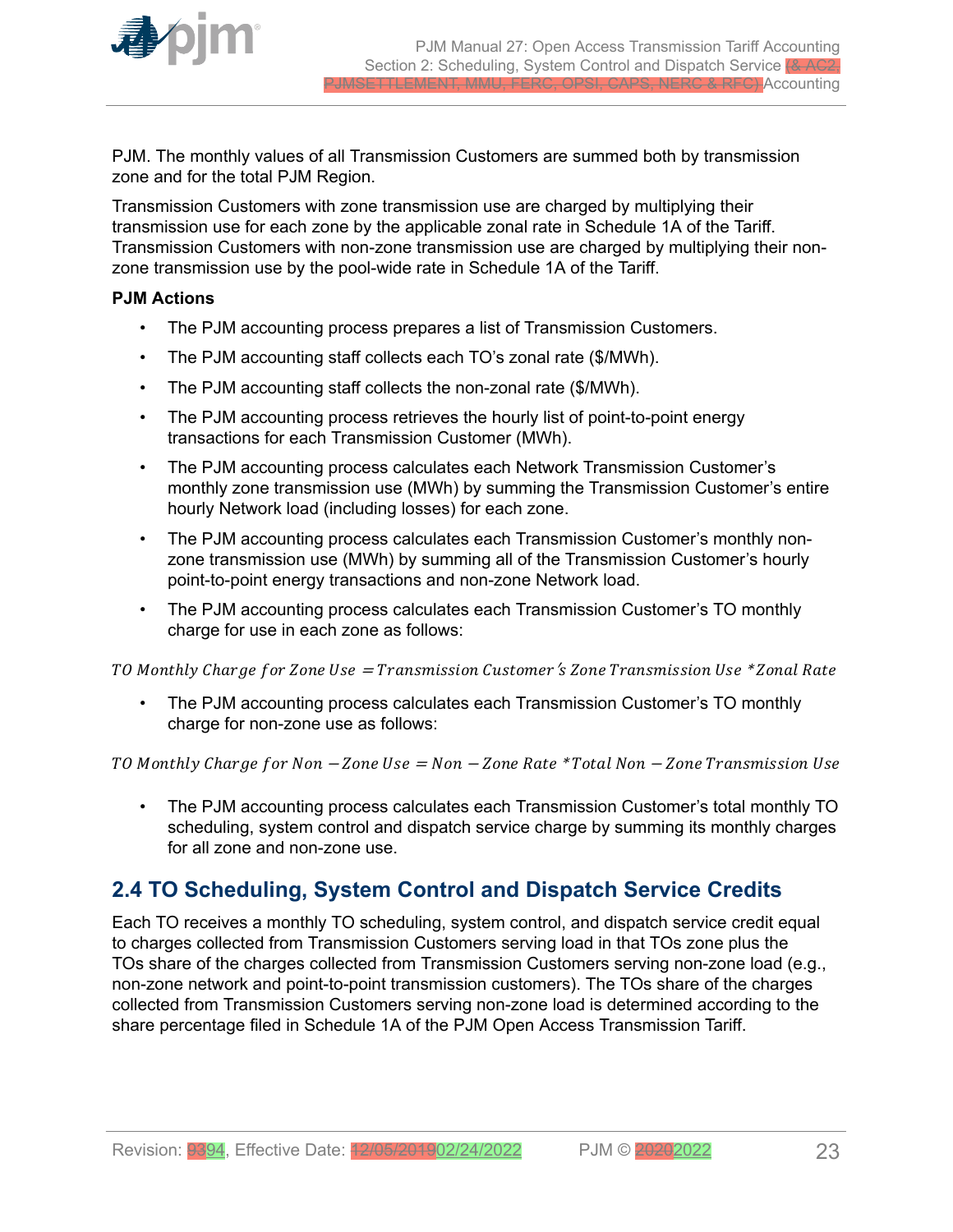<span id="page-23-0"></span>

## **2.5 Reconciliation for PJM and TO Scheduling, System Control and Dispatch Service (and AC2, MMU, FERC, OPSI, CAPS, NERC, and RFC) Charges**

PJM will calculate reconciled PJM Scheduling, System Control and Dispatch Service charges (Schedules 9 and Schedule, 1A, and 10) charges for EDCs and Retail Load Aggregators (a.k.a. Electric Generation Suppliers) for past months' billings that were based on load ratio shares. The reconciliation kWh data must be supplied to PJM by the EDCs, and represents the difference between the scheduled Retail Load Responsibility InSchedules (in MWh) and the "actual" usage based on metered data. This hourly kWh data must be reported separately for each applicable InSchedule contract. PJM calculates the PJM Scheduling, System Control and Dispatch Service charge reconciliations by multiplying the kWh data (not de-rated for transmission losses) by the applicable Schedule 9, 1A, and Schedule 10 billing determinants for that month.

The reconciliation of the PJM Scheduling, System Control and Dispatch Service charge uses two billing determinants: the Control Area Administration Service billing determinant and the Transmission Customers' Market Support Service billing determinant. The Control Area Administration Service billing determinant is equal to the Monthly Control Area Administration Service Rate that was calculated in accordance with Schedule 9-1 of the PJM Open Access Transmission Tariff for the month being reconciled. The Transmission Customers' Market Support Service billing determinant is equal to the Market Support Service Rate for Transmission Customers that was calculated in accordance with Schedule 9-3 of the PJM Open Access Transmission Tariff for the month being reconciled. Note that the reconciliation for PJM Scheduling, System Control and Dispatch Service charges for a month may be either a positive or a negative value. Schedule 9 refunds are also reconciled in the same manner as described above.The monthly TO Scheduling, System Control and Dispatch Service billing determinant is the \$/MWh rate for each zone as filed in Schedule 1A of the PJM Open Access Transmission Tariff. Note that the reconciliation for TO Scheduling, System Control and Dispatch Service charges for a month may be either a positive or a negative value.

The monthly Schedule 9-6, 9-MMU, 9-FERC, 9-OPSI, 9-CAPS, 10-NERC, and 10-RFC billing determinants are the applicable \$/MWh rates for those services. Note that the reconciliation charges for a month may be either a positive or a negative value.

## **2.6 Reconciliation for TO Scheduling, System Control and Dispatch Service Charges**

PJM will calculate reconciled TO Scheduling, System Control and Dispatch Service charges (Schedules 1A) for EDCs and Retail Load Aggregators (a.k.a. Electric Generation Suppliers) for past months' billings that were based on load ratio shares. The reconciliation kWh data must be supplied to PJM by the EDCs, and represents the difference between the scheduled Retail Load Responsibility InSchedules (in MWh) and the "actual" usage based on metered data. This hourly kWh data must be reported separately for each applicable InSchedule contract. PJM calculates the TO Scheduling, System Control and Dispatch Service charge reconciliations by multiplying the kWh data (not de-rated for transmission losses) by the applicable Schedule 1A billing determinants for that month.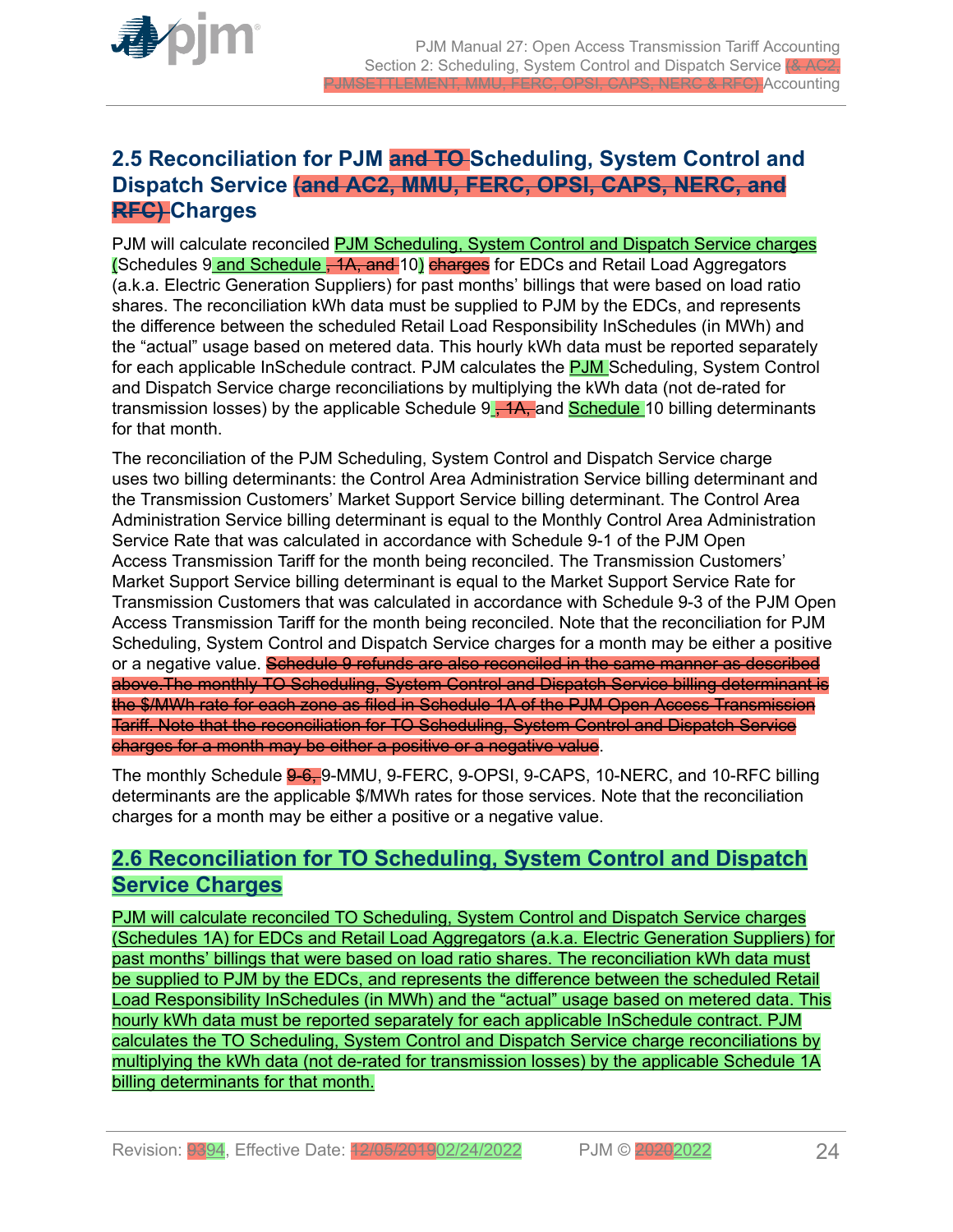

The monthly TO Scheduling, System Control and Dispatch Service billing determinant is the \$/MWh rate for each zone as filed in Schedule 1A of the PJM Open Access Transmission Tariff. Note that the reconciliation of TO Scheduling, System Control and Dispatch Service charges for a month may be either a positive or a negative value.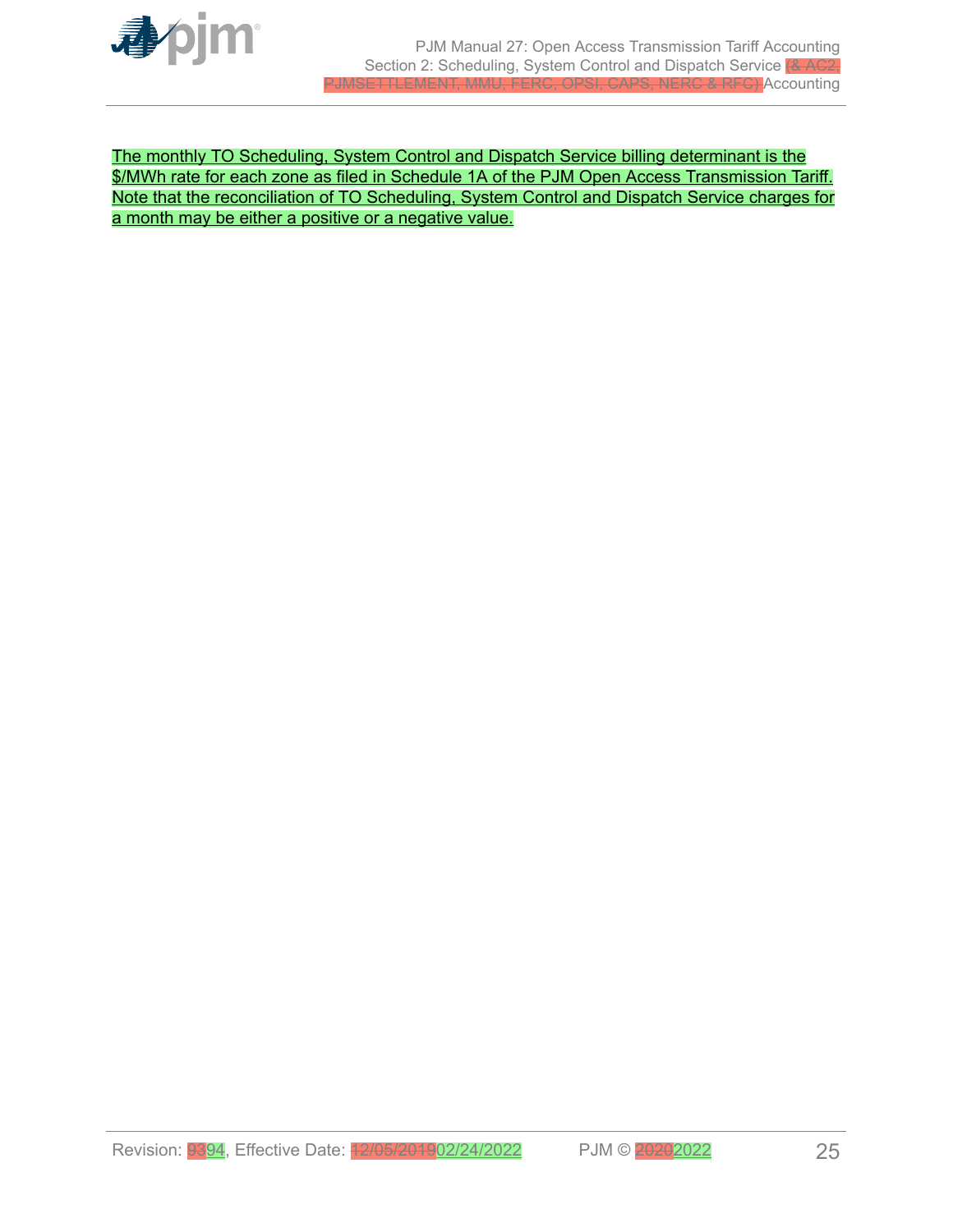<span id="page-25-0"></span>

## **Section 3: Reactive Supply and Voltage Control from Generation and Other Sources Service Accounting**

Welcome to the Reactive Supply and Voltage Control from Generation and Other Sources Service Accounting section of the *PJM Manual for Open Access Transmission Tariff Accounting.* In this section, you will find the following information:

- An overview of the reactive supply and voltage control from generation and other sources service accounting process (see "Reactive Supply and Voltage Control Service Accounting Overview").
- How credits for reactive supply and voltage control from generation and other sources service are calculated (see "Reactive Supply and Voltage Control Credits").
- How charges for reactive supply and voltage control from generation and other sources service are calculated for Network and Point-to-Point Transmission Customers (see "Reactive Supply and Voltage Control Charges").

## **3.1 Reactive Supply and Voltage Control Service Accounting Overview**

To maintain transmission voltages within acceptable limits, generation and other resources in PJM are operated to produce or absorb reactive power. Reactive supply and voltage control from generation sources service must be provided for each transaction on the Transmission Provider's transmission facilities. The amount that must be supplied is determined based on the reactive power support that is necessary to maintain voltages within established limits. (See the *[PJM Manual for Transmission Operations \(M-3\)](http://www.pjm.com/~/media/documents/manuals/m03.ashx)* for more details.)

Reactive supply and voltage control from generation and other sources service is provided by the Transmission Provider. Transmission Customers must purchase this service from the Transmission Provider. The charges for this service are based on a formula rate that allocates generation owners' reactive revenue requirements to Network and Point-to-Point Transmission Customers based on their monthly transmission use on a megawatt basis. Customers serving zonal Network and Point-to-point load are allocated a ratio share of the total revenue requirements in the applicable zone(s). Customers serving non-zone load and Point-to-Point Transmission Customers not directly serving PJM load are allocated a ratio share of the total revenue requirements for PJM.

## **3.2 Reactive Supply and Voltage Control Credits**

Each generation owner receives a monthly Reactive Supply and Voltage Control from Generation Sources Service credit equal to one-twelfth (1/12) of its annual reactive revenue requirement. The initial zonal revenue requirements based on existing settlement rates were approved by FERC on September 25, 2000 to be effective October 1, 2000 (Docket No. ER00-3327-000).

A zonal revenue requirement may be allocated or assigned to generation owners within that zone as agreed among those generation owners by informing the PJM Market Settlement Operations Department of any such agreement. Also, generation owners are free at any time to file for FERC approval of new reactive revenue requirements. The current zonal revenue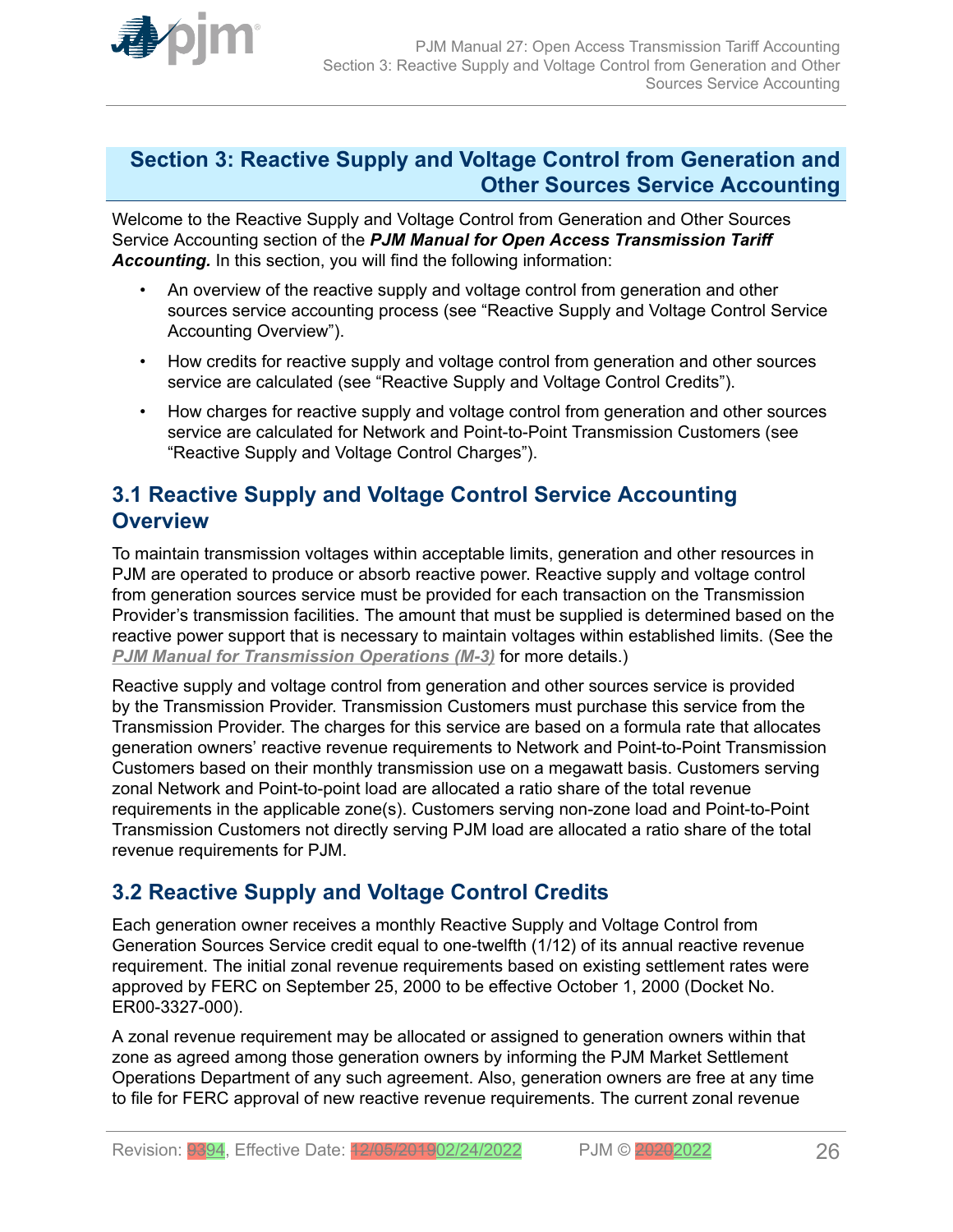<span id="page-26-0"></span>

requirements are posted on the PJM website at [http://www.pjm.com/markets-and-operations/](http://www.pjm.com/markets-and-operations/billing-settlements-and-credit.aspx) [billing-settlements-and-credit.aspx.](http://www.pjm.com/markets-and-operations/billing-settlements-and-credit.aspx)

## **3.3 Reactive Supply and Voltage Control Charges**

This section describes the process of calculating the Reactive Supply and Voltage Control from Generation Sources Service charges. Charges for reactive supply and voltage control service are calculated for zone (typically Network Customers) and for non-zone (typically Point-to-Point Transmission Customers and Network Transmission Customers in a zone with no reactive revenue requirement) load separately. The sum of all customers' monthly charges equal onetwelfth (1/12) of the total annual reactive revenue requirements that are credited to generation owners.

Each Transmission Customer's charge is calculated by determining the Transmission Customer's monthly zone and non-zone transmission use on a megawatt basis.

- Monthly zone transmission use is the sum of a Transmission Customer's Network daily peak load contributions to a PJM zone and daily average Point-to-Point energy reservations where the point of delivery is within a PJM zone.
- Monthly non-zone transmission use is the sum of a Transmission Customer's nonzone Network daily peak load contributions and daily average Point-to-Point energy reservations where the point of delivery is the border of PJM.

Transmission Customers with monthly non-zone transmission use are charged a share of the total PJM pool-wide reactive revenue requirement based on their portion of the total PJM monthly transmission use. Transmission Customers with monthly zone transmission use are charged a share of the applicable zonal reactive revenue requirements (less the total share of revenue requirements recovered from non-zone transmission use) based on their portion of monthly transmission use in that zone(s).

### **PJM Actions**

- The PJM accounting process collects each generation owner's annual reactive revenue requirement for each zone. Monthly reactive revenue requirements equal 1/12 of the annual revenue requirements.
- The PJM accounting process retrieves the point-to-point energy reservations for each Transmission Customer.
- The PJM accounting process calculates each Transmission Customer's monthly nonzone transmission use (MW) by summing for all hours in the month all of their point-topoint energy reservations (adjusted for PJM curtailments) and dividing that value by 24, plus their daily network peak load contributions for zones that have no reactive revenue requirement.
- The PJM accounting process calculates each Transmission Customer's monthly zone transmission use (MW) by summing for all days in the month all of their daily network integration transmission service peak load contributions for each zone (see *Network Integration Transmission Service Accounting* section of the *PJM Manual for Open Access Transmission Tariff Accounting*).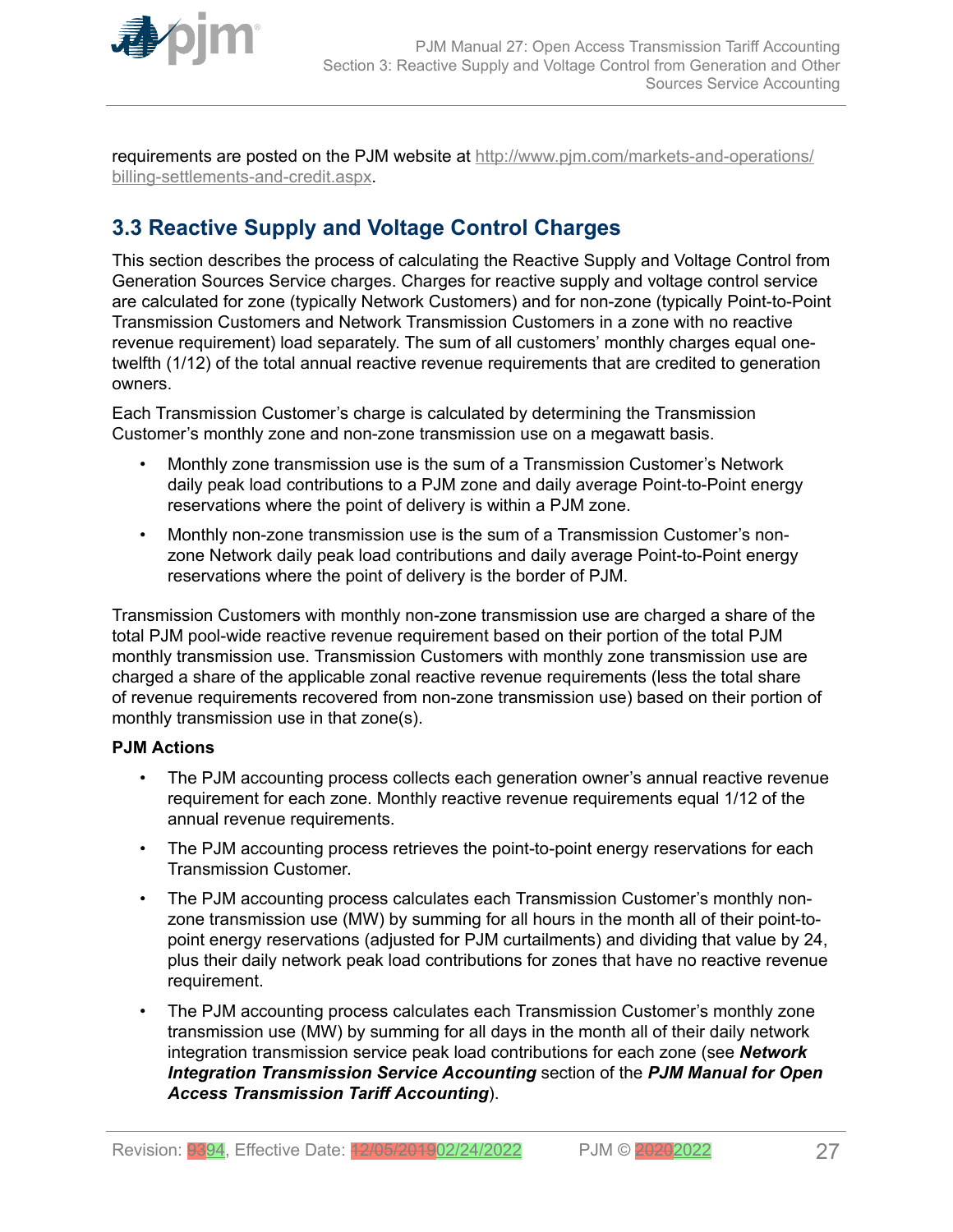

• The PJM accounting process calculates charge allocations for each Transmission Customer with monthly non-zone transmission use as follows:

 $\emph{Monthly Non}-\emph{Zone Charge}=\bar{\frac{\emph{Transmission Customer's Monthly Non}-\emph{Zone Transmission Use}}{\emph{PJM Total Transmission Use}}}\ \label{eq:1}$  $\times$  P JM Total Generation Owners  $'$ Monthly Reactive Revenue Requirements

• The PJM accounting process calculates an Adjustment Factor to be applied to all monthly zone charges as follows:

> $\emph{Adjus}$ tment  $Factor = \frac{Total\,Monthly\,Zone\,Transmission\,Use\,for\,all\,PJM\,Zones}{PJM\,Total\,Monthly\,Transmission\,Use}$ PJM Total Montℎly Transmission Use

• The PJM accounting process calculates charge allocations for each Transmission Customer with monthly zone transmission use as follows:

Monthly Zone Charge  $=$  ( $\frac{Transmission\ Customer\ 's\ Monthly\ Zone\ Transmission\ Use\ in\ Zone}$ ) <sup>×</sup> Total Generation Owners′ Montℎly Reactive Revenue Requirements in Zone × Adjustment Factor

• The PJM accounting process calculates each Transmission Customer's total monthly reactive support and voltage control service charge by summing its monthly charge allocations for all zone and non-zone transmission use.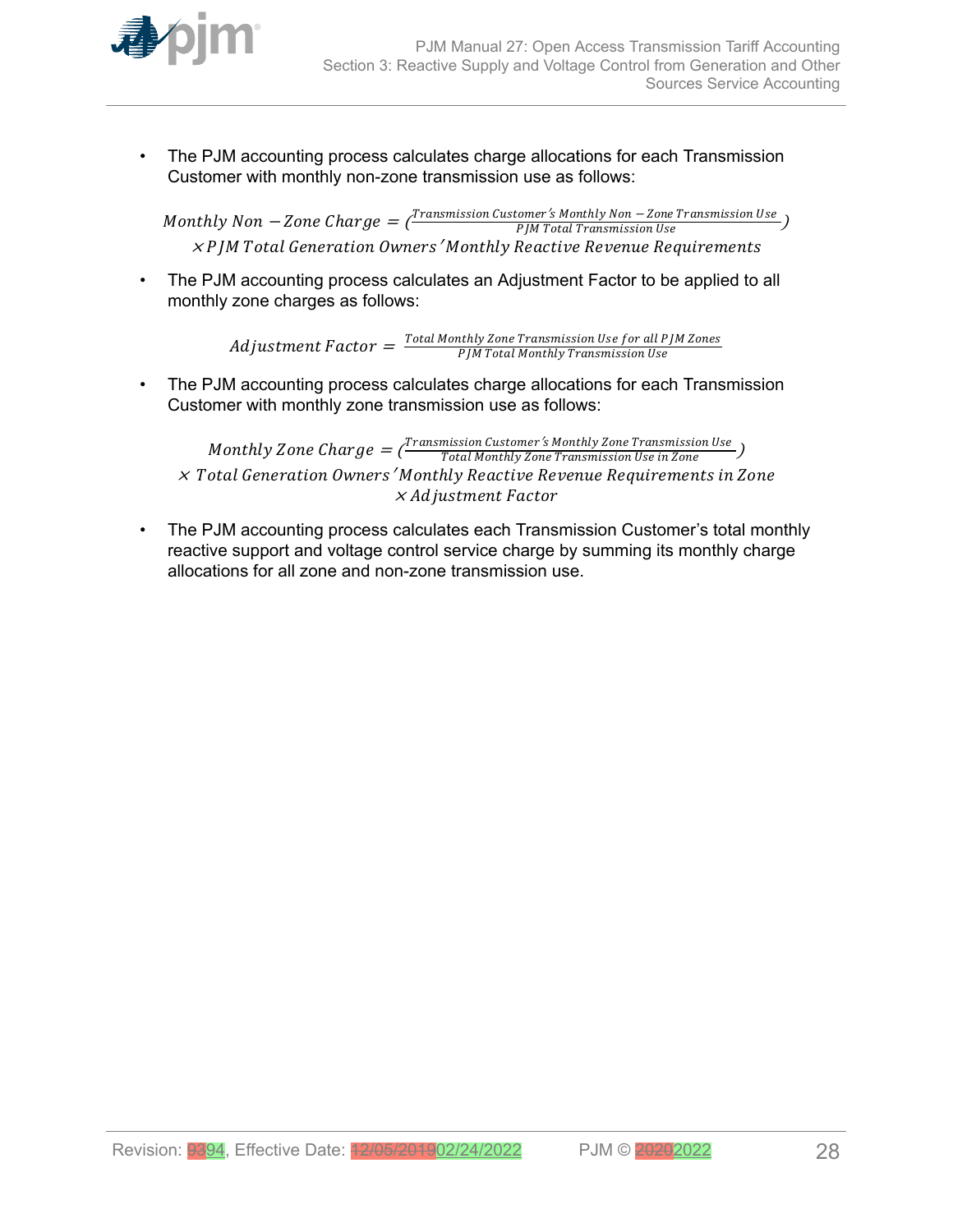<span id="page-28-0"></span>

## **Section 4: Energy Imbalance Service Accounting**

Welcome to the Energy Imbalance Service Accounting section of the **PJM Manual for Open Access Transmission Tariff Accounting**. In this section, you will find the following information:

• A description of the Energy Imbalance ancillary service accounting (see "Energy Imbalance Service Accounting Overview").

## **4.1 Energy Imbalance Service Accounting Overview**

Energy Imbalance service is provided when a difference occurs between the scheduled and the actual delivery of energy over a single hour to a load that is located within PJM. PJM must offer this service when Transmission Service is used to serve load located with PJM. Currently PJM has none of these types of transmission customers.

Each Transmission Customer must purchase Energy Imbalance service through PJM. For each Network Customer and Point-to-Point Transmission Customers. Energy Imbalance service is considered PJM Interchange and is therefore accounted for as Spot Market energy using real-time five minute Locational Marginal Prices (LMP), as described in the *[PJM Manual for](http://www.pjm.com/~/media/documents/manuals/m28.ashx) [Operating Agreement Accounting \(M-28\).](http://www.pjm.com/~/media/documents/manuals/m28.ashx)*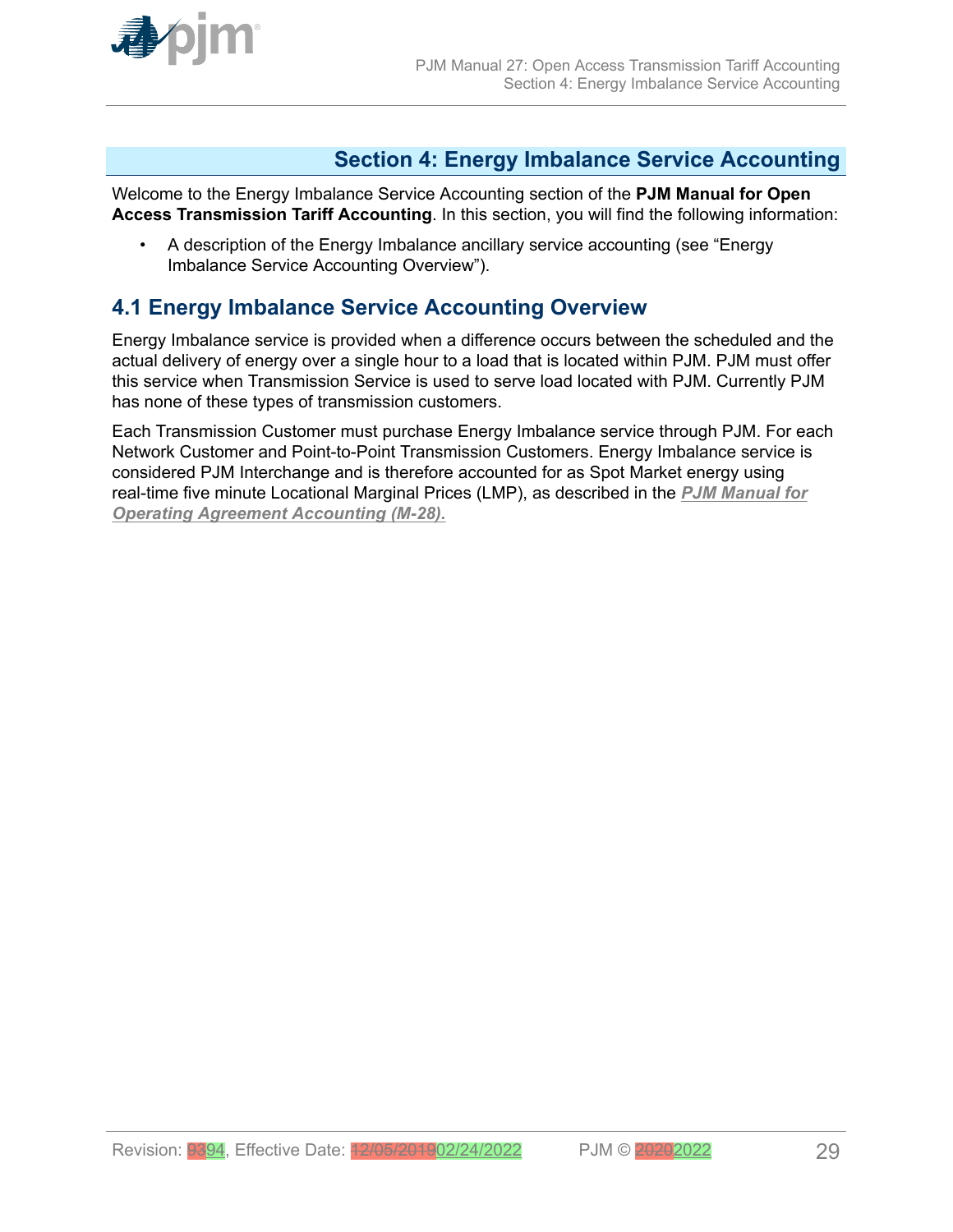<span id="page-29-0"></span>

## **Section 5: Network Integration Transmission Service Accounting**

Welcome to the *Network* Integration *Transmission Service Accounting* section of the *PJM Manual for Open Access Transmission Tariff Accounting*. In this section, you will find the following information:

- An overview of Network Integration Transmission Service Accounting (see "*Network Integration Transmission Service Accounting Overview*").
- How charges for Network Integration Transmission Service are calculated for Network Customers (see "*Network Integration Transmission Service Charges*").
- How credits for Network Integration Transmission Service are calculated TOs (see "*Network Integration Transmission Service Credits*").

## **5.1 Network Integration Transmission Service Accounting Overview**

The PJM provides accounting services for Network Integration Transmission Service. Network Integration Service allows Network Customers to integrate, economically dispatch, and regulate their current and planned Network Resources to serve their Network Load that is located in PJM and any additional load that is properly designated by the Network Customers. Network Customers taking Network Integration Service must obtain or provide Ancillary Services.

Network Customers pay the Transmission Provider for the following costs:

- Monthly demand charge
- Direct assignment facilities charge
- Other supporting facilities charge
- Ancillary Services

Each Network Customer pays a monthly demand charge that is based on its daily Network Service Peak Load contribution (including losses) located with the Zone and the Network Integration Transmission Service rate for the Zone in which the Network Load is located.

The Network Service demand charges are then allocated to the appropriate TO based on its Annual Transmission Revenue Requirement. The Annual Transmission Revenue Requirement is the total annual cost to support capital and O&M expenses for the Transmission System for the purpose of Network Integration Transmission Service.

The current Network Integration Transmission Service Rate and the Annual Transmission Revenue Requirement for each Zone in PJM is posted on the PJM website under Markets & Operations/Market Settlements at [http://www.pjm.com/markets-and-operations/](http://www.pjm.com/markets-and-operations/billing-settlements-and-credit.aspx) [billing-settlements-and-credit.aspx.](http://www.pjm.com/markets-and-operations/billing-settlements-and-credit.aspx) The PJM Non-Zone network rate is \$14,714/MW/year.

## **5.2 Network Integration Transmission Service Charges**

A daily demand charge for Network Integration Transmission Service is calculated by PJM for each Network Customer, including TOs, for the Zone(s) in which the Network Load of the Network Customer is located. It is based on the Network Customer's daily network service peak load contribution (including losses), coincident with the zonal peak for the 12 months ending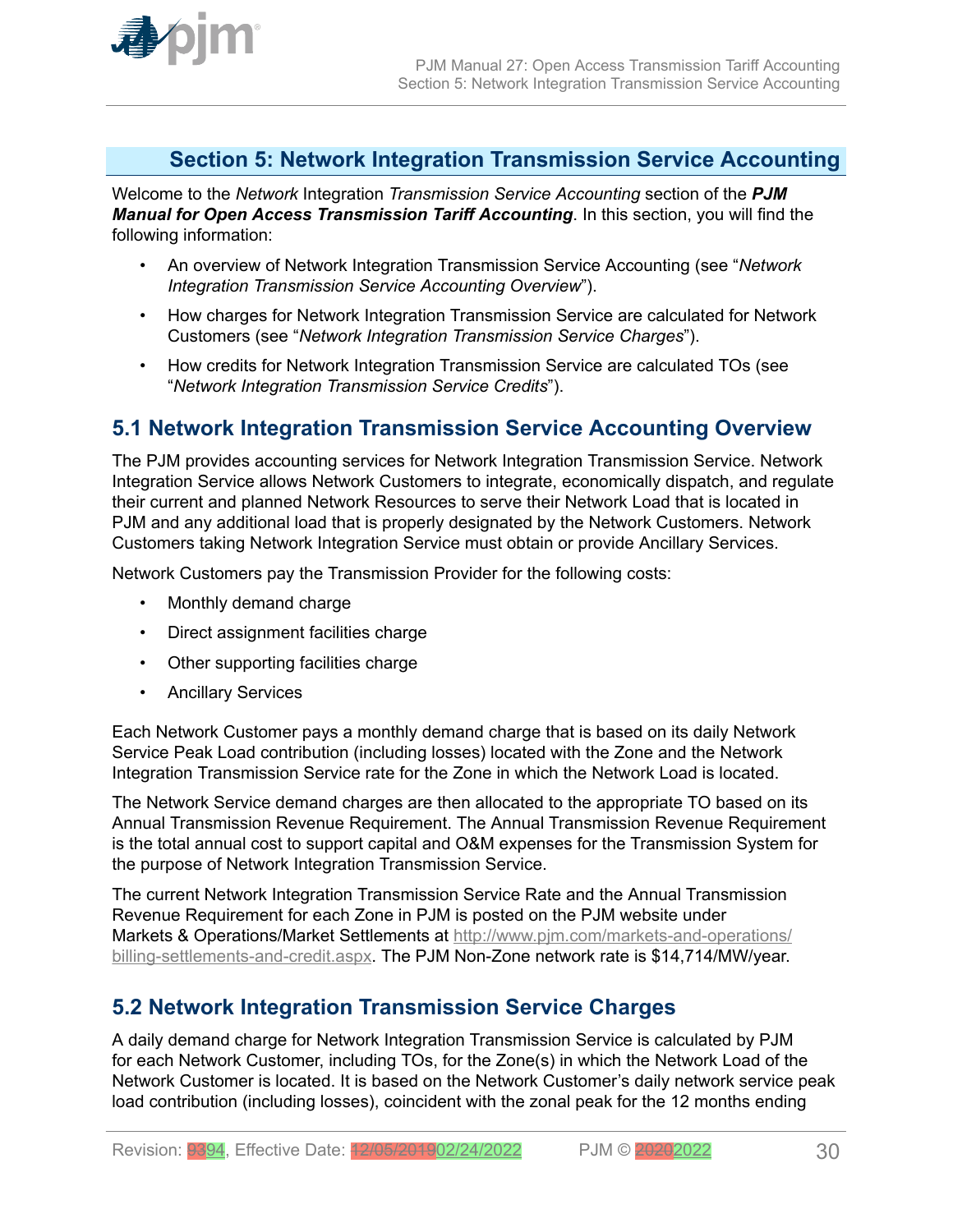

October 31 of the preceding year for each zone in which load is served. For non-zone network service, the customer pays the non-zone rate based on their load at the hour of the PJM regional peak for the 12 months ending October 31 of the preceding year. The preceding year's zonal peak load contributions are effective each January 1.

The zonal peak loads, effective January 1 of each year, are published on the PJM website no later than November 15 of the preceding year. Therefore, if a Transmission Owner wants to make any adjustments to the zonal peak loads that are to be effective as of January 1, they must provide the adjustments to PJM by November 10 of the preceding year. Any adjustments not provided to PJM by November 10 will not be reflected in the following year's zonal peak loads.

For Network Customers taking Network Integration Transmission Service under state required retail access programs, peak load contributions may change daily, and are expressed in tenths of a MW. These daily peak load contributions are submitted to PJM by the associated Electric Distribution Companies (EDCs) 36 hours prior to the day being billed, and may be corrected up to 12:00 PM Eastern Prevailing Time of the next business day following the Operating Day. These daily peak load contributions are then subtracted from the EDC's fixed peak load obligation to obtain the EDC's daily peak load contribution.

- The daily sum of all LSEs' Network Service Peak Load contributions including losses in a zone/area must equal the EDC's Network Service Peak Load allocation in the zone/area.
- A Network Service Peak Load Scaling Factor will be used to scale the uploaded LSE Network Service Peak Load values to the fixed Network Service Peak Load Allocation of the zone/area in the event that the Network Service Peak Load values uploaded by the EDC do not exactly sum to the Annual Network Service Peak Load Allocation for the zone/area.

# $Daily Network Service Peak$   $Loader = \frac{Annual\,Zone\,Area}$  Network Service Peak Load Scaling Factor  $= \frac{Annual\,Zone\,Area\,Network\,Service\,Peak\,Load\,Uboads}$

Network customers who are TOs do not actually pay themselves for use of their own transmission facilities. Network demand charges are shown on TOs' invoices only to identify their cost responsibility, as ordered by FERC, and they are offset by an equal amount of network service credits.

## **PJM Actions**

- The PJM accounting process prepares a list of Network Customers.
- The PJM accounting process retrieves the following information:
	- o Network Customer's daily peak load contribution (including losses) by zone
	- o Zonal network integration transmission service rates (\$/MW-year)
- The PJM accounting process calculates the daily demand charge for each Network Customer (\$) for each zone in which load is served as follows:

Sum of Zonal Daily Peak Load Contribution \* Annual Zonal Network Integration Transmission Service Rate Number of days per year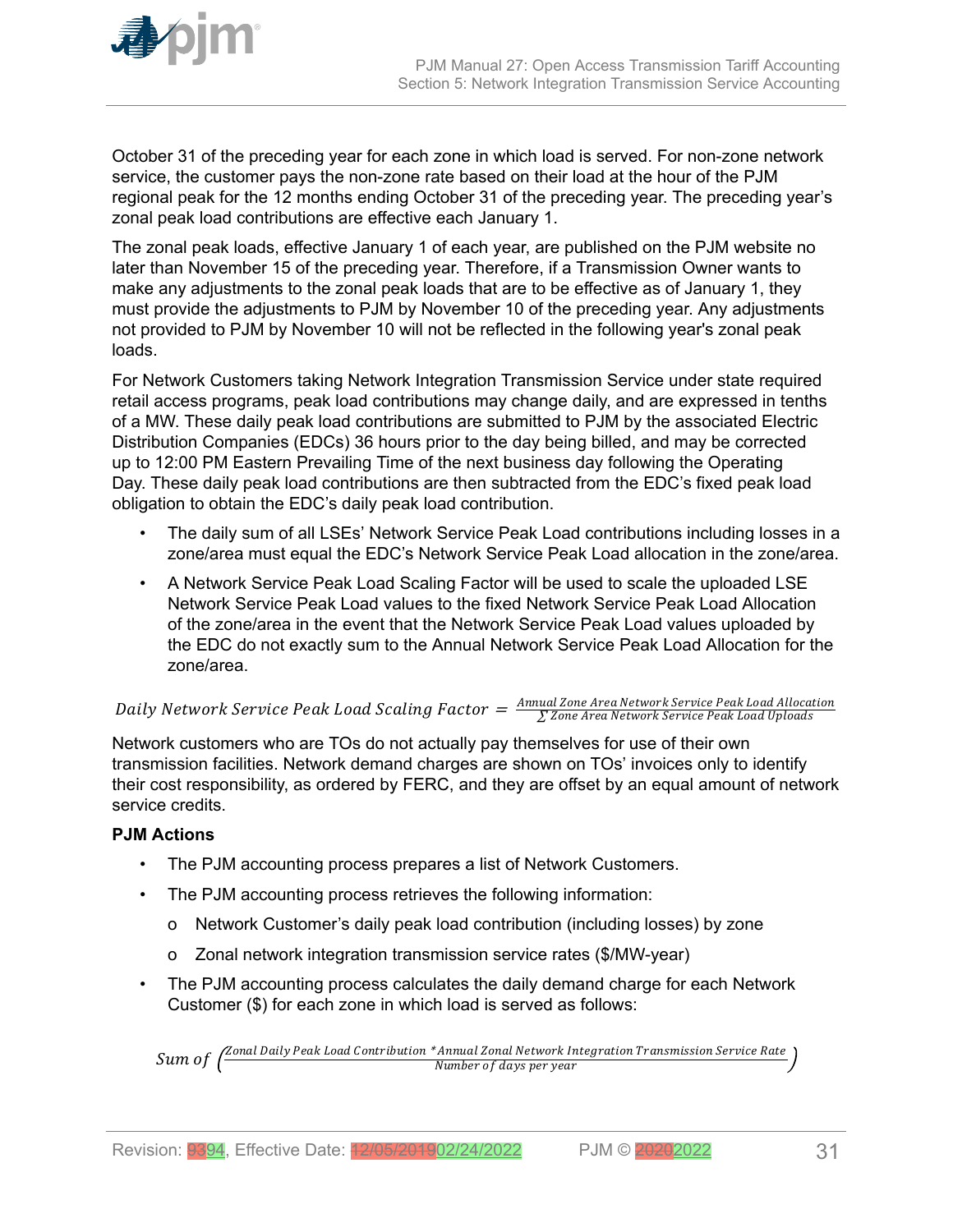<span id="page-31-0"></span>

- The PJM accounting process calculates the demand charge for each Network Customer (\$) by summing the daily charges.
- PJM calculates the negative charge offsets for the network customers in the Allegheny Power zone based on their peak load contribution and the applicable tariff rebate rate.
- PJM calculates the AEP RTO Startup Cost Recovery charges for the network and firm point-to-point transmission customers serving load in the AEP zone.

## **5.3 Network Integration Transmission Service Credits**

The monthly transmission service demand charges for Network Customers are then allocated to the appropriate TO. This allocation appears as a credit on the PJM Open Access Tariff portion of the bill.

TOs do not actually pay themselves for use of their own transmission facilities Network demand credits on TOs' invoices may include their own demand charges which are only shown to identify their cost responsibility.

## **PJM Actions**

- The PJM accounting process prepares a list of Network Customers and TOs for each zone.
- The PJM accounting process retrieves the following information for each zone:
	- o Annual Transmission Revenue Requirement for each TO (\$)
	- o Demand charge for each Network and Firm Point-to-point load-serving Customer (\$)
- The PJM accounting process calculates the total Zone charges (\$) for each Zone by summing the demand charges for each Network Customer within the Zone.
- The PJM accounting process calculates the Zone revenue requirement for each Zone by summing Transmission Revenue Requirements for all TOs within that Zone.
- The PJM accounting process calculates the TOs share of the Transmission Network Service charges (\$) as follows:

 $TO\,^\prime\!s$   $Network$   $Integration\,Service\, Credit = \frac{TO\,^\prime\!s\, Annual\,Transmission\,Revenue\,Regular\,Brenue\,Requirement} {Zone\,Chen}$ Zone Revenue Requirement

Non-zone network revenues are allocated to PJM transmission owners based on transmission revenue requirement ratio shares, with the ComEd, AEP, and Dominion shares further allocated to their respective load-serving network and firm point-to-point customers based on demand charge ratios.

## **5.4 Direct Assignment Facilities Charges**

If, based on a System Impact Study, the PJM determines that the Transmission System is not capable of providing Firm or Non-Firm Point-to-Point Transmission Service without: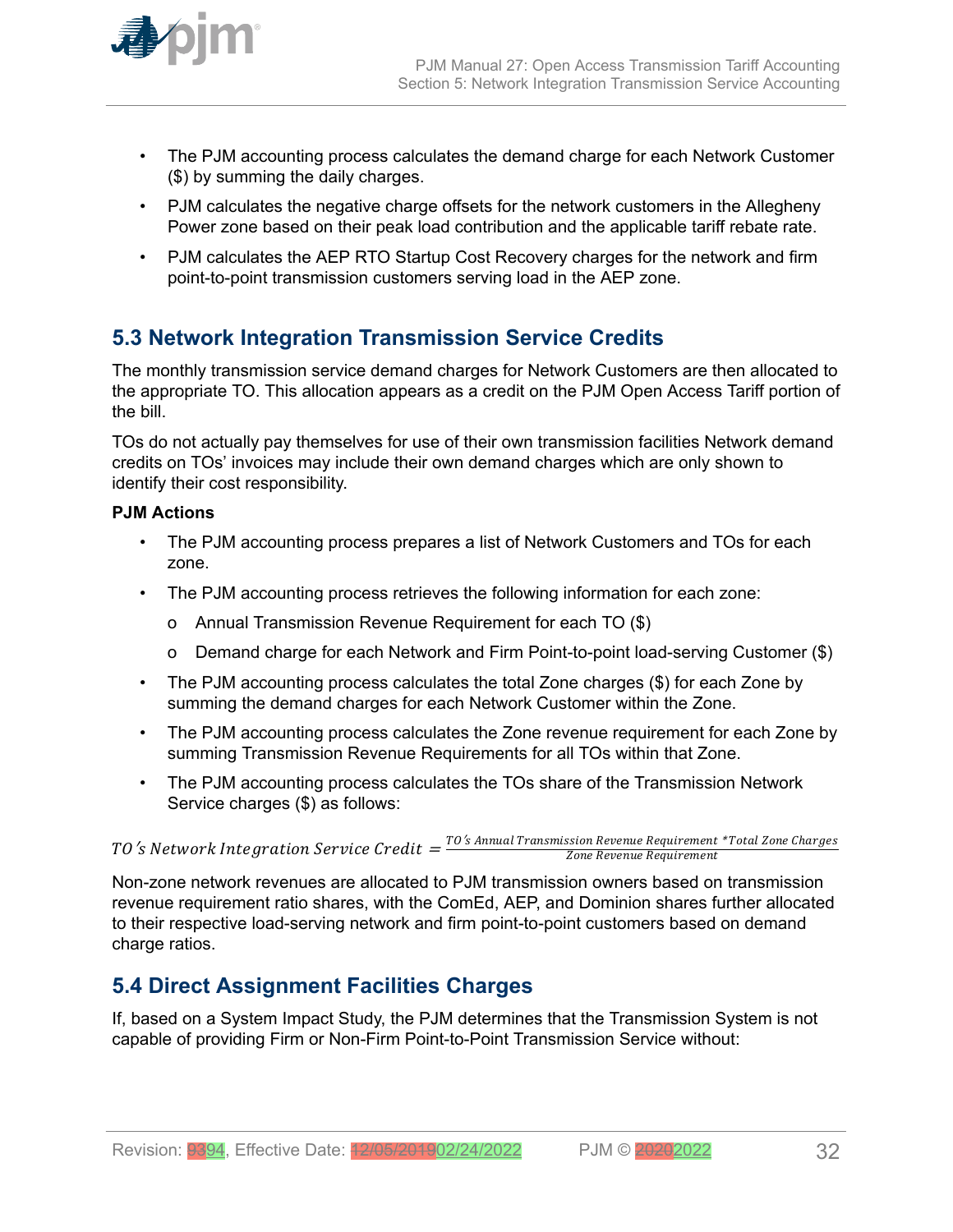- <span id="page-32-0"></span>• Degrading or impairing the reliability of service to Native Load Customers, Network Customers, and Transmission Customers taking Firm Point-to-Point Transmission Service or
- Interfering with PJM's ability to meet prior firm contractual commitments to others.

The TO is obligated to expand or upgrade the Transmission System. The Transmission Customer must agree to compensate the TO(s) for any necessary transmission facility additions, consistent with FERC policy.

The TO determines the costs and provides them to PJM. The PJM then bills the appropriate Transmission Customer. These charges may also apply to existing network customers based on specifications in their network service agreements.

## **5.5 Other Supporting Facilities Charges**

The Transmission Customer shall also pay charges based on a case-by-case basis for facilities necessary to provide Transmission Service at voltages lower than those shown in Attachment H of the PJM Open Access Transmission Tariff for the applicable Zone(s).

The Transmission Customer provides these billing quantities to PJM via their Network Integration Transmission Service agreement. PJM bills the appropriate Transmission Customer and provides the revenues to the appropriate Transmission Owner.

## **5.6 Business Rules for Nodal Pricing Settlement of Network Load**

The definition of eligibility for nodal settlement shall be:

- Any LSE taking network transmission service from PJM via Schedule F-1 of the PJM Tariff and serving retail load that is connected to a single identifiable bus or set of buses with hourly metering such that the customer's load can be clearly separated from other load on the bus or buses.
- Other than those eligible in the preceding bullet, PJM will address eligibility on a case by case basis based on whether a bus or buses can be identified, whether the load can be separated from other LSE load on the bus or buses, and that hourly metering is in place.

The effective date of moves to nodal price load settlement for ALL eligible loads is:

- The available date for moves to nodal price load settlement for all loads requesting such will be June 1 of each year to coincide with the PJM planning year.
- Requests for nodal price load settlement must be provided by the LSE of record for the given load to PJM and the zonal EDC including the proposed applicable bus distribution no later than January 15th or at least 30 days prior to the start of PJM's annual ARR/FTR allocation process, whichever is later. By January 25th, or 10 days after the initial notice from LSE whichever is later, the zonal EDC must specify the appropriate node definition in PJM InSchedule for this load. The LSE must confirm the InSchedule(s) by February 1st, or 15 days after the initial notice whichever is later.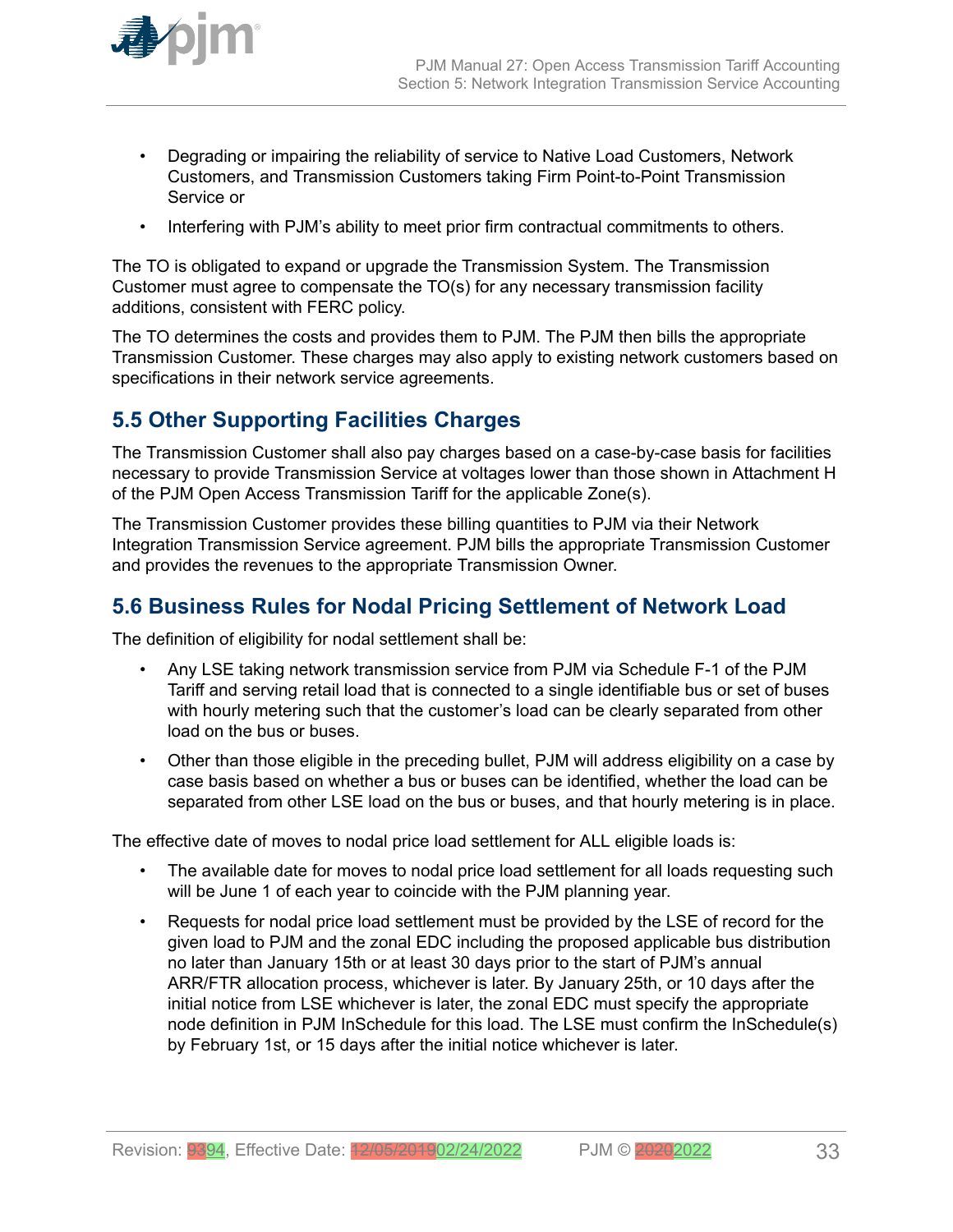<span id="page-33-0"></span>

Requests from the LSE of record to move their load to nodal price settlement must be submitted in writing to the PJM Market Settlement Operations Department, and they must include the following information:

• Name of nodal priced load; name of the PJM billing account in which this load is to be represented; name of the zonal EDC; the peak load at the time of the PJM annual peak from the previous year; and, the load bus identifier(s) with associated distribution percentages (totaling exactly 100%) in order for PJM to create the aggregate node definition.

All ARRs or FTRs granted in the annual direct allocation process must be configured to a nodal sink point for load that takes or has requested nodal settlement. This does not apply to any purchased FTRs.

Any network load receiving nodal settlement will be permanently settled at that node or nodes unless the physical interconnection infrastructure changes to require mapping the load to a different bus or group of busses. This rule shall be in force unless and until FERC approves any submitted tariff language changes by which a move from nodal to zonal settlement can occur.

Demand response offered into all of PJM's load response programs will be settled at the applicable load settlement aggregate point for the load that is reduced (zone, residual zone, or node bus or buses).

## **5.7 Business Rules for Changing Settlement Area Definitions of Network Load**

This section is only applicable to network load served under Attachment F of the PJM OATT.

- A change in the definition of an existing energy settlement area for purposes of setting energy settlement prices is defined as:
	- o Splitting an existing area into two or more areas
	- o Combining two or more existing areas into a single area
	- o Creating aggregates of groups of buses within an existing area
	- o Any other activity that changes the defined area for which energy prices are aggregated for settlement purposes.

### **Exceptions**

- A. Implementing nodal settlement for an individual customer served under Schedule F-1 of the PJM OATT.
- B. Changes due to addition, replacement or retirement of transmission system components or metering facilities.

#### **Note:**

Rules in the PJM OATT require that each settlement area must be a subset of a single transmission zone.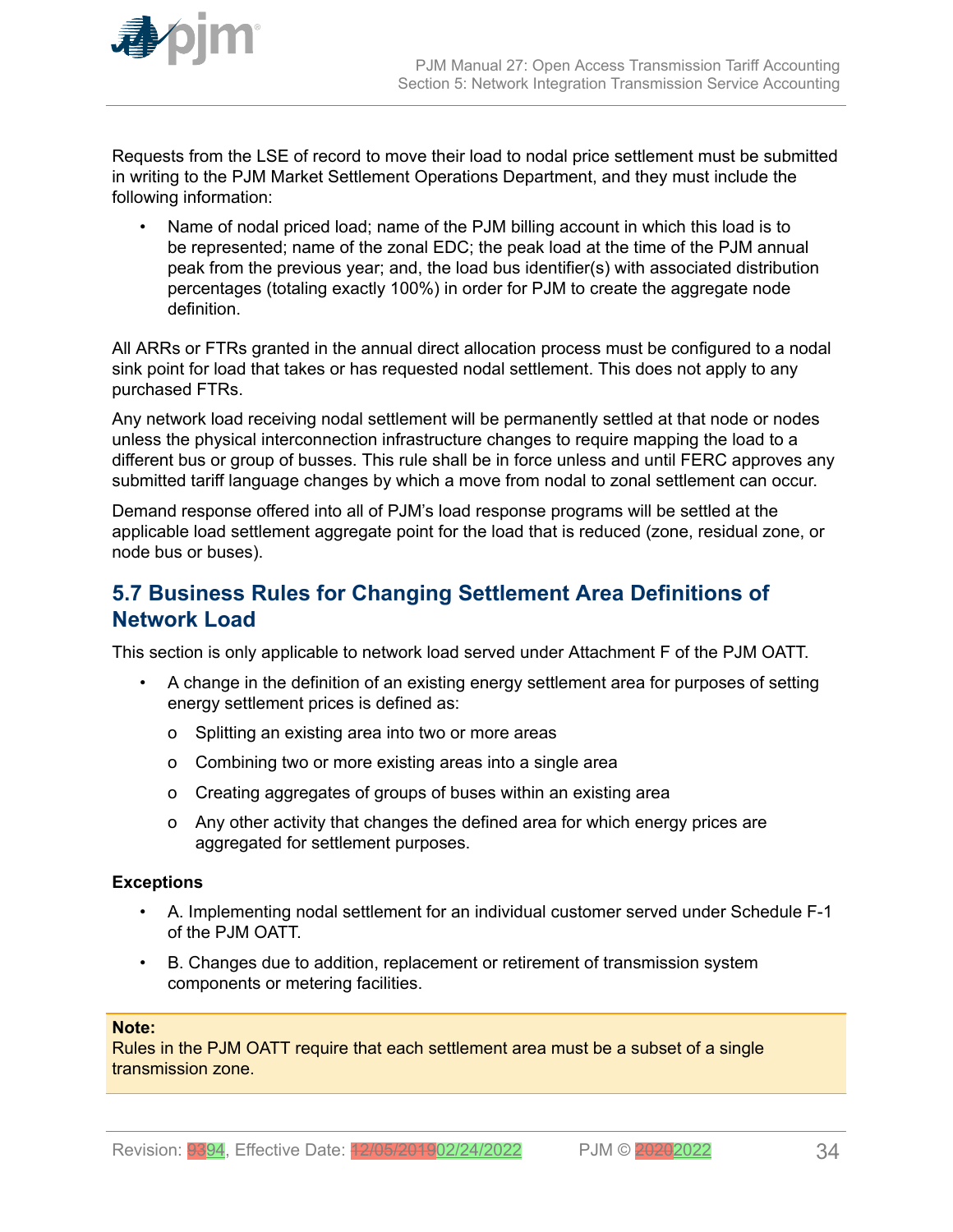

• PJM's policy is that once a more specific settlement area is defined for load settlement, that settlement area must remain in use unless subject to exception "B" as stated above. When implementing exception "B," PJM will require the most specific bus definition available after any physical change to be used in place of the previously used definition.

## **Notifications**

- At any time following the receipt of a request regarding a potential change to settlement area definitions, PJM may enter into informal discussions with member companies. PJM will make a confidential notification of any such discussions to the ex officio members representing regulatory authorities (as defined in Section 8.2.2 of the PJM Operating Agreement) and State offices of the Consumer Advocate (as defined in Section 8.2.3 of the PJM Operating Agreement) of the PJM Members Committee.
- Formal notification by a PJM Member of intent to change energy settlement area compositions will be given to PJM no later than October 1 of the year before the new area composition is to become effective. PJM shall promptly notify all other Members of planned changes in energy settlement area definitions through notices to members of the Members Committee, Electricity Markets Committee and Market Implementation Committee and to the ex officio members representing regulatory authorities (as defined in Section 8.2.2 of the PJM Operating Agreement) and State offices of the Consumer Advocate (as defined in Section 8.2.3 of the PJM Operating Agreement) of these three standing Committees.
- No later than December 1, the affected EDC and Network Customer will fully identify the composition of the new area. PJM will promptly transmit this information to members of the Members Committee, Markets and Reliability Committee and Market Implementation Committee and to the ex officio members representing regulatory authorities (as defined in Section 8.2.2 of the PJM Operating Agreement) and State offices of the Consumer Advocate (as defined in Section 8.2.3 of the PJM Operating Agreement) of these three standing Committees.
- The LSE nodal peak load at the time of the PJM annual peak from the previous year must be submitted by January 15<sup>th</sup> or at least 30 days prior to the start of PJM's annual FTR/ARR allocation process, whichever is later.

## **Technical requirements**

- All changes in the definition of PJM energy settlement areas will become effective on the first day of a planning period --- June 1 of each year.
- Changes to metering, data transmission, settlement or other systems may be required to be made by PJM, the EDC(s) in the affected transmission zone, other Network Customers and the PJM member(s) requesting the change in settlement area definitions. Each involved party must commit to making needed additions, changes or upgrades in time to meet the June 1 implementation date for the new settlement area definitions. Accordingly, each party must either certify that it can make all necessary infrastructure changes in time to meet the June 1 implementation date for the new settlement area definitions, or must identify activities that cannot be implemented in time. Such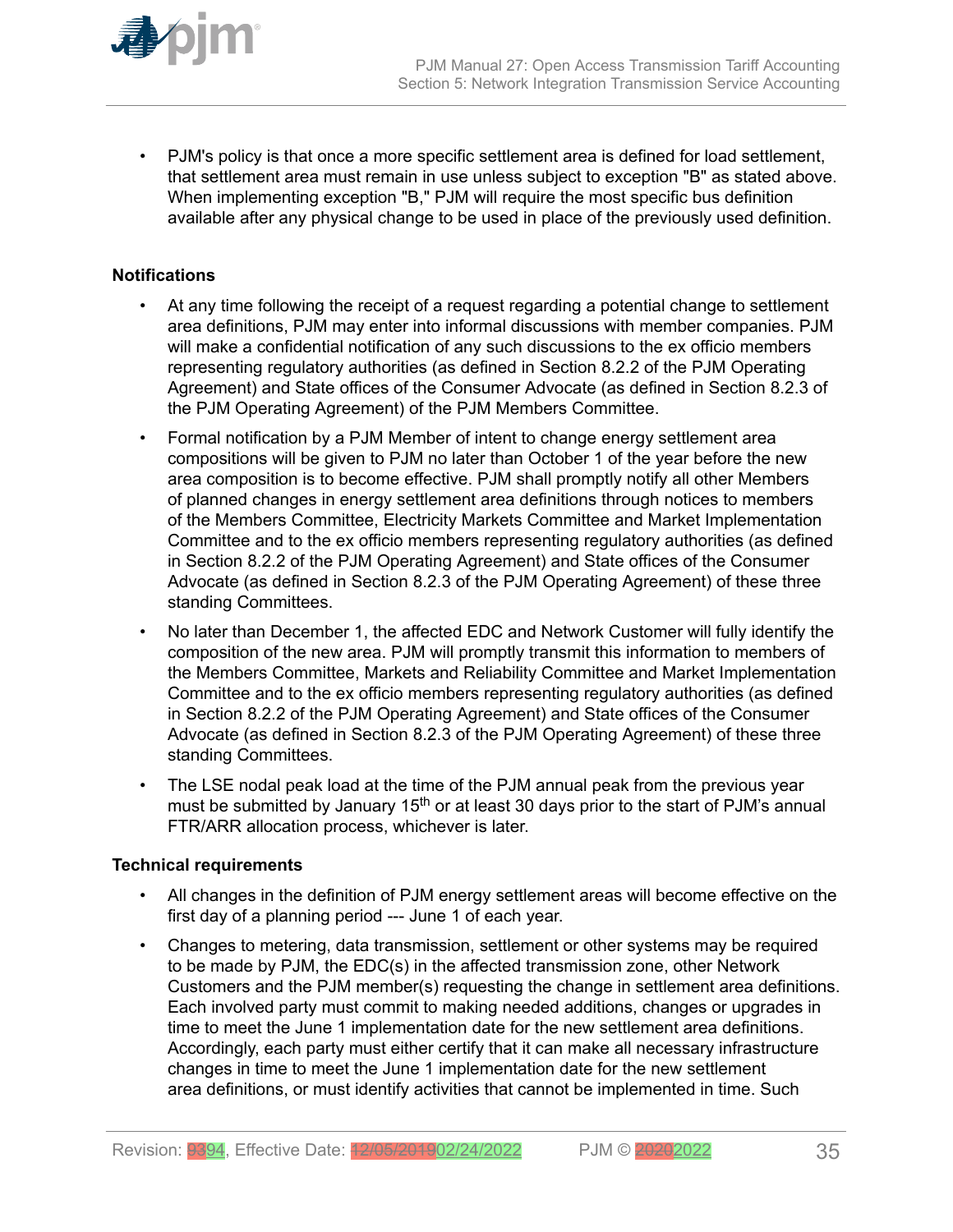

declaration must be made to PJM for distribution to all parties by December 1 of the year before the expected June 1 implementation date. Certifications shall not be unreasonably withheld.

• Implementation will be delayed one year to the following June 1 if all notifications and technical certifications have not been received according to the above business rules.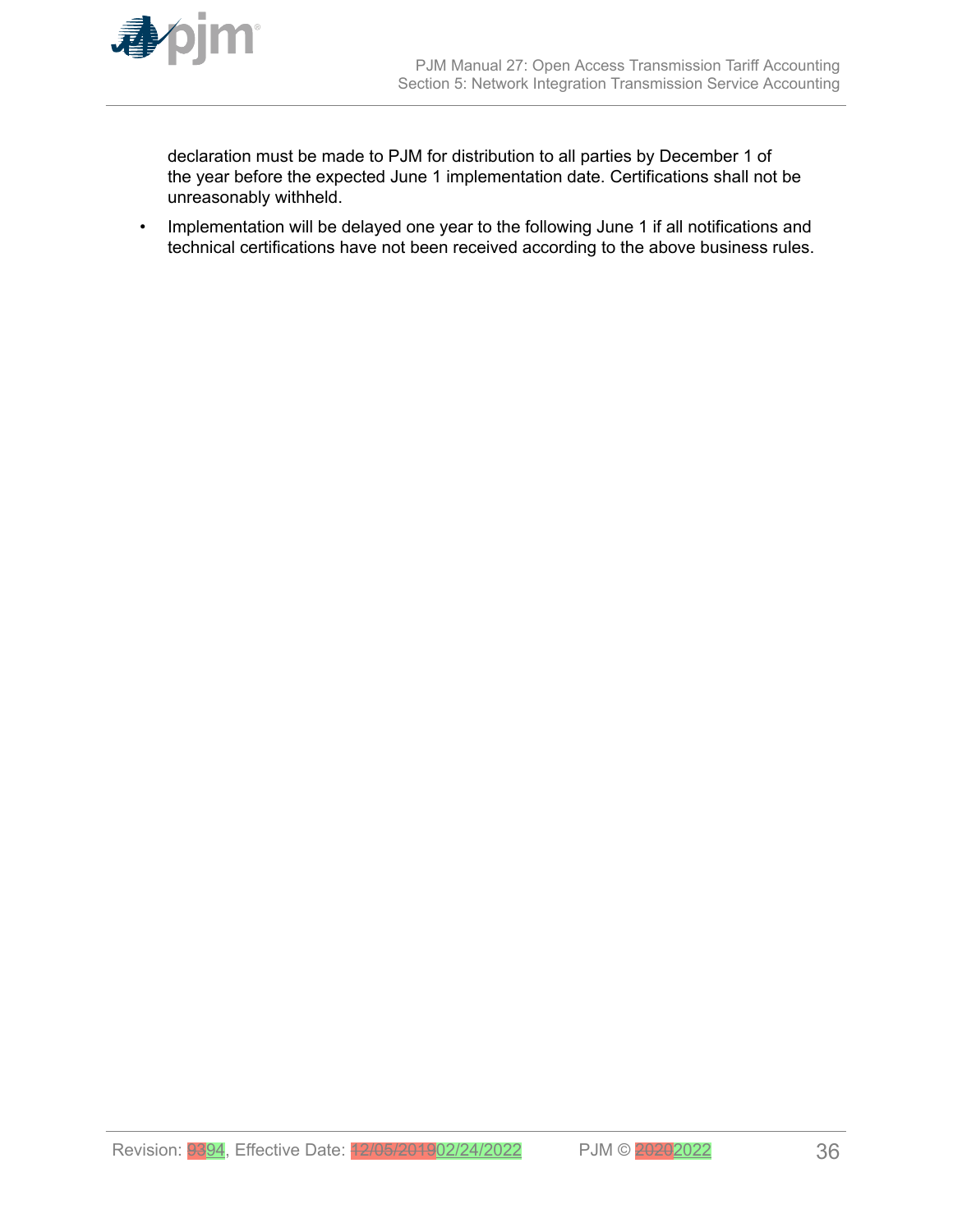<span id="page-36-0"></span>

## **Section 6: Point-to-Point Transmission Service Accounting**

Welcome to the Point-to-Point Transmission Service Accounting section of the **PJM Manual for Open Access Transmission Tariff Accounting**. In this section, you will find the following information:

- An overview of Point-to-Point Transmission service accounting (see "Point-to-Point Transmission Service Accounting Overview").
- How service charges are calculated for Firm and Non-Firm Transmission Customers (see "Point-to-Point Transmission Service Charges").
- How service credits are calculated for Firm and Non-Firm Transmission Customers (see "Point-to-Point Transmission Service Credits").

## **6.1 Point-to-Point Transmission Service Accounting Overview**

Transmission Providers provide Firm and Non-Firm Point-to-Point Transmission Service according to the terms in the PJM Open Access Transmission Tariff. Point-to-Point Transmission Service is necessary for transmission of capacity and energy from designated Point(s) of Receipt to designated Point(s) of Delivery.

The PJM accounting process calculates each Transmission Customer's Firm and Non-Firm Point-to-Point Transmission service charge. Weekly adjustments to Point-to-Point service charges are made so that the total daily demand charge in any week does not exceed the weekly rate. The collected Point-to-Point transmission charges are then allocated as credits.

### **6.1.1 Firm Point-to-Point Transmission Service**

- Each Firm Point-to-Point Transmission Customer is billed each month for its Reserved Capacity.
- Firm Point-to-Point Transmission Service requested with a Point of Delivery (POD) at a MISO interface is not charged.

The demand charge border rates for Firm Point to Point Transmission Service are defined in accordance with the PJM Open Access Transmission Tariff, Schedule 7.

The current demand charge border rates are also posted on the PJM website at [https://](https://www.pjm.com/markets-and-operations/billing-settlements-and-credit.aspx) [www.pjm.com/markets-and-operations/billing-settlements-and-credit.aspx](https://www.pjm.com/markets-and-operations/billing-settlements-and-credit.aspx).

The total daily demand charge in any week shall not exceed the rate for weekly service times the highest amount of Reserved Capacity in any day during the week. A week is defined as Monday through Sunday.

### **6.1.2 Non-Firm Point-to-Point Transmission Service**

Each Non-Firm Point-to-Point Transmission Customer is billed each month for its Reserved Capacity. Non-firm Point-to-Point Transmission Service requested with a Point of Delivery at a MISO interface is not charged. The current demand charge border rate is discounted to \$0.67/MWh for all Reserved Capacity for Non-Firm Point-to-Point Transmission Service with a point of delivery equal to the PJM Border.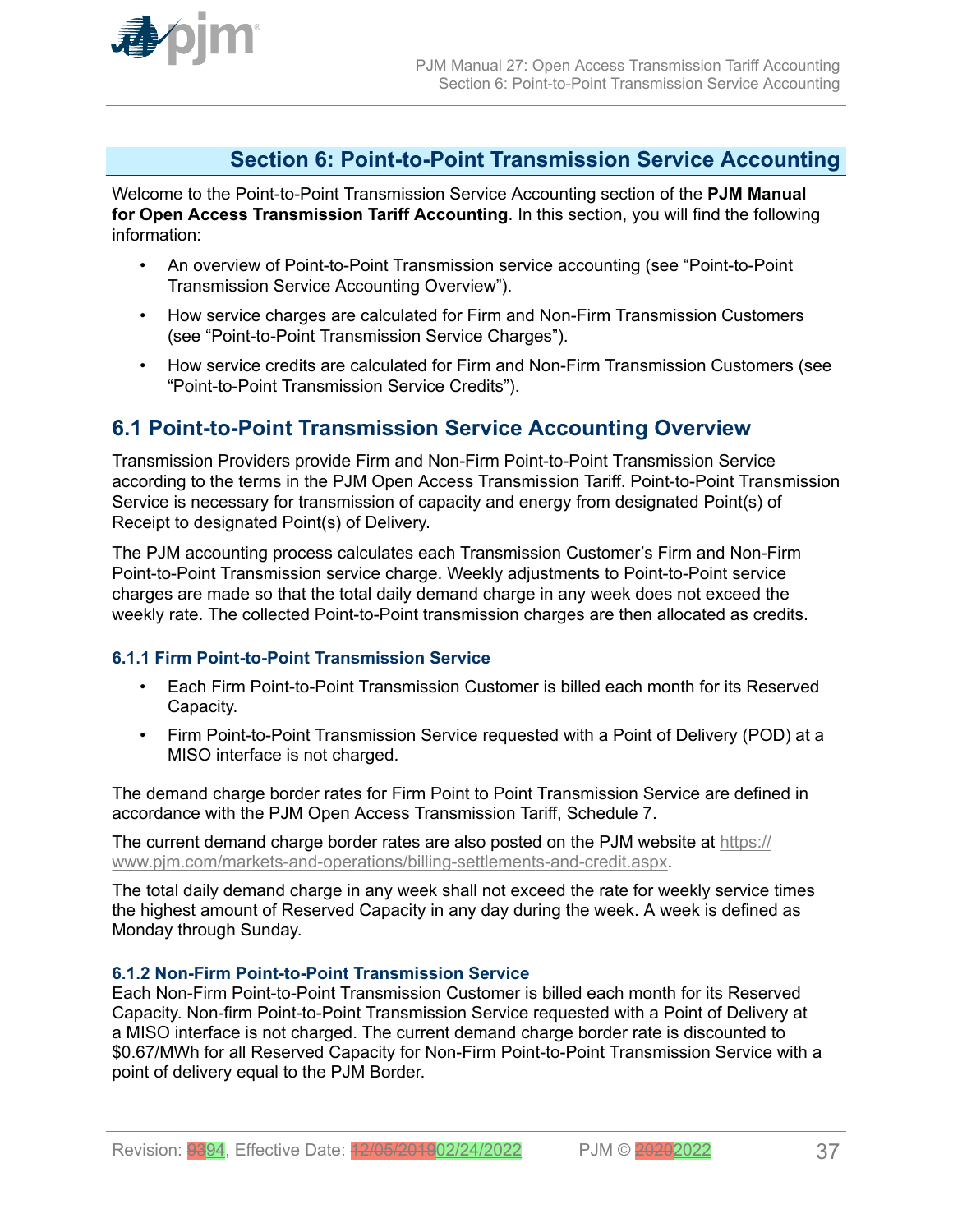<span id="page-37-0"></span>

## **6.2 Point-to-Point Transmission Service Charges**

The PJM accounting process calculates each Point-to-Point Transmission Customer's Transmission Service demand charge.

### **6.2.1 Firm Point-to-Point Transmission Service Charges**

Firm Point-to-Point demand charges are calculated for each Point-to-Point Transmission Customer taking firm service.

#### **PJM Actions**

- The PJM accounting process prepares a list of the Transmission Customers.
- The PJM accounting process retrieves the following information:
	- o List of Transmission Customer's Firm Point-to-Point Transmission Service contracts
	- o Charge rates for Firm Point-to-Point transactions
- The PJM accounting process calculates the transmission service charge (\$) for each transaction as follows:

Transmission Service Cℎarge <sup>=</sup> Applicable Firm Point <sup>−</sup> to <sup>−</sup> Point Transaction Cℎarge Rate \* Service Contract MW

• The PJM accounting process calculates each Transmission Customer's Firm Pointto-Point Transmission service charge for the month by summing the individual Transmission Service charges for each hour.

### **6.2.2 Adjustment to Firm Daily Point-to-Point Transmission Service Charges**

A Point-to-Point Transmission Customer's daily Firm Point-to-Point demand charge needs to be adjusted if the total demand charge in the week exceeds the weekly rate times the highest amount of Reserve Capacity in any day during that week. A week is defined as Monday through Sunday.

### **PJM Actions**

- The PJM accounting process prepares a list of Transmission Customers.
- The PJM accounting process retrieves the following data:
	- o Weekly charge rate for Firm Point-to-Point transactions (\$/MW-wk)
	- o Each Firm Transmission Customer's maximum daily reserved transmission capacity (MWh)
	- o Each Transmission Customer's total demand charges (\$) for Daily Firm Point-to-Point reservations during the week.
- The PJM accounting process calculates each Point-to-Point Transmission Customer's total daily demand charges by summing all daily Firm Point-to-Point transmission service charges during the week.
- The PJM accounting process sets the comparable weekly transmission capacity for each Transmission Customer to the maximum value of the customer's Firm daily reservations for any day during the week.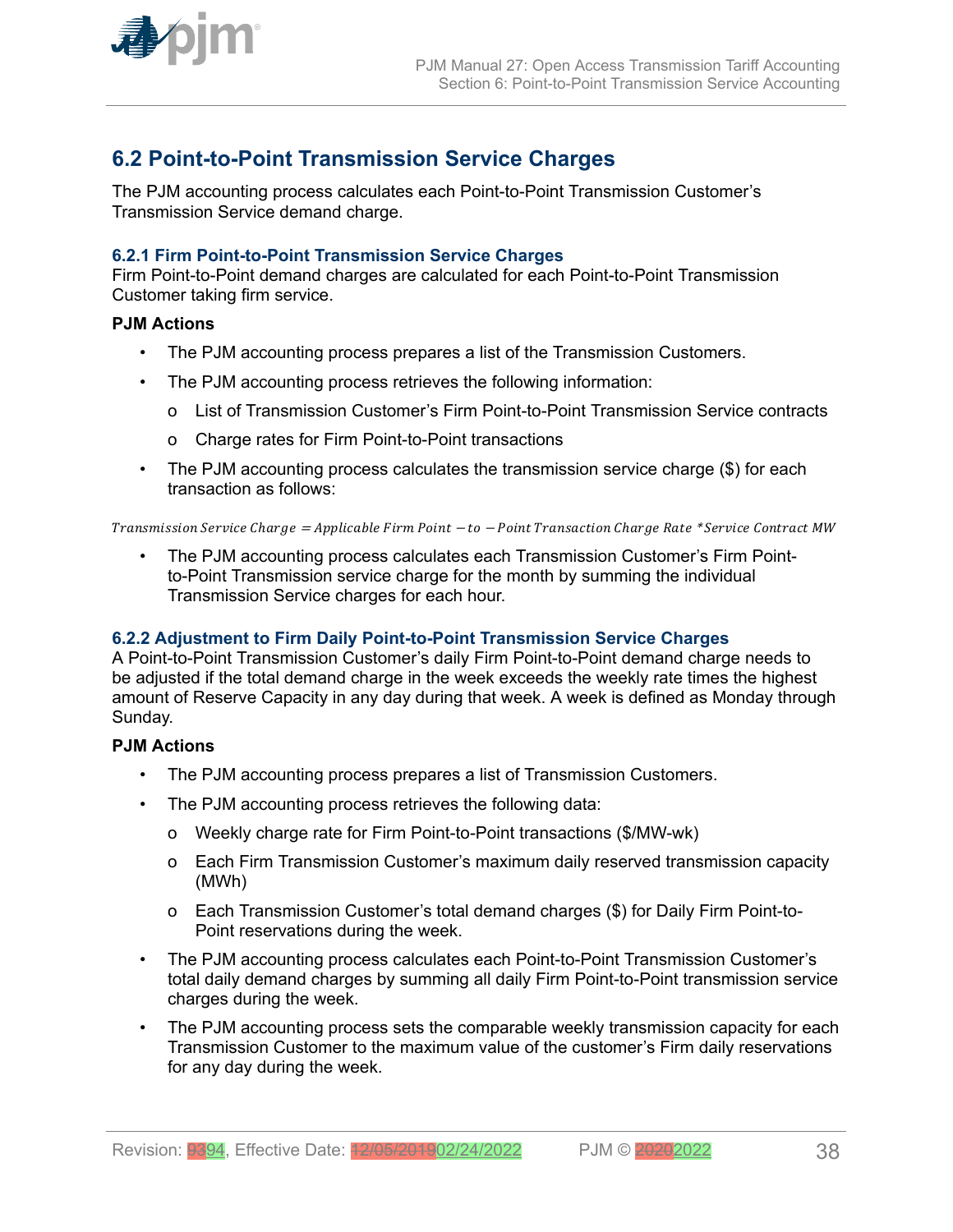<span id="page-38-0"></span>

• The PJM accounting process calculates the comparable weekly demand charge for each Point-to-Point Transmission Customer (\$) as follows:

Comparable Weekly Demand Charge = Weekly Demand Charge \* Comparable Weekly Transmission Capacity

If the Comparable Weekly Demand charge is less than the sum of the actual Daily demand charges for the week then:

Weekly Adjustment to Daily Charges  $=$ 

Weekly Sum of Actual Daily Demand Charges - Comparable Weekly Demand Charge

• The Transmission Customer's total Firm Daily Demand charge for the month is reduced by the amount of the weekly adjustment to Daily charges, for any week that ended during that billing month.

#### **6.2.3 Non-Firm Transmission Service Charges**

Non-Firm Point-to-Point service charges are calculated for each Non-Firm Point-to-Point Transmission Customer taking non-firm service. The charges are based on the discounted hourly demand charge for non-firm point-to-point transactions.

#### **PJM Actions**

- The PJM accounting process prepares a list of Point-to-Point Transmission Customers.
- The PJM accounting process retrieves the following information:
	- o List of Transmission Customer's Non-Firm Point-to-Point Transmission Service contracts
	- o Hourly demand charge rate for Non-Firm Point-to-Point transactions (\$/MWh)
	- o Hourly amount of each reservation curtailed by PJM (MW)
	- o Hourly congestion charges associated with each reservation
- The PJM accounting process calculates the non-firm demand charge for each hour for each reservation (\$) as follows:

 $Hourly Non-Firm Transmission Service Charge =$ 

Hourly Demand Cℎarge Rate\* MWs Reserved <sup>−</sup> MWs Curtailed <sup>−</sup>

Hourly Congestion Charge (if congestion charge is  $> 0$ )

- If the result of this calculation is a negative value, Hourly Non-Firm Transmission Service Charge = \$0.00.
- The PJM accounting process calculates each Transmission Customer's Non-Firm Pointto-Point Transmission service charges by summing the individual hourly transmission service charges.

#### **6.2.4 Monthly Adjustment to Firm Point to Point Transmission Service Charges**

A Transmission Customer taking Firm Point-to-Point Transmission Service at the PJM border with a Point of Delivery at a Merchant Transmission Facility holding Firm Transmission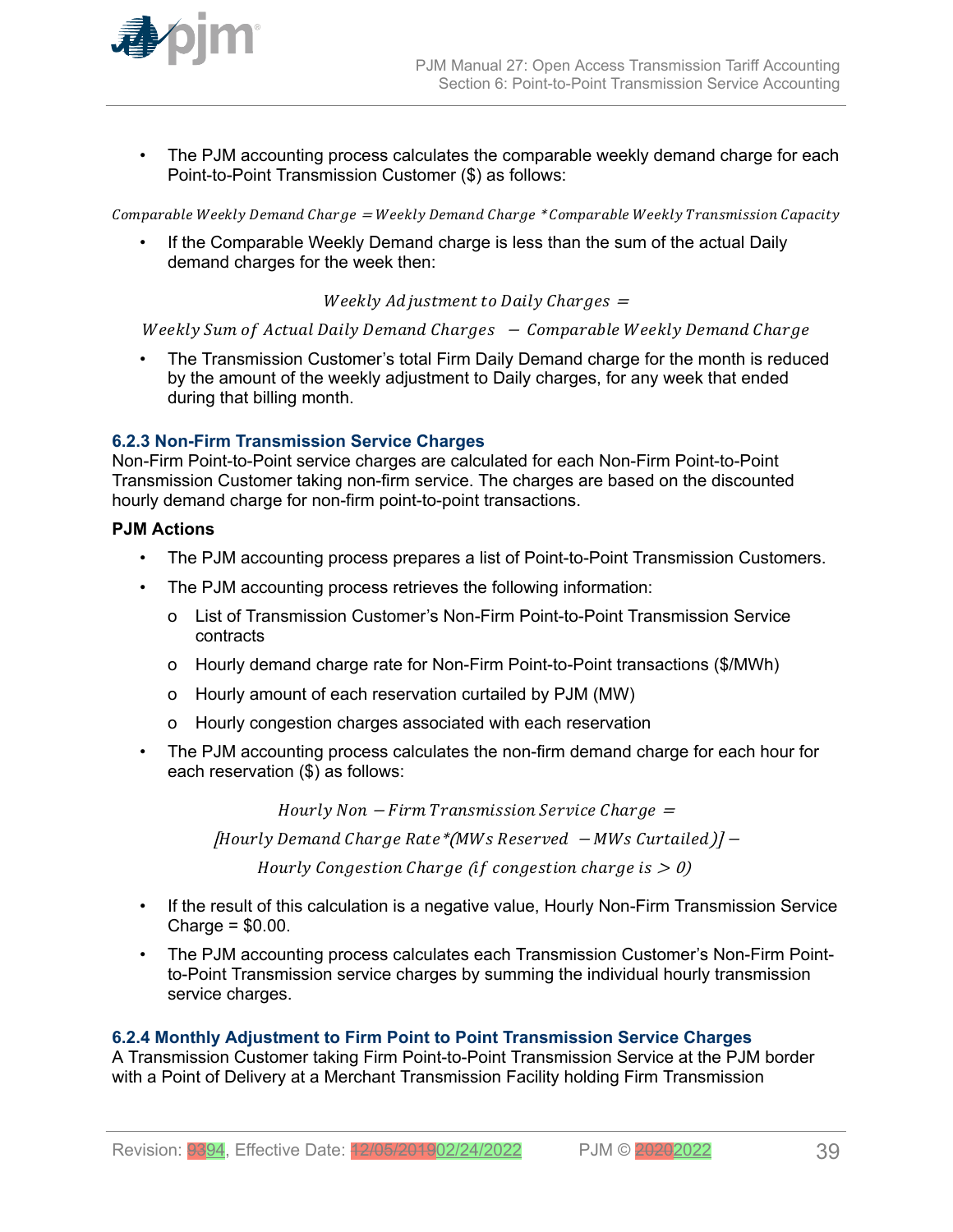<span id="page-39-0"></span>

Withdrawal Rights during a month will receive a discount to the monthly demand charge through a reduction to the applicable charge rate.

## **PJM Actions**

- The PJM accounting process prepares a list of applicable Transmission Customers.
- The PJM accounting process retrieves the following data:
	- o Charge rates for firm point-to-point transactions
	- o The monthly transmission enhancement charges specific to the Merchant Transmission Facility where the Transmission Customer is taking Firm Point-to-Point Transmission Service
	- o The annual sum of the Revenue Requirements for Transmission Customers as defined in the PJM Open Access Transmission Tariff, Schedule 7 Section 11 (A)

A monthly rate adjustment for each applicable Transmission Customer is calculated as follows:

Monthly Rate Adjustment  $=\frac{Border\,Year}$ Charge Rate\*Monthly Transmission Enhancement Charges<br>Annual Sum of Revenue Requirements Annual Sum of Revenue Requirements

PJM converts the monthly rate adjustment to a daily discount rate that is then subtracted from the applicable firm point-to-point transaction charge rate and applied to the calculation of the Firm Point-to-Point Transmission Service charge as described in section 6.2.1.

## **6.3 Point-to-Point Transmission Service Credits**

The monthly demand charges for Point-to-Point Transmission Customers are then allocated as credits. This allocation appears as a credit on the PJM Open Access Transmission Tariff portion of the bill.

## **6.3.1 Firm Transmission Service Credits**

The monthly sum charges for Firm Point-to-Point Transmission Customers are allocated to PJM transmission owners based on transmission revenue requirement ratio shares, with the ComEd, AEP, and Dominion shares further allocated to their network and firm point-to-point load-serving customers based on demand charge ratios.

## **PJM Actions**

- The PJM accounting process prepares a list of the Transmission Owners and a list of network customers in the ComEd, AEP, and Dominion zones.
- The PJM accounting process retrieves the following information:
	- o Each TOs Revenue Requirement based on Attachment H (\$)
	- o Each ComEd network customer's network service charges (\$)
	- o Each Dominion network customer's network service charges (\$)
	- o Each AEP network customer's network service charges and firm point-to-point charges for serving load in the AEP zone (\$)
	- o Each Transmission Customer's Firm Point-to-Point transmission service charge (\$)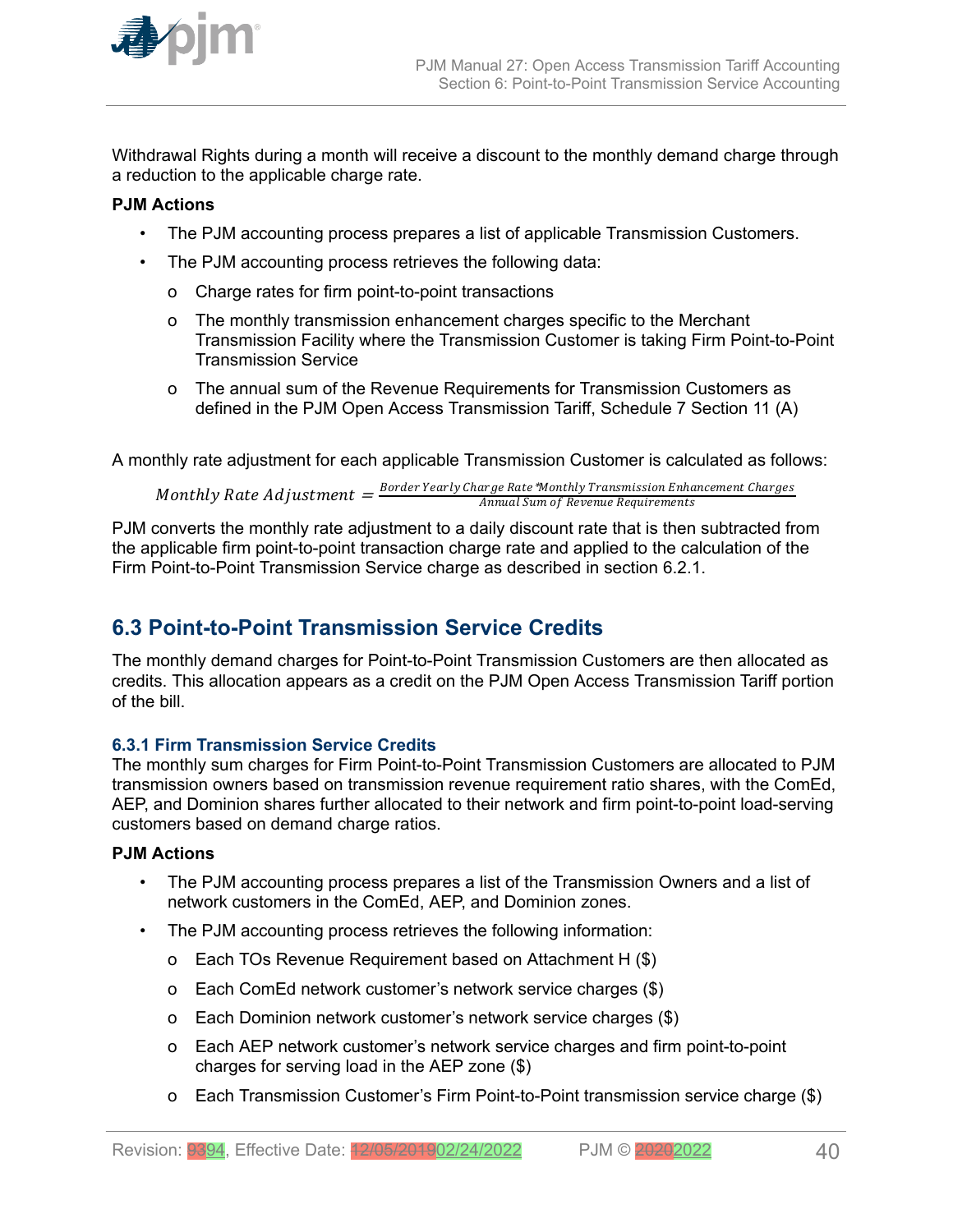<span id="page-40-0"></span>

- The PJM accounting process calculates the total PJM Transmission Revenue Requirement by summing the TO Transmission Revenue Requirements.
- The PJM accounting process calculates the total Firm Point-to-Point Transmission service charge by summing the Firm Point-to-Point transmission service customers' charges (\$).
- The PJM accounting process calculates the allocation of Firm Point-to-Point Transmission Service charges (\$) to PJM TOs based on transmission revenue requirement percentage shares.
- The PJM accounting process further allocates the respective Dominion and ComEd zone revenue share to all network customers in the Dominion and ComEd zones based on their network service peak load contributions for the month, and further allocates the AEP zone revenue share to all network and firm point-to-point customers in the AEP zone based on their network service peak load and firm point-to-point peak usage contributions for the month.

### **6.3.2 Non-Firm Transmission Service Credits**

Transmission revenues from Non-Firm Point-to-Point Transmission Service (other than revenues for congestion charges) are allocated to PJM Network Customers and PJM Firm Point-to-point Customers based on monthly demand charge ratios in accordance with Section 27A of the PJM Open Access Transmission Tariff.

Transmission revenues from Non-Firm Point-to-Point Transmission Service (other than revenues for congestion charges) are allocated in accordance with Section 27A of the PJM Open Access Transmission Tariff.

### **PJM Actions**

- The PJM accounting process prepares a list of the Transmission Owners.
- The PJM accounting process retrieves the following information:
	- o Each Transmission Customer's Non-firm Point-to-Point transmission service charge (\$)
	- o Each Transmission Customer's Firm Point-to-Point transmission service charge (\$)
	- o Each PJM network customer's demand charge (\$)
- The PJM accounting process calculates the total PJM Transmission Revenue Requirement by summing the TO Transmission Revenue Requirements.
- The PJM accounting process calculates the total Non-Firm Point-to-Point Transmission service charge by summing the Non-Firm Point-to-Point transmission service customers' charges (\$).
- The PJM accounting process calculates the allocation of Non-Firm Point-to-Point Transmission Service charges (\$) to all Firm Point-to-Point and Network transmission customers based on percentage shares of their Firm and Network demand charges.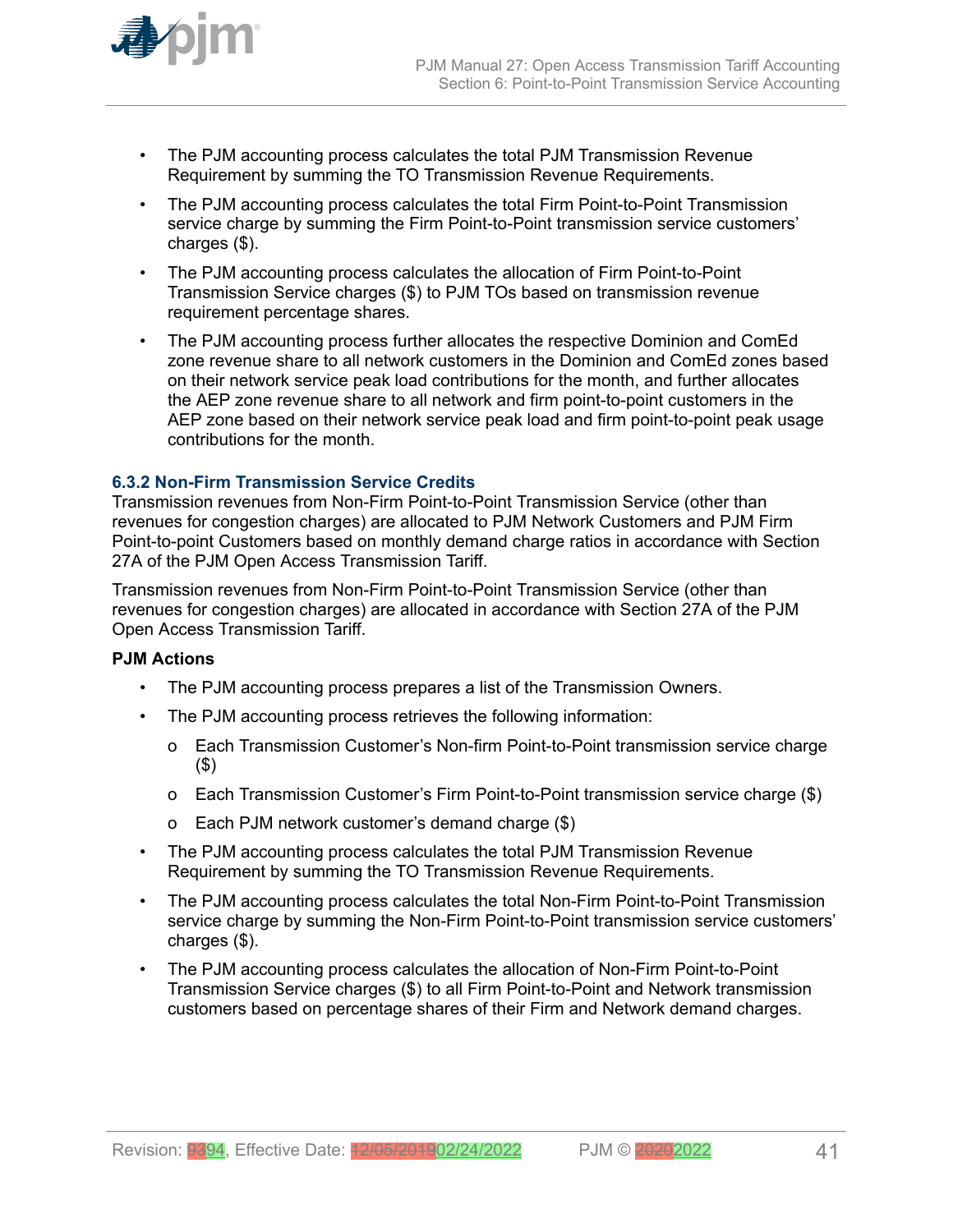<span id="page-41-0"></span>

## **Section 7: Black Start Service Accounting**

Welcome to the *Black Start Service Accounting* section of the *PJM Manual for Open Access Transmission Tariff Accounting*. In this section, you will find the following information:

- An overview of the black start service accounting process (see "Black Start Service Accounting Overview").
- How credits for black start service are calculated (see "Black Start Service Credits").
- How charges for black start service are calculated for Network and Point-to-Point Transmission Customers (see "Black Start Service Charges").

## **7.1 Black Start Service Accounting Overview**

To ensure the reliable restoration following a shutdown of the PJM Transmission System, black start service is necessary to facilitate the goal of complete system restoration. Black Start Service is the capability of generating units to start without an outside electrical supply or the demonstrated ability of a generating unit with a high operating factor to automatically remain operating at reduced levels when disconnected from the grid. Black Start Service enables the Transmission Provider in collaboration with Transmission Owners to designate specific generators (Black Start Units) whose location and capabilities are required to re-energize the transmission system following a system-wide blackout (see the *[PJM Manual for Balancing](http://www.pjm.com/~/media/documents/manuals/m12.ashx) [Operations \(M-12\)](http://www.pjm.com/~/media/documents/manuals/m12.ashx)*for more details and eligibility).

Black Start Service is provided by the Transmission Provider, and all Transmission Customers must purchase this service from the Transmission Provider, pursuant to the PJM Open Access Transmission Tariff Schedule 6A. The charges for this service are based on a formula rate that allocates generation owners' black start revenue requirements and applicable Day-ahead and Balancing Operating Reserve Credits to Network and Point-to-Point Transmission Customers based on their monthly transmission use on a megawatt basis. Customers serving zonal Network and Point-to-point load are allocated a ratio share of the total revenue requirements and applicable Day-ahead and Balancing Operating Reserve Credits in the applicable zone(s). Customers serving non-zone load (including Point-to-Point Transmission Customers not serving PJM load) are allocated a ratio share of the total revenue requirements and applicable Dayahead and Balancing Operating Reserve Credits for PJM. Effective December 1, 2012, the applicable Day-ahead and Balancing Operating Reserve Credits are those credits associated with the scheduling of units for Black Start service or testing of Black Start units.

## **7.2 Black Start Service Credits**

Each generation owner of Black Start Units that meet the PJM and NERC criteria, receives a monthly Black Start Service credit equal to one-twelfth (1/12) of its annual black start revenue requirement. Revenue requirements for Black Start Service may include the following, where applicable: NERC CIP Capital Costs, fixed black start unit costs, variable black start costs, training expenses, fuel storage costs for liquefied natural gas, propane or oil and an incentive factor. Revenue requirements for units with the ability to disconnect from the grid automatically and remain operating at reduced levels (ALR) may only recover training costs, NERC compliance costs, and an incentive factor. For more information on Black start unit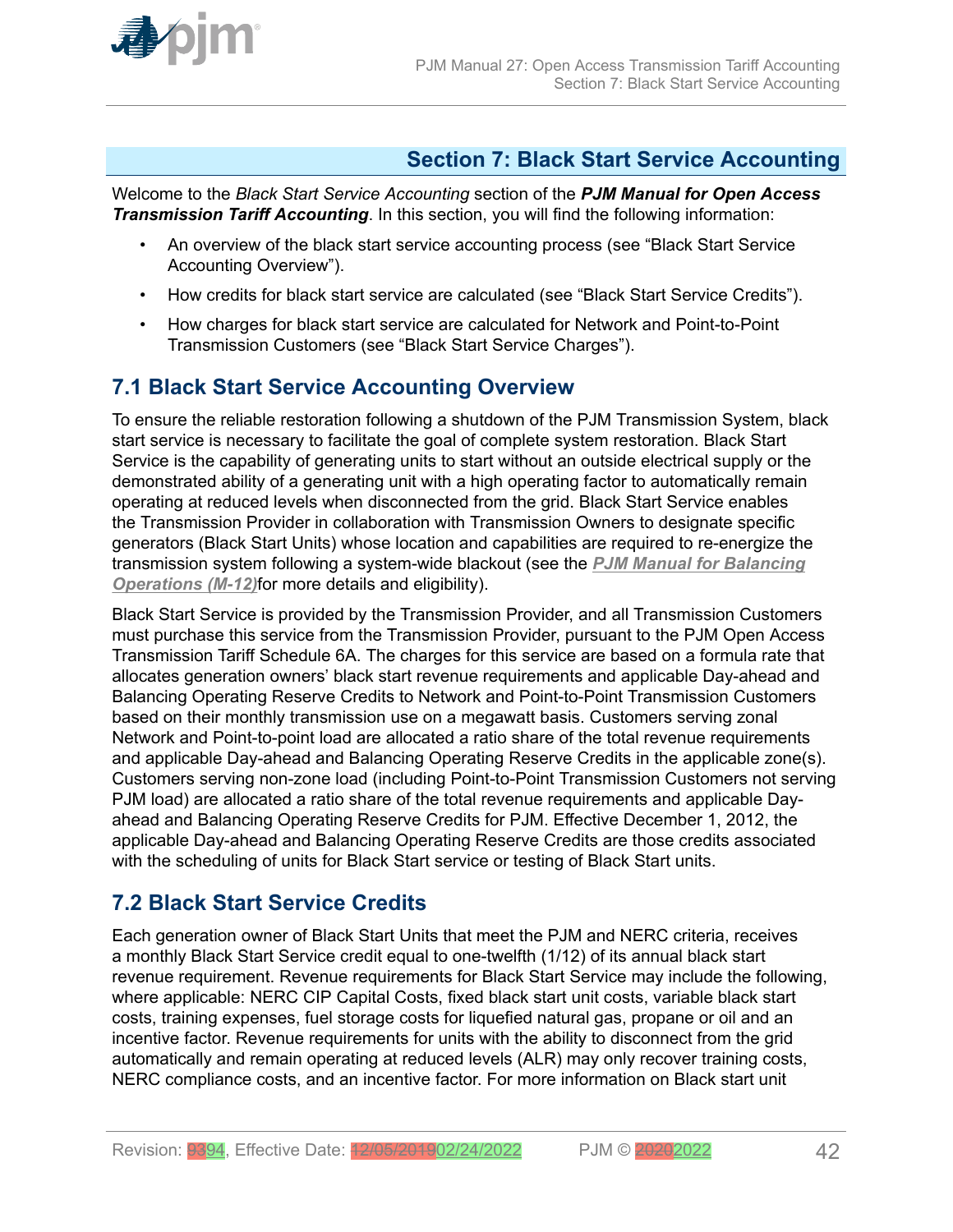<span id="page-42-0"></span>

revenue requirements, please see **Schedule 6A, PJM's Open Access Transmission Tariff (OATT).**

A new Black Start Unit owner's monthly credits will be held by PJM in a non-interest bearing account until PJM's acceptance of the owner's annual revenue requirement pursuant to section 17 of the Open Access Transmission Tariff Schedule 6A. New Black Start Unit owners will begin to receive monthly credits, including any monthly credits held by PJM, back to its in-service date and any required estimated annual revenue requirement true up in the monthly bill after PJM's acceptance of the new Black Start Unit owner's annual revenue requirement.

Monthly black start service revenues are forfeited for: units that fail a black start test and do not successfully pass a test within a ten day grace period immediately following a failed test; and, for units without a successful black start test on record with PJM within the last thirteen months.

Revenue requirements for joint-owned black start units are allocated to the owners based on their ownership shares. Zonal revenue requirements equal the total revenue requirements of all black start units nominated as critical by the Transmission Provider in that zone regardless of zonal location and the share of annual revenue requirements of black start units designated as critical across multiple zones (cross-zonal coordination).

The current zonal revenue requirements are posted on the PJM website under Markets & Operations/Billing, Settlements & Credit.

## **7.3 Black Start Service Charges**

This section describes the process of calculating the Black Start Service charges. Charges for black start service are calculated for zone (Network Customers and customers serving load with Point-to-Point Transmission Service) and for non-zone (Non-Zone Network Customers and Point-to-Point Transmission Customers) load separately. The sum of all customers' monthly charges equal one-twelfth (1/12) of the total annual black start revenue requirements that are credited to generation owners of black start units as well as a share of the applicable Day-ahead and Balancing Operating Reserve Credits that are credited to generation owners of black start units for the month. Effective December 1, 2012, the applicable Day-ahead and Balancing Operating Reserve Credits are those credits associated with the scheduling of units for Black Start service or testing of Black Start units.

Total annual black start revenue requirements will include estimated annual revenue requirements for new Black Start Units from the date the units enter Black Start Service to the last day of the month preceding PJM's acceptance of the unit's annual revenue requirement. The estimated annual revenue requirement will be based on the Black Start Unit owner's best estimate at the time the unit enters Black Start Service. Any estimated annual revenue requirement true up will be included in the monthly bill after PJM accepts the new Black Start unit's annual revenue requirement.

Each Transmission Customer's charge is calculated by determining the Transmission Customer's monthly zone and non-zone transmission use on a megawatt basis.

• Monthly zone transmission use is the sum of a Transmission Customer's Network daily peak load contributions to a PJM zone and daily average Point-to-Point energy reservations where the point of delivery is within a PJM zone.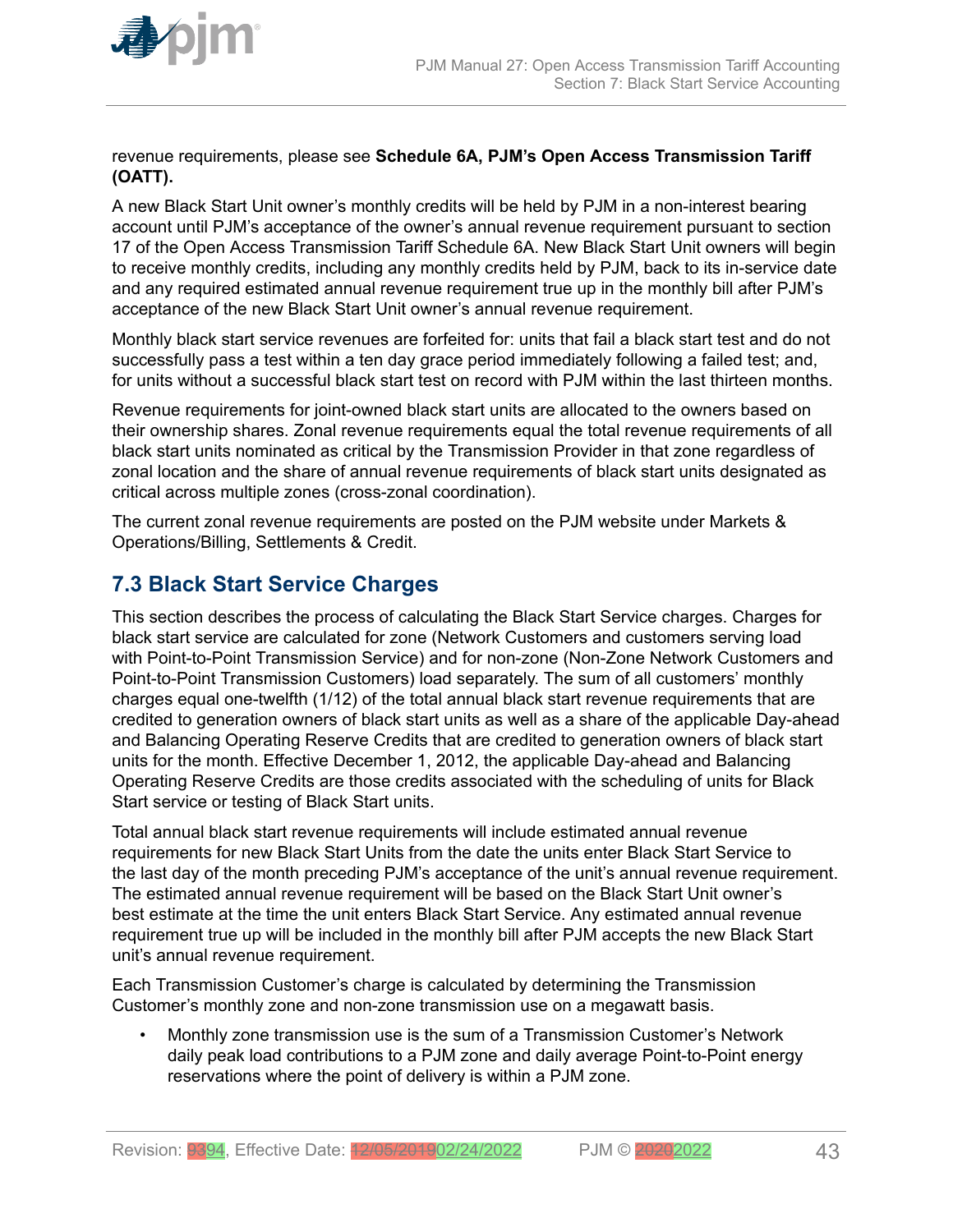

• Monthly non-zone transmission use is the sum of a Transmission Customer's nonzone Network daily peak load contributions and daily average Point-to-Point energy reservations where the point of delivery is the border of PJM.

Transmission Customers with monthly non-zone transmission use are charged a share of the total PJM pool-wide black start revenue requirement and applicable Day-ahead and Balancing Operating Reserve Credits based on their portion of the total PJM monthly transmission use. Transmission Customers with monthly zone transmission use are charged a share of the applicable zonal black start revenue requirements and applicable Day-ahead and Balancing Operating Reserve Credits (less the total share of revenue requirements recovered from nonzone transmission use) based on their portion of monthly transmission use in that zone(s).

## **PJM Actions**

- The PJM accounting process collects each generation owner's annual black start revenue requirement for each zone. Monthly black start revenue requirements equal 1/12 of the annual revenue requirements. Annual revenue requirements for black start units that are shared and designated to serve multiple zones will be allocated by Transmission Owner designated critical load percentage to determine the amount applicable for each zone.
- The PJM accounting process collects each generation owner's day-ahead operating reserve credits and balancing operating reserve credits that are associated with the scheduling of units for black start service or black start testing for each zone. Additional details on testing of units for Black Start service can be found in PJM's Manual 12, Balancing Operations. The PJM accounting process retrieves the point-to-point energy reservations for each Transmission Customer.
- The PJM accounting process calculates each Transmission Customer's monthly nonzone transmission use (MW) by summing for all hours in the month all of their point-topoint energy reservations (adjusted for PJM curtailments) and dividing that value by 24.
- The PJM accounting process calculates each Transmission Customer's monthly zone transmission use (MW) by summing for all days in the month all of their daily network integration transmission service peak load contributions for each zone (see *Network Integration Transmission Service Accounting* section of the *PJM Manual for Open Access Transmission Tariff Accounting*).
- The PJM accounting process calculates charge allocations for each Transmission Customer with monthly non-zone transmission use as follows:

 $\emph{Monthly Non}-\emph{Zone Charge}=\frac{\emph{Transmission Customer's Monthly Non}-\emph{Zone Transmission Use}}{\emph{PIM Total Transmission Use}}$ PJM Total Transmission Use

 $\times$  (PJM Total Generation Owners' Monthly Black Start Revenue Requirements

<sup>+</sup>PJM Total Montℎly Day <sup>−</sup> aℎead and Balancing Operating Reserves Credits associated witℎ Black Start)

• The PJM accounting process calculates an Adjustment Factor to be applied to all monthly zone charges as follows:

> $\emph{Adjustument Factor} = \frac{\emph{Total Monthly} \emph{Zone} \emph{Transmission Use} \emph{for all PJM} \emph{Zones}}{\emph{PJM Total Monthly} \emph{Transmission Use}}$ PJM Total Montℎly Transmission Use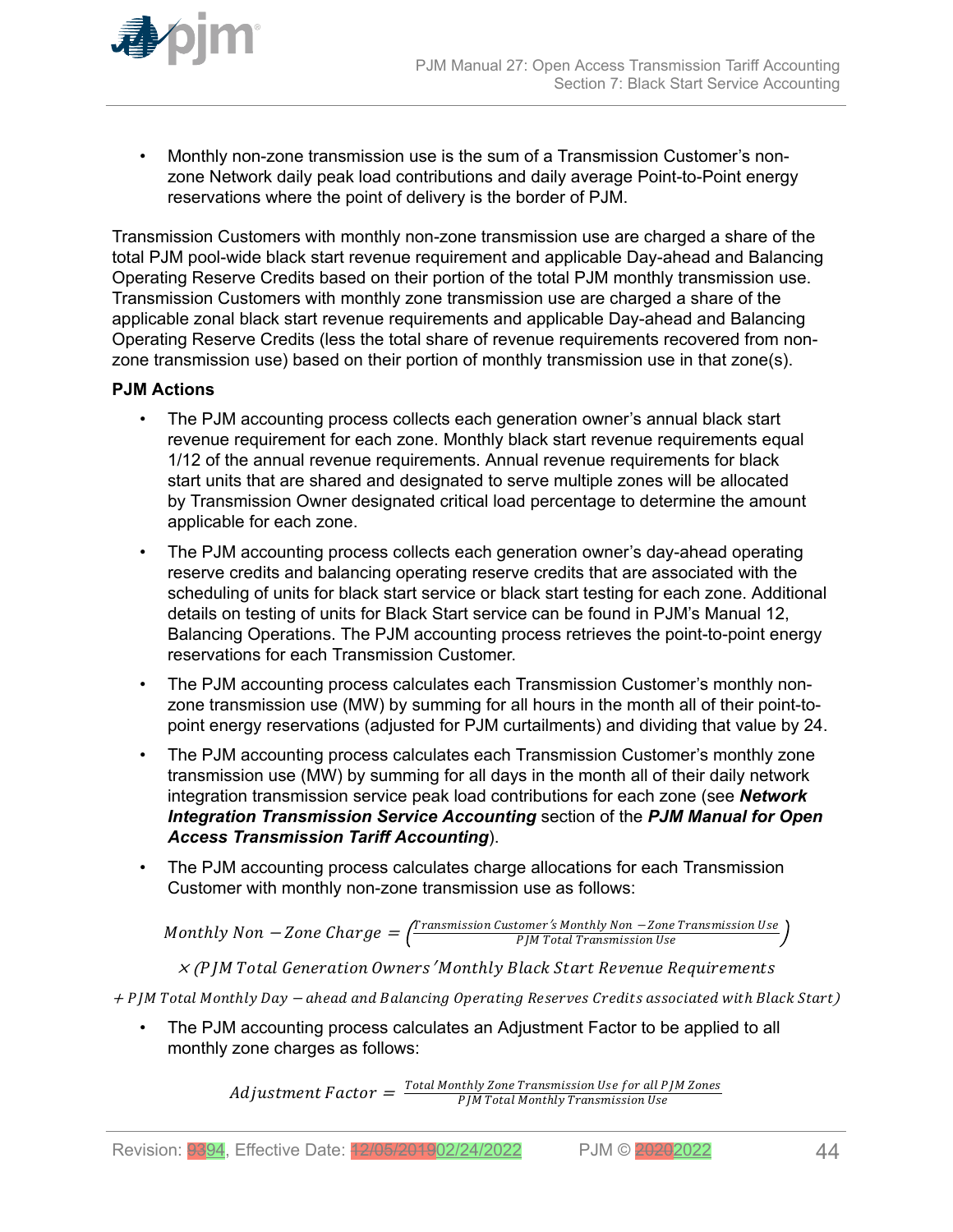

• The PJM accounting process calculates charge allocations for each Transmission Customer with monthly zone transmission use as follows:

> $\emph{Monthly}$   $\emph{Zone}$   $\emph{Charge} = \frac{\emph{Transmission Customer's Monthly} }{\emph{Total Monthly} }$   $\emph{Zone}$   $\emph{Transmission Use in}$   $\emph{Zone}$ Total Montℎly Zone Transmission Use in Zone

<sup>×</sup> (Total Generation Owners′ Montℎly Black Start Revenue Requirements in Zone

<sup>+</sup>Total Generation Owners′ Montℎly Day <sup>−</sup> aℎead and Balancing Operating Reserves Credits associated witℎ

Black Start in Zone)  $\times$  Ad justment Factor

• The PJM accounting process calculates each Transmission Customer's total monthly black start service charge by summing its monthly charge allocations for all zone and non-zone transmission use.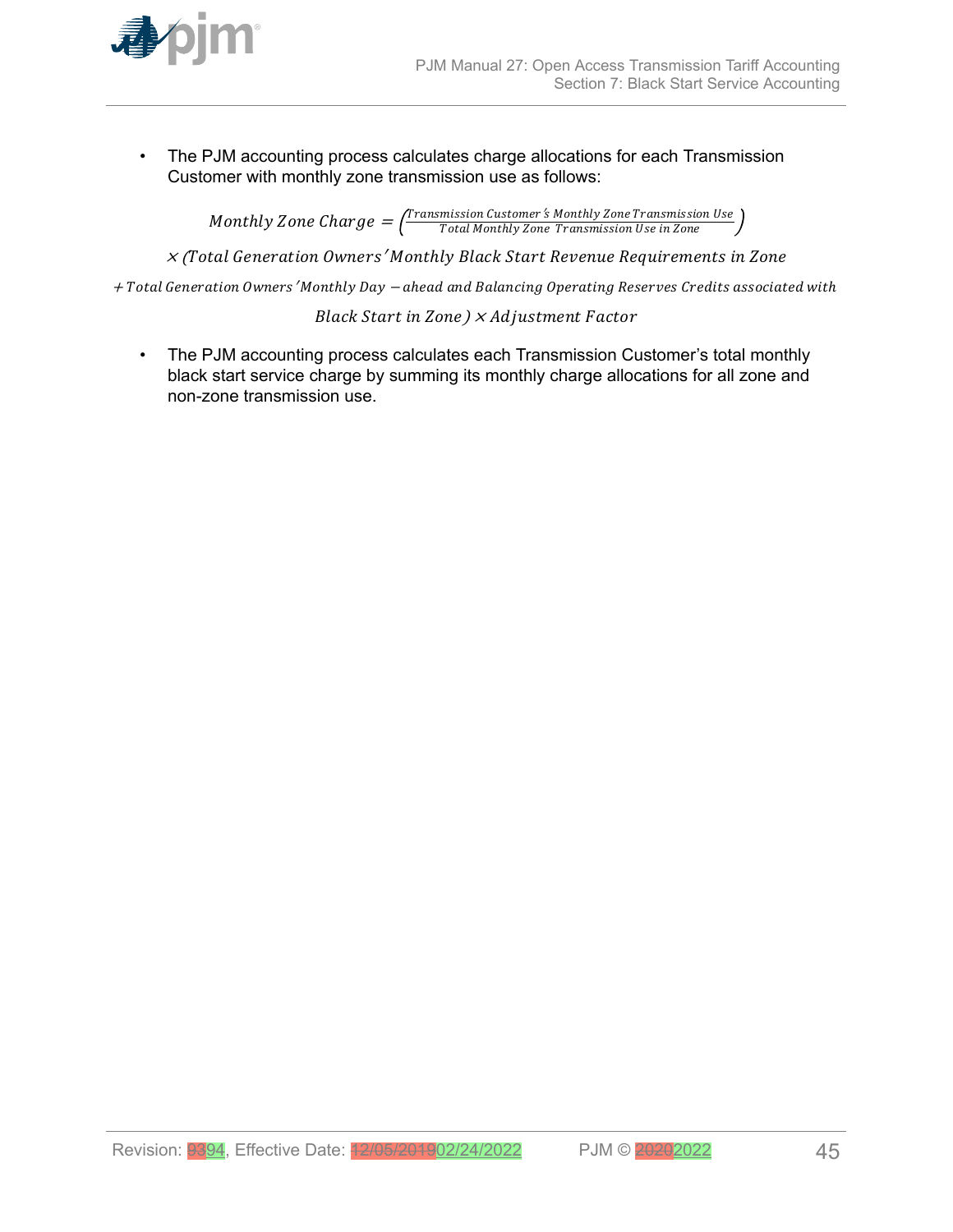<span id="page-45-0"></span>

## **Section 8: Energy Storage Resource Charging Energy**

Welcome to the Energy Storage Resource Charging Energy section of the PJM Manual for Manual for Open Access Transmission Tariff Accounting. In this section, you will find the following information:

• A description of the accounting procedures for Energy Storage Resource Charging Energy.

## **8.1 Overview of Energy Storage Resource Charging Energy**

An Energy Storage Resource is a resource capable of receiving electric energy from the grid and storing it for later injection to the grid that participates in the PJM Energy, Capacity and/or Ancillary Services markets as a Market Participant. Examples of Energy Storage Resource technologies include but are not limited to pumped storage hydroelectric plants, batteries, and flywheels. Charging energy that is purchased for storing in an Energy Storage Resource for later resale is always billed at the applicable Locational Marginal Price. However, different categories of charging energy accrue different sets of charges according to use. These categories are summarized as follows (formal definitions are in the PJM Tariff):

- "Direct Charging Energy" shall mean the energy that an Energy Storage Resource purchases from the PJM Interchange Energy Market and (i) later resells to the PJM Interchange Energy Market; or (ii) is lost to conversion inefficiencies, provided that such inefficiencies are an unavoidable component of the conversion, storage, and discharge process that is used to resell energy back to the PJM Interchange Energy Market. Note that Direct Charging Energy is purchased by Energy Storage Resource Model Participants and is divided into two subcategories:
	- o "Dispatched Charging Energy" shall mean Direct Charging Energy that an Energy Storage Resource Model Participant receives from the electric grid pursuant to PJM dispatch while providing a service in the PJM markets.
	- o "Non-Dispatched Charging Energy" shall mean all Direct Charging Energy that an Energy Storage Resource Model Participant receives from the electric grid that is not otherwise Dispatched Charging Energy. An example of Non-Dispatched Charging Energy is charging energy at an ESR that is self-scheduled and not dispatchable.
- "Load Serving Charging Energy" shall mean energy that is purchased from the PJM Interchange Energy Market and stored in an Energy Storage Resource for later resale to end-use load. Note that only Load Serving Entities may purchase Load Serving Charging Energy. Load Serving Charging Energy is comparable to ordinary load.

Non-Dispatched Charging Energy must pay applicable transmission charges as a Network Service User. By contrast, Dispatched Charging Energy does not pay such charges. Charging energy qualifies as Dispatched Charging Energy when the Energy Storage Resource follows PJM dispatch within 10% of the desired output and meets one of the following conditions:

• Provides Energy Imbalance Service under Schedule 4 of the PJM Tariff. Energy Storage Resource Model Participants shall be considered to be providing Energy Imbalance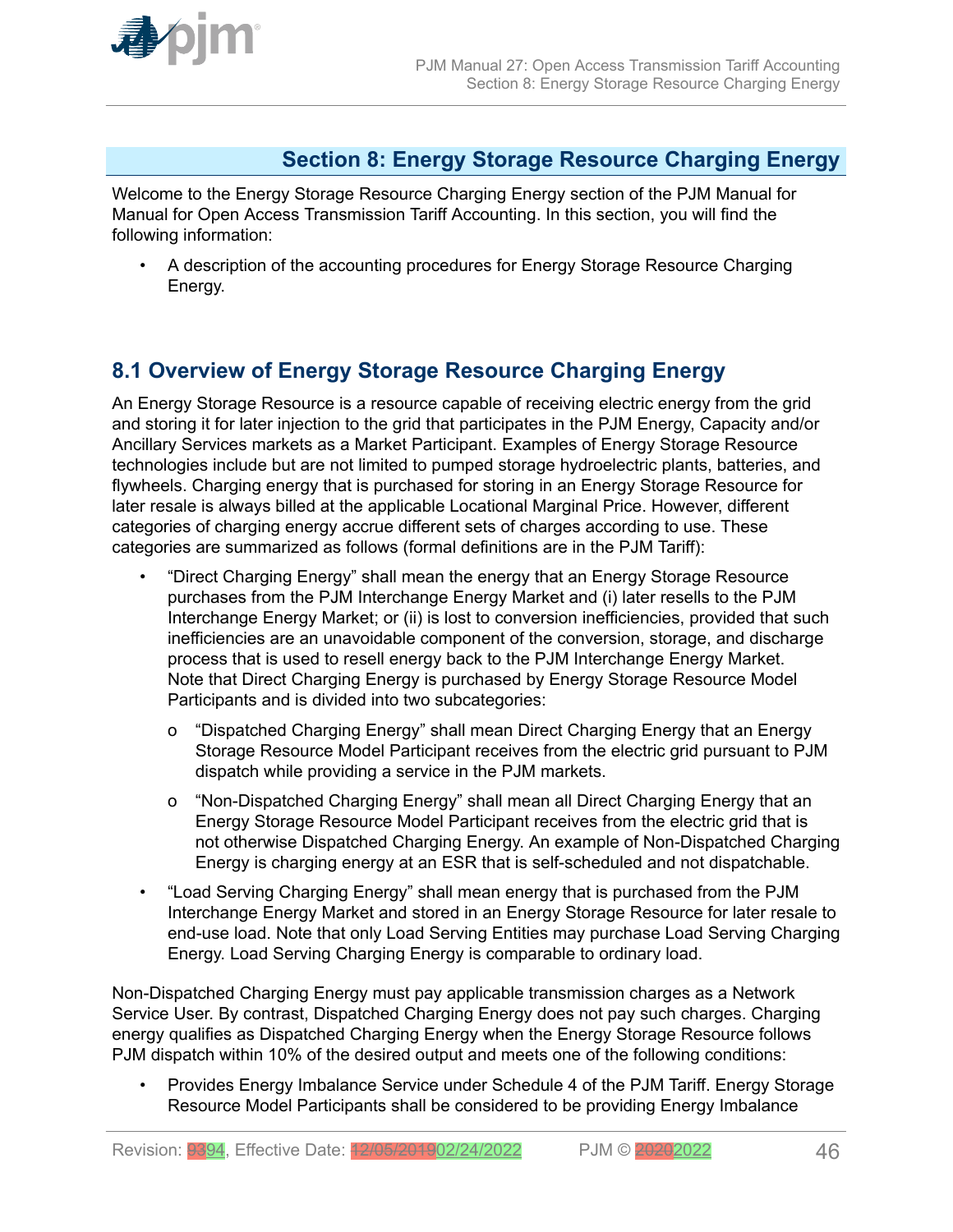<span id="page-46-0"></span>

Service when they are dispatchable by PJM in real time. An Energy Storage Resource shall be considered dispatchable when the fixed generation flag is set to "no" and the dispatchable range exceeds 10% of the absolute value of the relevant economic limit.

- Assigned to Regulation, Tier II Synchronous Reserves, or Reactive Service;
- Being manually dispatched for reliability

## **8.2 Charges for Direct Charging Energy**

As described above, Direct Charging Energy purchases by Energy Storage Resource Model Participants fall into two categories: Dispatched Charging Energy and Non-Dispatched Charging Energy. Dispatched Charging Energy does not pay transmission charges; however Non-Dispatched Charging Energy does pay transmission charges, and must arrange for Network Transmission Service. Non-Dispatched Charging Energy uses the transmission system, and an Energy Storage Resource Model Participant purchasing Non-Dispatched Charging Energy is a Network Service User. As a result, certain Transmission Customer charges apply to Non-Dispatched Charging Energy that do not apply to generation output. However, the PJM Tariff states that Direct Charging Energy (which includes Non-Dispatched Charging Energy) is exempt from other Transmission Customer charges. Further, because Direct Charging Energy (including Non-Dispatched Charging Energy) is not end-use load, charges that are applicable to Load Serving Entities and to end-use load are not applicable to Direct Charging Energy. Therefore, Non-Dispatched Charging Energy is eligible for allocation of the following non-LMP charges and credits:

- Schedule 1A Transmission Owner Scheduling, System Control and Dispatch Service
- Schedule 9-3, 9-FERC, 9-OPSI, 9-CAPS, 9-FINCON, 9-MMU, and 9-PJM Settlement
- Schedule 10-NERC and 10-RFC
- Network Integration Transmission Service
- Network Transmission Service Offset
- Network Integration Transmission Service (ATSI Low Voltage)
- MTEP Project Cost Recovery
- Transmission Enhancement
- Other Supporting Facilities
- Non-Firm Point-to-Point Transmission Service
- RTO Start-up Cost Recovery
- Black Start Service
- Unscheduled Transmission Service
- Reactive Supply and Voltage Control from Generation and Other Sources Service

An Energy Storage Resource shall be considered charging when the Revenue Data for Settlements for a Real Time Settlement Interval corresponds to a withdrawal. The determination of Non-Dispatched Charging Energy vs. Dispatched Charging Energy shall be made for each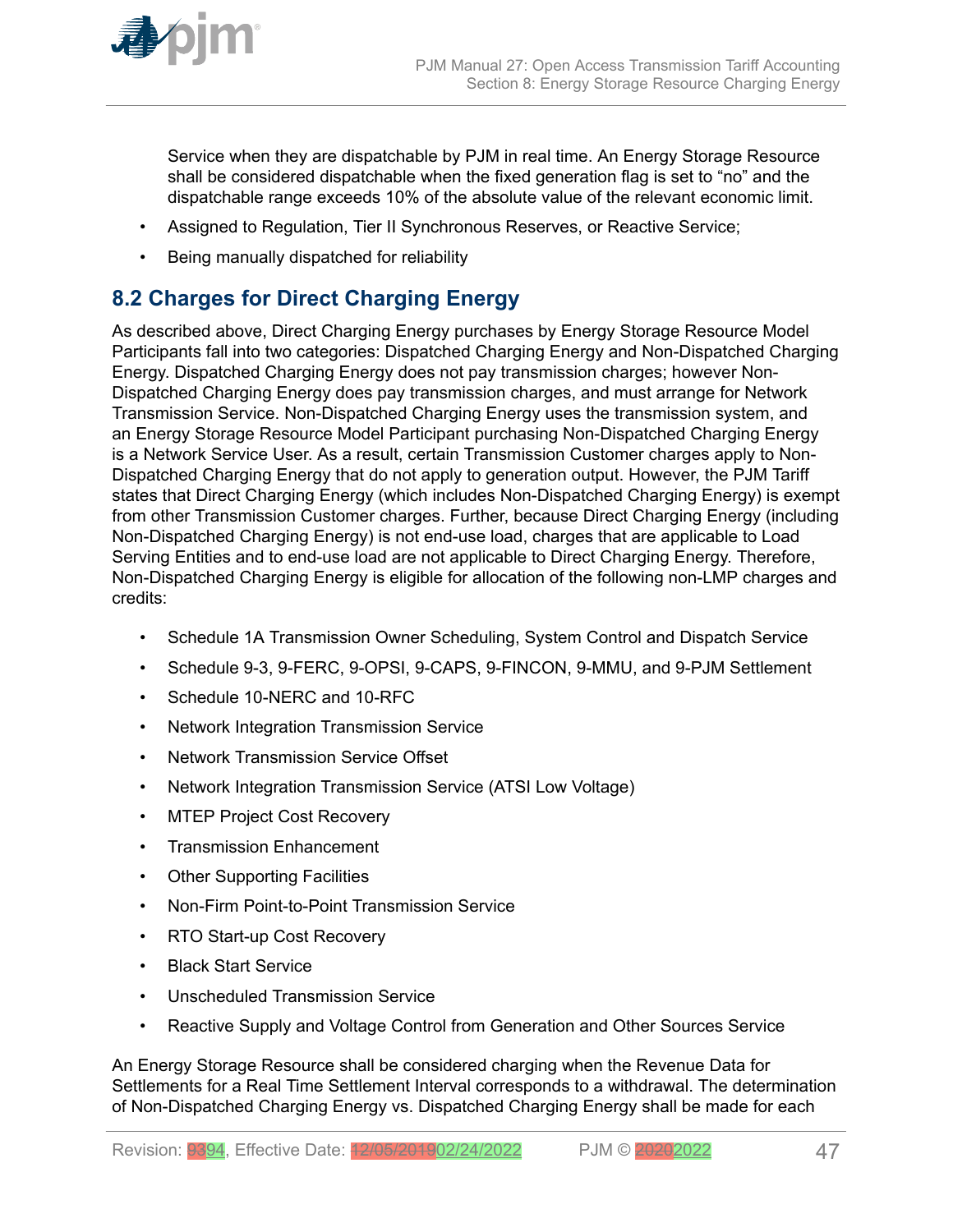<span id="page-47-0"></span>

Real Time Settlement Interval. Hourly Non-Dispatched Charging Energy is the sum of Revenue Data for Settlements for the Real Time Settlement Intervals which are determined to be Non-Dispatched Charging Energy over the hour divided by 12.

The PJM Tariff exempts Direct Charging Energy (which includes Non-Dispatched Charging Energy) from the following Transmission Customer charges:

- Schedule 9-1 Control Area Administration
- Allocations of Operating Reserve costs to scheduled day-ahead load and to real-time load pursuant to Tariff Attachment K Appendix Section 3.2.3 – Operating Reserves;
- Allocations of Reactive Service costs pursuant to Tariff Attachment K Appendix Section 3.2.3B – Reactive Services;
- Allocations of Synchronous Condensing costs pursuant to Tariff Attachment K Appendix Section 3.2.3C – Synchronous Condensing for Post-Contingency Operation;
- 500 kV Meter Errors
- **Meter Correction Between Control Areas**
- Inadvertent Interchange
- Allocation of Balancing Congestion Charges
- Distribution of Total Transmission Loss Charges
- Allocation of Auction Revenue Rights

The following non-LMP charges that apply to Load Serving Entities are not applicable to Direct Charging Energy (which includes Non-Dispatched Charging Energy):

- Synchronized Reserves
- Regulation
- Capacity Market charges
- Economic Demand Response charges in Day-ahead and Real-Time; and
- Emergency Demand Response charges

FERC directed that Dispatched Charging Energy shall be exempt from paying transmission charges, and therefore charges that are applicable to Transmission Customer use of the transmission system are not applicable to Dispatched Charging Energy. Dispatched Charging Energy therefore pays the same non-LMP charges as generation output, namely:

• Schedule 9-3, 9-MMU, 9-PJM Settlements

## **8.3 Charges for Load Serving Charging Energy**

Load Serving Charging Energy is PJM load that is purchased from PJM by a Load Serving Entity and stored in an Energy Storage Resource for later end-use consumption. Load Serving Charging Energy is purchased at the aggregate nodal LMP that is applicable to the corresponding Load Serving Entity load. Load Serving Charging Energy is eligible for the same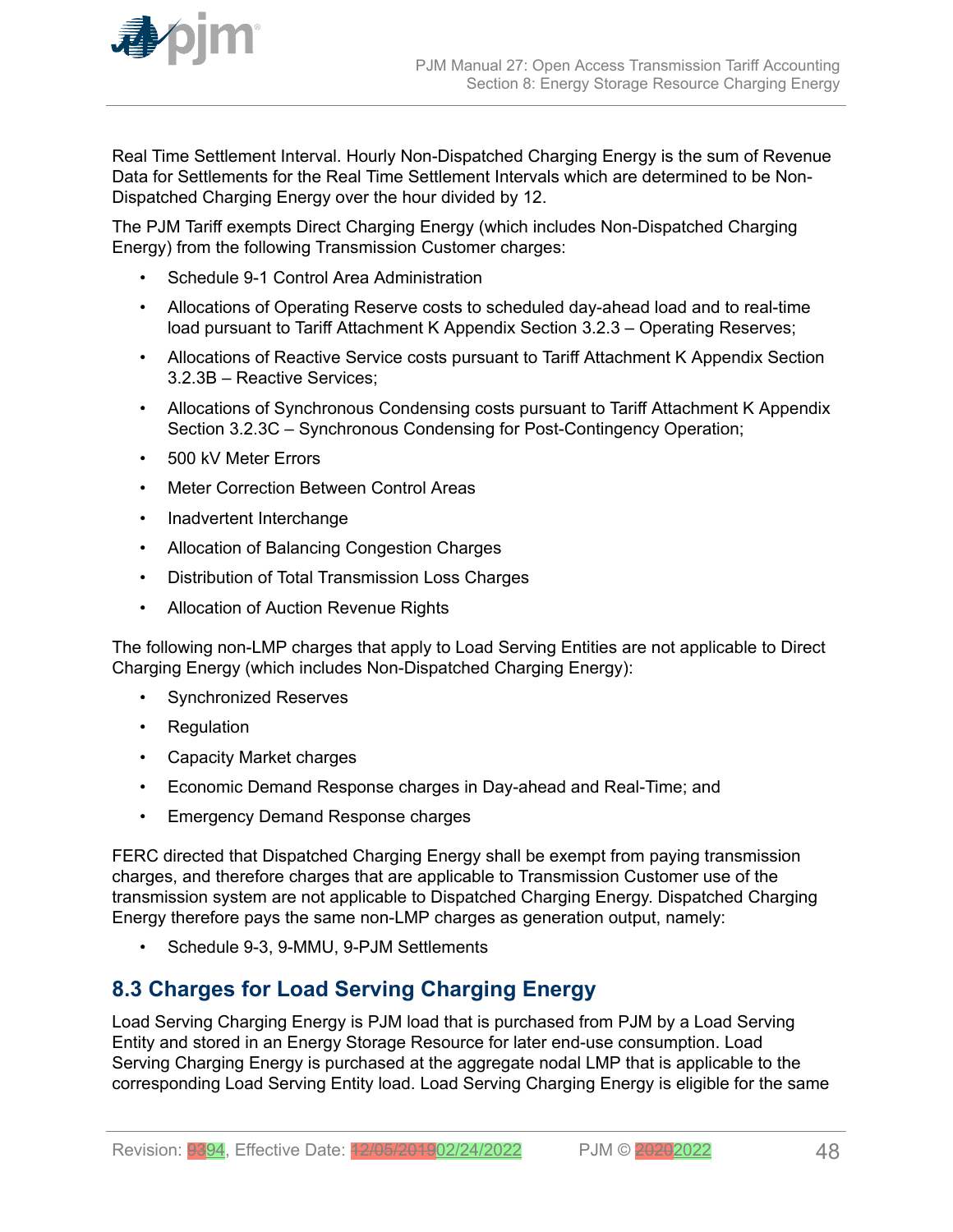<span id="page-48-0"></span>

charges as ordinary load, including all Load Serving Entity charges, end-use load charges, and Transmission Customer charges.

## **8.4 Calculating Charges for Non-Dispatched Charging Energy**

PJM will report to Electric Distribution Companies all hourly Energy Storage Resource Model Participant purchases of Non-Dispatched Charging Energy in order to facilitate calculation of Network Service Peak Loads corresponding to those purchases. Non-Dispatched Charging Energy is not end-use load, and therefore the Electric Distribution Company shall not allocate any Peak Load Contribution value to any purchases of Non-Dispatched Charging Energy.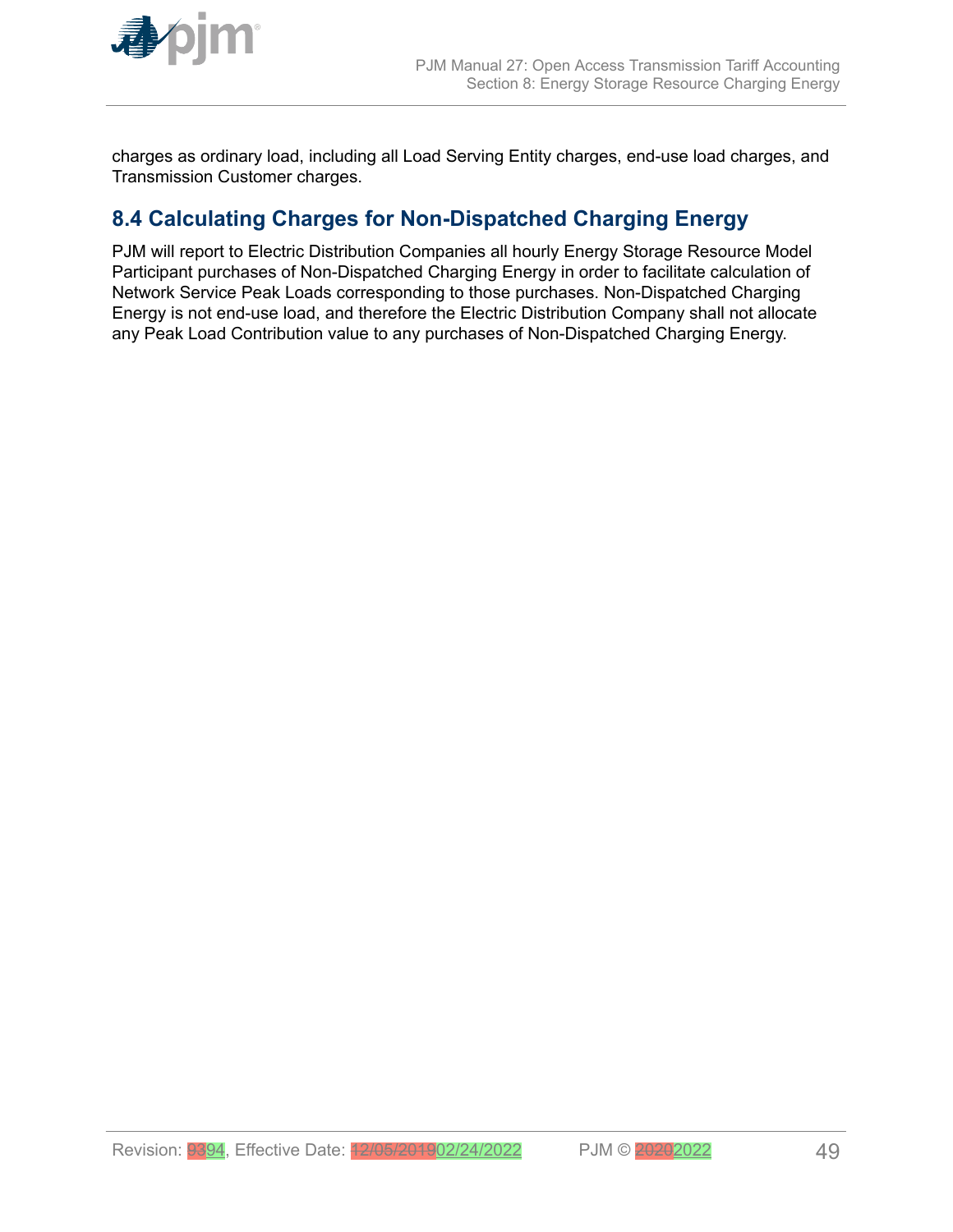<span id="page-49-0"></span>

## **Section 9: Billing**

Welcome to the *Billing* section of the *PJM Manual for Open Access Transmission Tariff Accounting*. In this section, you will find the following information:

• A summary of the billing process for the PJM Open Access Transmission Tariff (see "Billing Process Overview").

## **9.1 Billing Process Overview**

A single billing statement is issued monthly by the PJM to each PJM customer account. The bill details all charges and credits under the PJM Operating Agreement and the PJM Open Access Transmission Tariff for the month, as they apply to that customer account. The billing statement presents a net amount due from or due to the customer. Weekly billing statements are also issued for certain line items. The **[PJM Manual for Billing \(M-29\)](http://www.pjm.com/~/media/documents/manuals/m29.ashx)** describes the billing process in detail.

The PJM Open Access Transmission Tariff related billing statement line items that are described in this manual are as follows:

- PJM Scheduling, System Control and Dispatch Service (charges, and load reconciliation charges)
- TO Scheduling, System Control and Dispatch Service (charges/credits, and load reconciliation charges)
- Reactive Supply and Voltage Control from Generation and Other Sources Service (charges/credits)
- Energy Imbalance Service (charges/credits)
- Network Integration Transmission Service (charges/credits)
- Network Integration Transmission Service Offset (charges/credits)
- Direct Assignment Facilities (charges/credits)
- Other Supporting Facilities (charges/credits)
- Firm Point-to-Point Transmission Service (charges/credits)
- Non-Firm Point-to-Point Transmission Service (charges/credits)
- Black Start Service (charges/credits)
- Expansion Cost Recovery (charges/credits)
- RTO Start-up Cost Recovery (charges/credits)
- Generation Deactivation (charges/credits)
- PJM Settlement, Inc. (charges)
- MMU (charges, and load reconciliation charges)
- FERC (charges, and load reconciliation charges)
- OPSI (charges, and load reconciliation charges)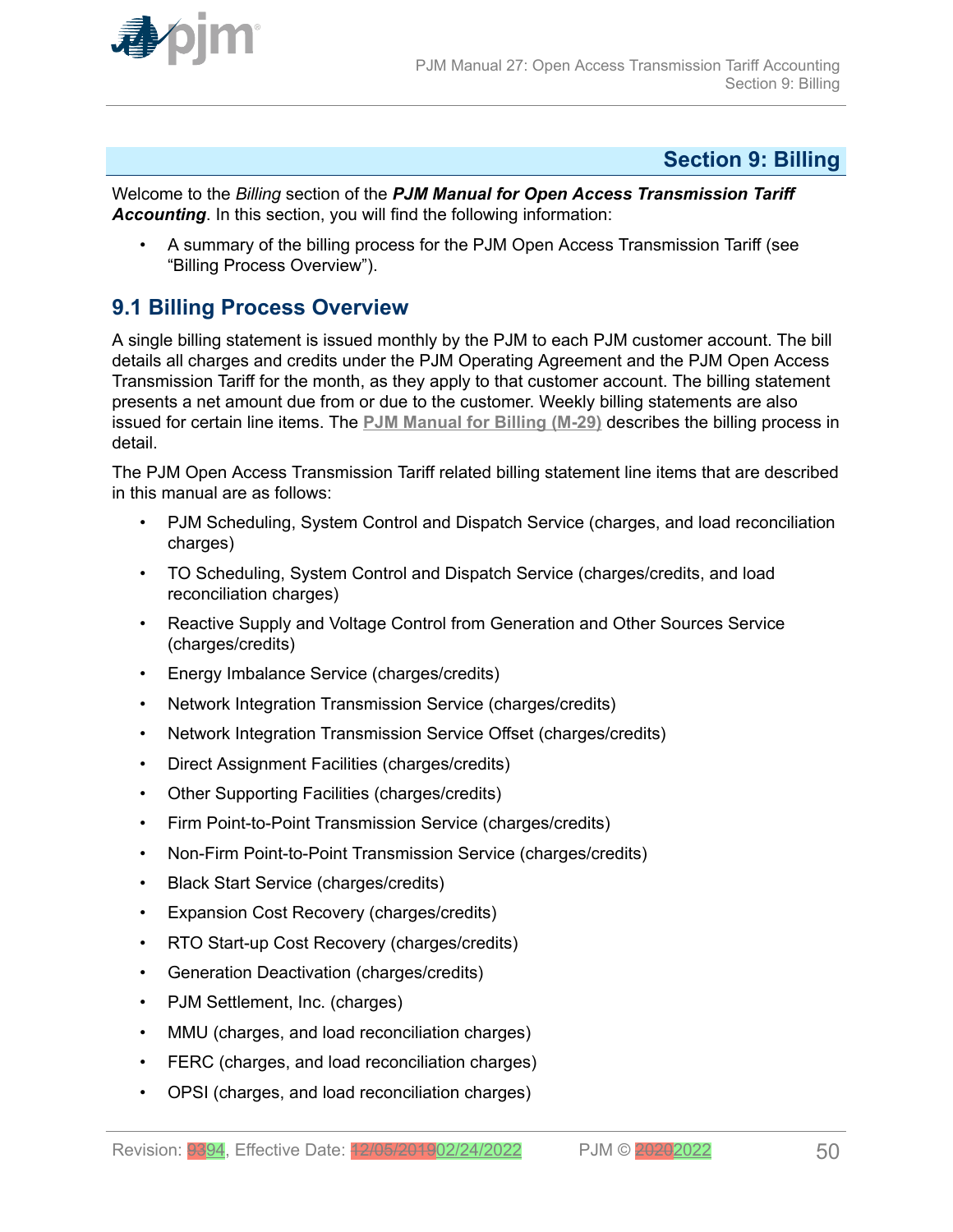

- CAPS (charges, and load reconciliation charges)
- NERC (charges, and load reconciliation charges)
- RFC (charges, and load reconciliation charges)
- RPM Auction (charges/credits)
- Locational Reliability (charges)
- Interruptible Load for Reliability (charges)
- Capacity Transfer Rights (credits)
- Incremental Capacity Transfer Rights (credits)
- Non-Unit Specific Capacity Transaction (charges/credits)
- Generation Resource Rating Test Failure (charges/credits)
- Capacity Resource Deficiency (charges/credits)
- Peak Season Maintenance Compliance Penalty (charges/credits)
- Peak-Hour Period Availability (charges/credits)
- Demand Resource and ILR Compliance Penalty (charges/credits)
- Qualifying Transmission Upgrade Compliance Penalty (charges/credits)
- Load Management Test Failure (charges/credits)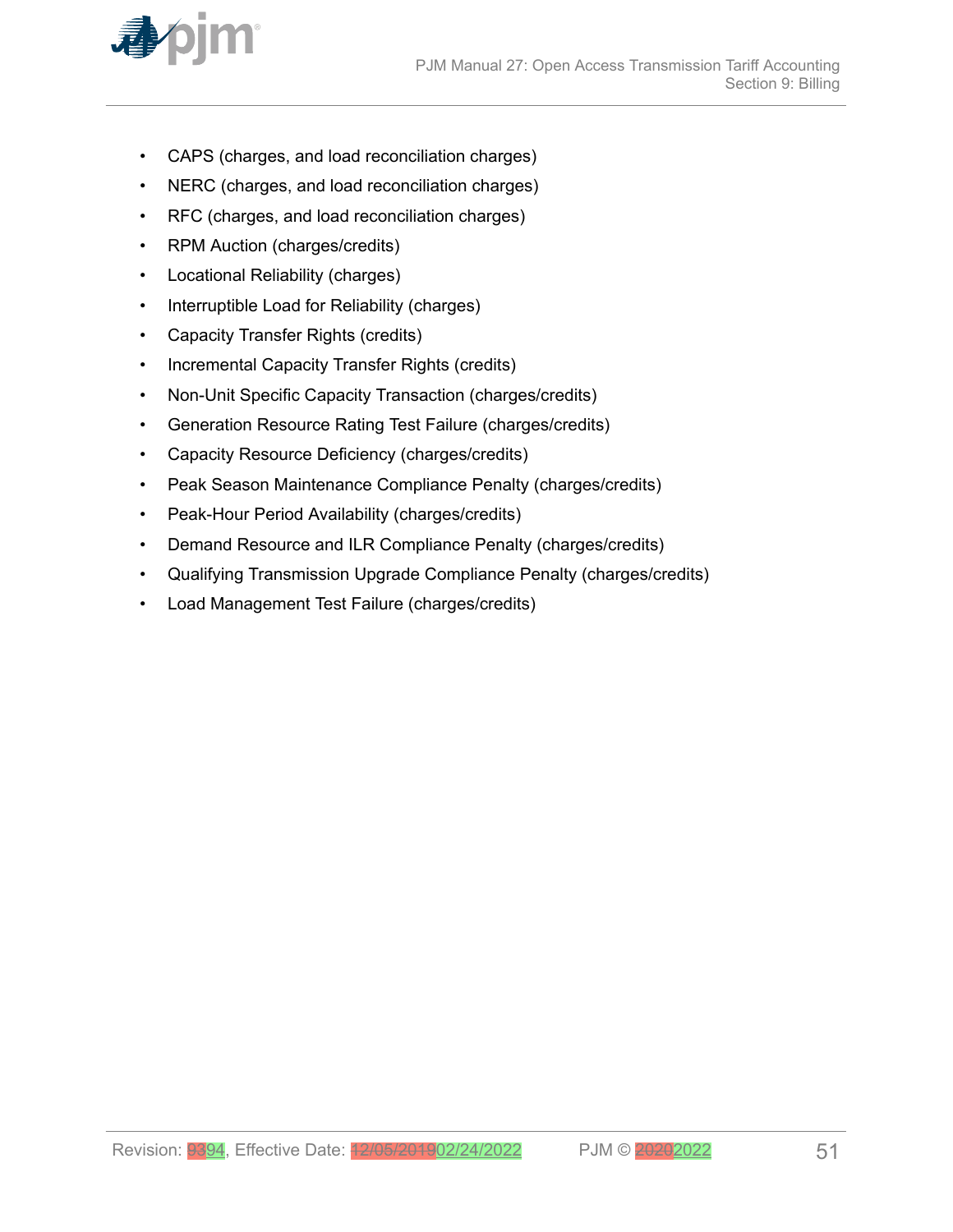<span id="page-51-0"></span>

## **Revision History**

### **Administrative Change: (02/04/2021, Approved by Rebecca Stadelmeyer):**

• Updated manual ownership from Ray Fernandez to Rebecca Stadelmeyer

## **Administrative Change (11/06/2020) Approved by Ray Fernandez):**

• The periodic review was completed and no changes were found to be necessary

### **Revision 93 (08/31/2020):**

- Section 5.2
	- o Added deadline for members to provide updates to PJM for the Network Service Peak Load (NSPL) values
	- o Noted that NSPLs will be published as final on November 15

### **Revision 92 (01/01/2020):**

- Updated Section 6.1.1 to reflect an annual calculation of the demand charge border rates for Firm Point-to-Point Transmission Service
- Added Section 6.2.4 to describe an adjustment to the monthly demand border charge rate for a transmission customer taking firm point-to-point transmission service at the border with a point of delivery at a Merchant Transmission Facility

### **Revision 91 (12/03/2019):**

- Updates for compliance with FERC Order 841, Electric Storage Participation in Markets Operated by RTOs and ISOs, Docket No. RM 16-23-000
	- o Added new Section 8: Energy Storage Resource Charging Energy
		- − Section 8.1: Describe different categories of Energy Storage Resource charging energy
		- − Section 8.2: List billing items that apply to Non-Dispatched Charging Energy
		- − Section 8.3: Description of billing treatment for Load Serving Charging Energy
		- − Section 8.4: Treatment of Network Service Peak Load and Obligation Peak Load/ Peak Load Contribution for Direct Charging Energy

### **Revision 90 (12/06/2018):**

- Biennial Cover to Cover Review
	- o Section 2.2
		- − Replace "eRPM" with "Capacity Exchange"
	- o Section 5.2
		- − Remove specific TOs as being network customers
		- − Remove ComEd from RTO Startup Recovery Charges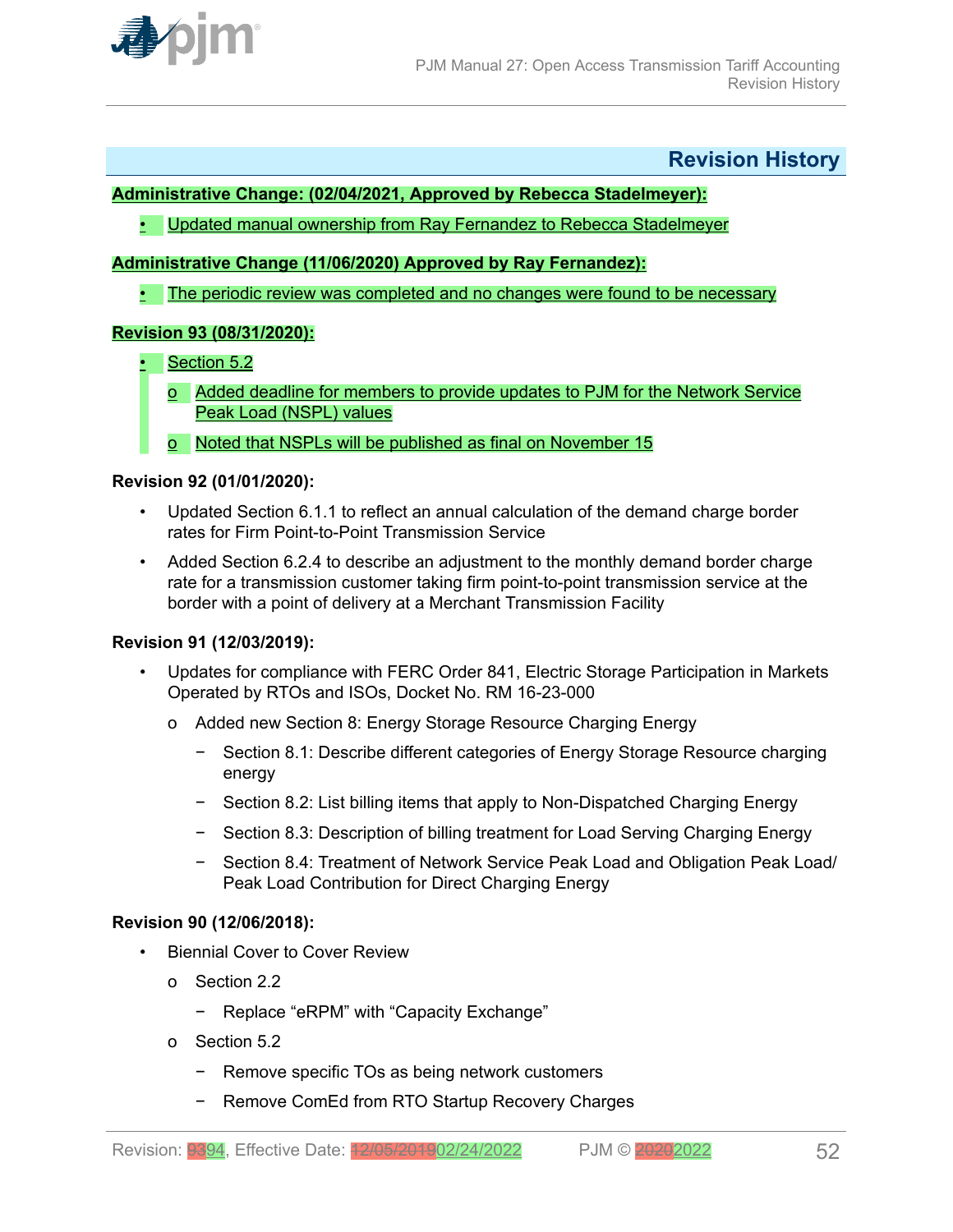

- o Section 5.3
	- − Remove specific TOs as being network customers
- o Section 6.3
	- − Provided clarification on AEP and Dominion point-to-point transmission service credits
- o Section 8
	- − Marked Expansion Cost Recovery Accounting Overview as deleted since these charges and credits are no longer applicable.

#### **Revision 89 (04/01/2018):**

• Updated Section 4 for Five Minute Settlements (FERC Order 825) to replace references to "hourly" with "five minute".

#### **Revision 88 (11/16/2017):**

In Section 7, Black Start Service Accounting, added a description of how charges and credits are handled for a new Black Start unit.

#### **Revision 87 (2/1/2017):**

- Section 5.3 Network Integration Transmission Service Credits:
	- o Removed MetEd and Penelec from TO list and added MAIT to reflect new consolidated MAIT TO entity as approved by 1/26/2017 FERC Order (ER17-214-001).

#### **Revision 86 (01/26/2017):**

- Cover to Cover Periodic Review
- Added language in Section 5.2 to allow for Network Service Peak Load values submitted by Electric Distribution Companies to be scaled if the values do not sum to the Annual Network Service Peak Load for the zone.
- Updated Sections 2 and 9 to include language on funding and charges for Consumer Advocates of PJM (CAPS)
- Updated the web link in Section 7 for the Black Start Revenue Requirements posting on pjm.com.
- Removed references to Manual 35 as this manual was retired on November 17, 2016.

#### **Revision 85 (07/15/2015):**

In Section 5.2, remove a reference to a specific number of days in a year in the equation to calculate a customer's daily demand charge for network transmission service.

#### **Revision 84 (01/01/2015):**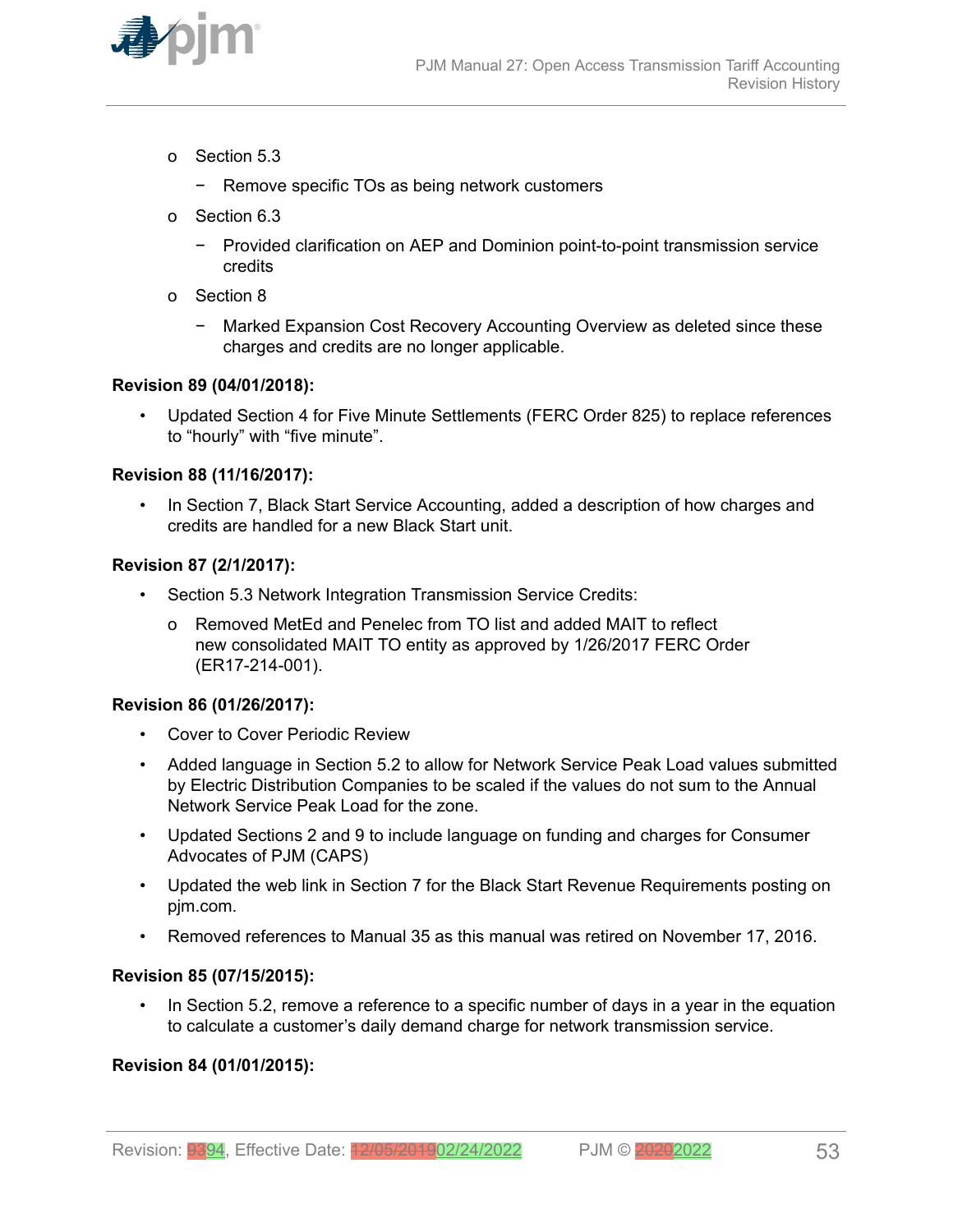

• Remove references to ATSI Low Voltage Network Integration Service Charges. Effective 1/1/2015, ATSI no longer requires dual voltage billing.

#### **Revision 83 (01/01/2015):**

• Revise submission timing for peak load contributions in Section 5.2 per Docket ER15-134.

#### **Revision 82 (12/01/2014):**

• Revise applicable Black Start revenue requirements in Section 7 per Docket ER14-2883.

#### **Revision 81 (09/09/2013):**

• Conforming changes in Section 7, Black Start Service Accounting, for cost allocations to support the provision of cross-zonal black start support per Docket ER13-1911.

#### **Revision 80 (06/01/2013):**

- Conforming changes in Sections 3, 8, 9, and 11 to incorporate rules for Residual Zone Pricing as approved by FERC in Docket(s) ER13-347. Residual metered load pricing is effective 6/1/2015.
- Changes to incorporate EKPC integration effective 06/01/2013. Section 2.2: Update to Schedule 10 charges, Section 5.3: Added EKPC to list of zones who do not pay themselves for use of their own transmission facilities, Section 8.1 and 8.1.1: Added EKPC to zones exempt from Expansion Cost Recovery Charges

### **Revision 79 (12/01/2012):**

- Black Start Service Charges Changes to Section 7 outlining the allocation of Operating Reserve Credits for the scheduling of units for Black Start service and testing of Black Start units.
- References to the eSchedules application were updated to InSchedule to reflect the recent upgrade and renaming of this PJM application

#### **Revision 78 (05/22/2012)**

• Section 7.2 Black Start Service Credits, updated section to comply with current version of Schedule 6A of the Tariff. The effective date for the language was November 1, 2011. The change was endorsed May 22, 2012.

### **Revision 77 (01/01/2012)**

• Updates to reflect the integration of the DEOK zone

#### **Revision 76 (09/15/2011)**

• Section 4.1 Energy Imbalance Service Accounting Overview: Updated section to comply with current version of Schedule 4 of the Tariff.

### **Revision 75 (06/01/2011)**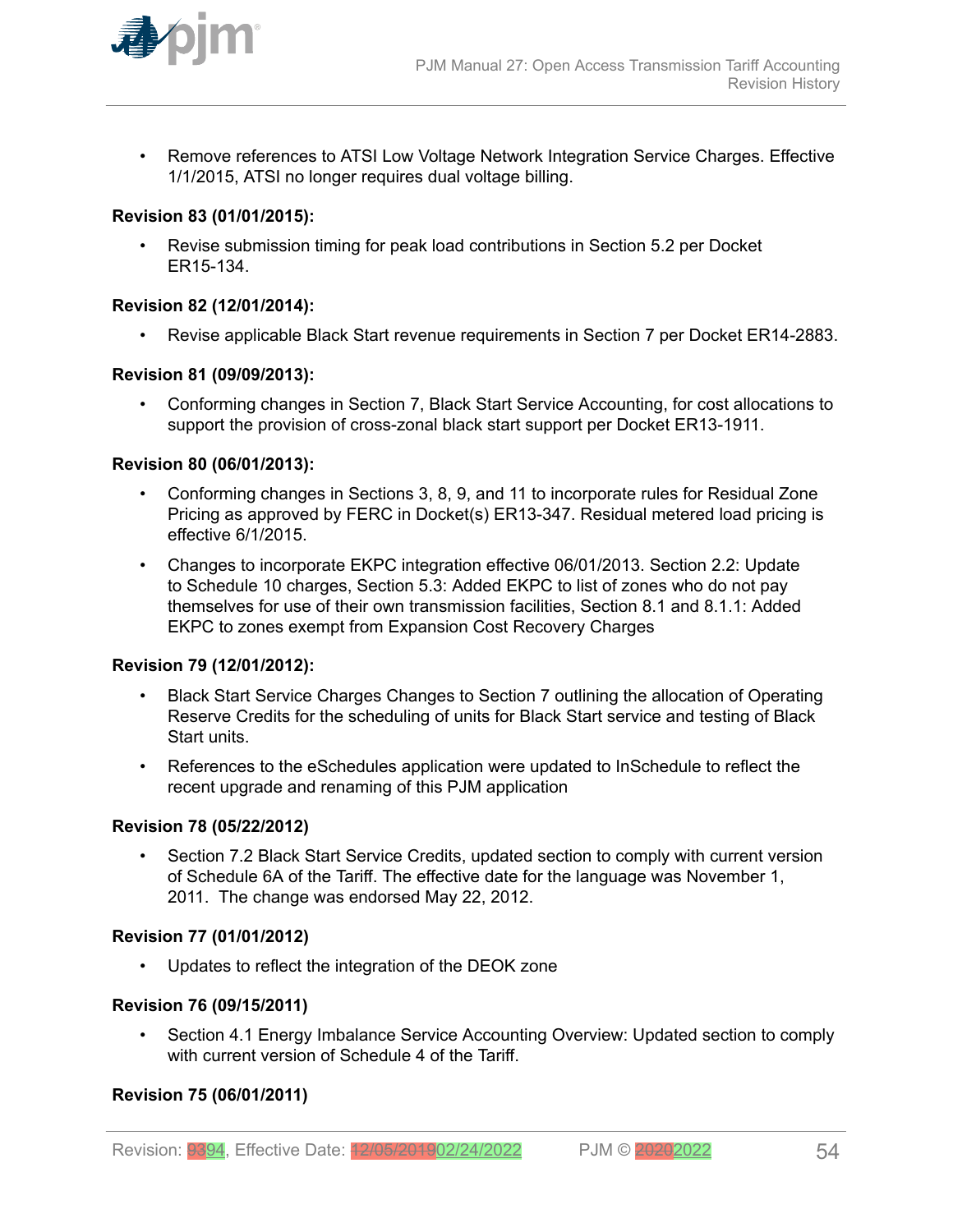

• Updates to reflect the integration of the ATSI zone and creation of PJM Settlement, Inc.

#### **Revision 74 (03/17/2010)**

• Replaced the Expansion Cost Recovery rates with a link to the PJM Guide to Billing on the pjm.com website and added the new RPM billing line items called Load Management Test Failure Charge/Credit.

#### **Revision 73 (06/01/2009)**

• Removed the Network Transmission Service rate/revenue requirement table and the Black Start revenue requirement table to avoid periodic manual updates and instead reference the applicable PJM.com website addresses.

#### **Revision 72 (3/1/2009)**

• Revised transmission revenue requirement and rate for the AEP zone (Exhibit 1).

#### **Revision 71 (1/01/2009)**

- Revised transmission revenue requirements and rates for PSEG and Dominion zones (Exhibit 1).
- Revised black start revenue requirements table (Exhibit 3).
- Clarified how Schedule 9 refunds apply to all quarters of the year (Section 2).
- Added descriptions of several new load reconciliation items recently implemented.

#### **Revision 70 (11/01/2008)**

- Revised transmission revenue requirements and rates for PSEG and PPL (Exhibit 1).
- Revised black start revenue requirements table (Exhibit 3).

#### **Revision 69 (08/01/2008)**

- Revised black start revenue requirements table (Exhibit 3).
- Added description for the collection of Schedule 9-MMU monthly costs to Section 2 that start in August 2008.

#### **Revision 68 (06/01/2008)**

- Revised Dominion network transmission revenue requirements and rates in Exhibit 1 to reflect their formula rate approved by FERC retroactively to 1/1/2008, and added the TrAILCo revenue requirement.
- Revised Network Transmission Service Credits and Firm Point-to-Point Transmission Service Credits sections to reflect the fact that the Dominion zonal share of these credits are further allocated to Dominion's network customers effective 1/1/2008.
- Revised black start revenue requirements table (Exhibit 3).
- Added description for the collection of Schedule 9-6 AC<sup>2</sup> monthly costs to Section 2 that start in June 2008.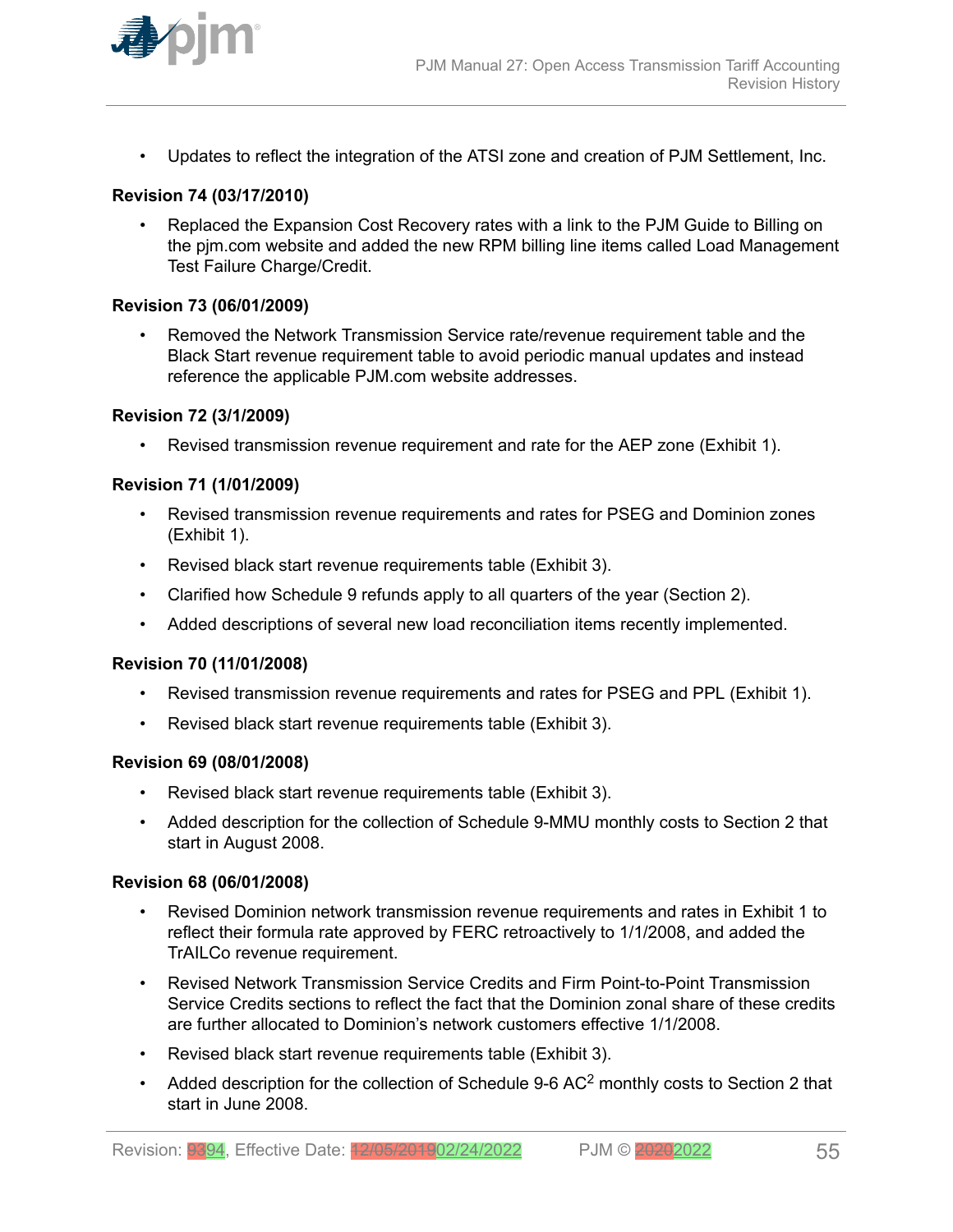

### **Revision 67 (06/01/2008)**

• Revised network transmission revenue requirements and rates table (Exhibit 1) to reflect revised formula rates.

#### **Revision 66 (5/1/2008)**

• Revised black start revenue requirements table (Exhibit 3).

#### **Revision 65 (4/1/2008)**

- Revised transmission revenue requirements for ComEd (Exhibit 1).
- Revised black start revenue requirements table (Exhibit 3).

#### **Revision 64 (2/1/2008)**

- Removed reactive revenue requirements table (Exhibit 1) per FERC order ER08-339.
- Revised black start revenue requirements table (Exhibit 3).

#### **Revision 63 (1/01/2008)**

- Revised black start revenue requirements table (Exhibit 1).
- Added ODEC as a Delmarva zonal transmission owner in Exhibit 2.
- Revised Expansion Cost Recovery Charge rates for 2008.

#### **Revision 62 (1/01/2008)**

- Revised reactive revenue requirements table (Exhibit 1).
- Revised black start revenue requirements table (Exhibit 4).

#### **Revision 61 (9/01/2007)**

- Revised reactive revenue requirements table (Exhibit 1).
- Revised black start revenue requirements table (Exhibit 4).

#### **Revision 60 (07/01/2007)**

- Revisions were made to reflect the implementation of Marginal Losses and for general clean-up.
- Revised reactive revenue requirements table (Exhibit 1).
- Revised black start revenue requirements table (Exhibit 4).
- Revised Section 2 to reflect Schedule 9 refunds

### **Revision 59 (06/01/2007)**

• Revisions moved to revision 60

### **Revision 58 (01/01/2007)**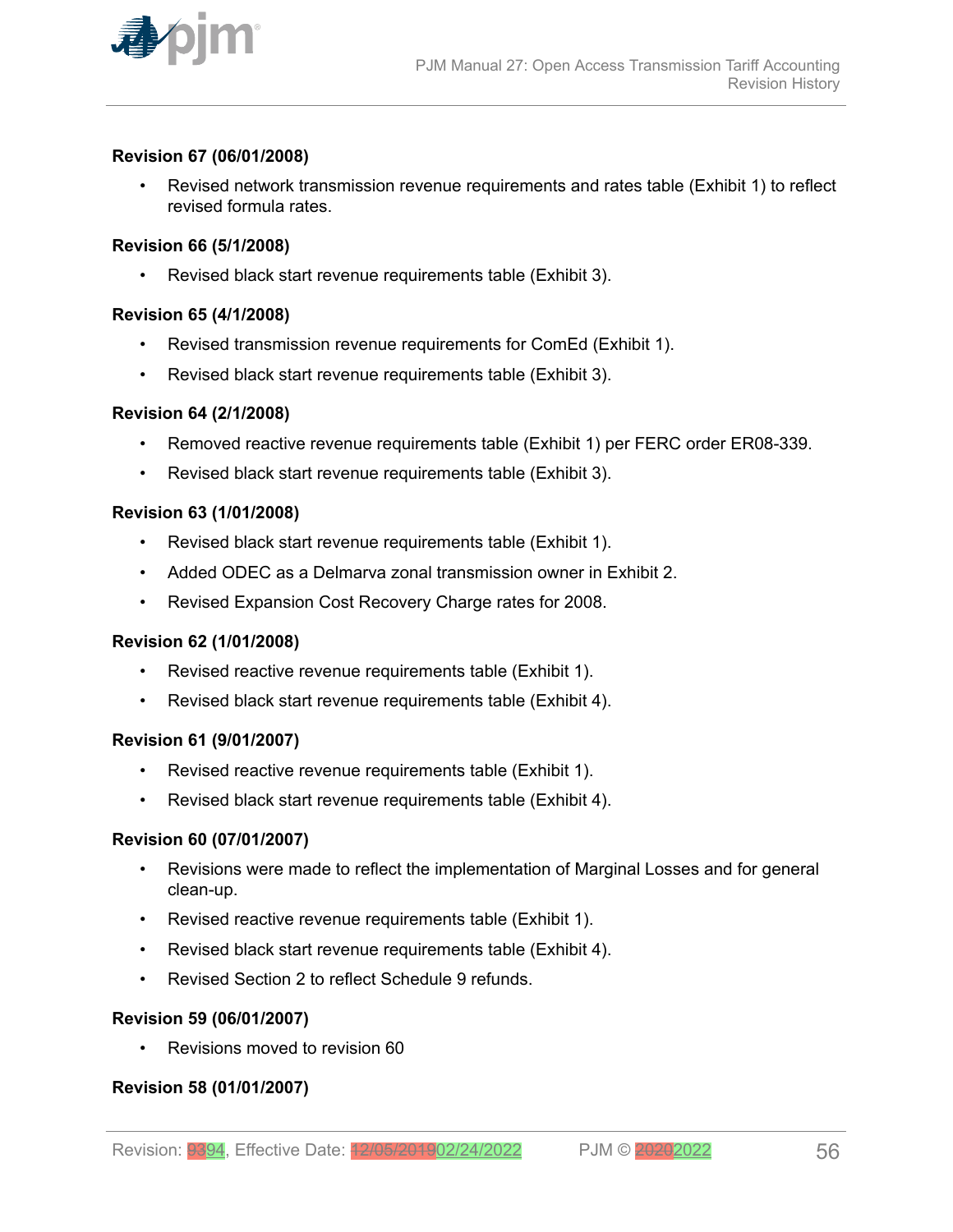

- Revised black start revenue requirements table (Exhibit 4).
- Revised rates in Expansion Cost Recovery Charges (Section 8).
- Revised Duquesne's network service rate and revenue requirement (Exhibit 2).
- Revised Section 2 to include new Schedules 10-NERC and 10 RFC
- Introduction trimmed to eliminate redundant information.
- List of PJM Manuals exhibit removed, with directions given to PJM Web site where all the manuals can be found.
- Revision History permanently moved to the end of the manual

#### **Revision 57 (10/01/2006)**

- Revised reactive revenue requirements table (Exhibit 2).
- Revised network transmission revenue requirements table (Exhibit 3).
- Revised black start revenue requirements table (Exhibit 5).

#### **Revision 56 (09/01/2006)**

- Revised reactive revenue requirements table (Exhibit 2).
- Revised black start revenue requirements table (Exhibit 5).

#### **Revision 55 (8/1/06)**

• Revise reactive revenue requirements table (Exhibit 2), revise network transmission revenue requirements table (Exhibit 3), and revise black start revenue requirements table (Exhibit 5).

#### **Revision 54 (6/1/06)**

• Revise reactive revenue requirements table (Exhibit 2), revise network transmission revenue requirements table (Exhibit 3), revise black start revenue requirements table (Exhibit 5), revise PJM Scheduling, System Control and Dispatch Service Accounting section to reflect PJM's stated rate implementation, and revise Expansion Cost Recovery Accounting section to reflect retroactive FERC order.

#### **Revision 53 (4/1/06)**

- Revise network transmission revenue requirements table (Exhibit 3), revise black start revenue requirements table (Exhibit 5), remove SECA references since the original SECA period has terminated (Section 8: Seams Elimination Cost Assignment Accounting), and remove MAAC charge references since this charge has terminated (Section 7: Mid-Atlantic Area Council Charge Accounting). Since Sections 7 and 8 were deleted, Sections 9 through 11 were renumbered accordingly.
- Revisions were made on the following pages: 29, 35, 36 and 40-45.

### **Revision 52 (3/1/06)**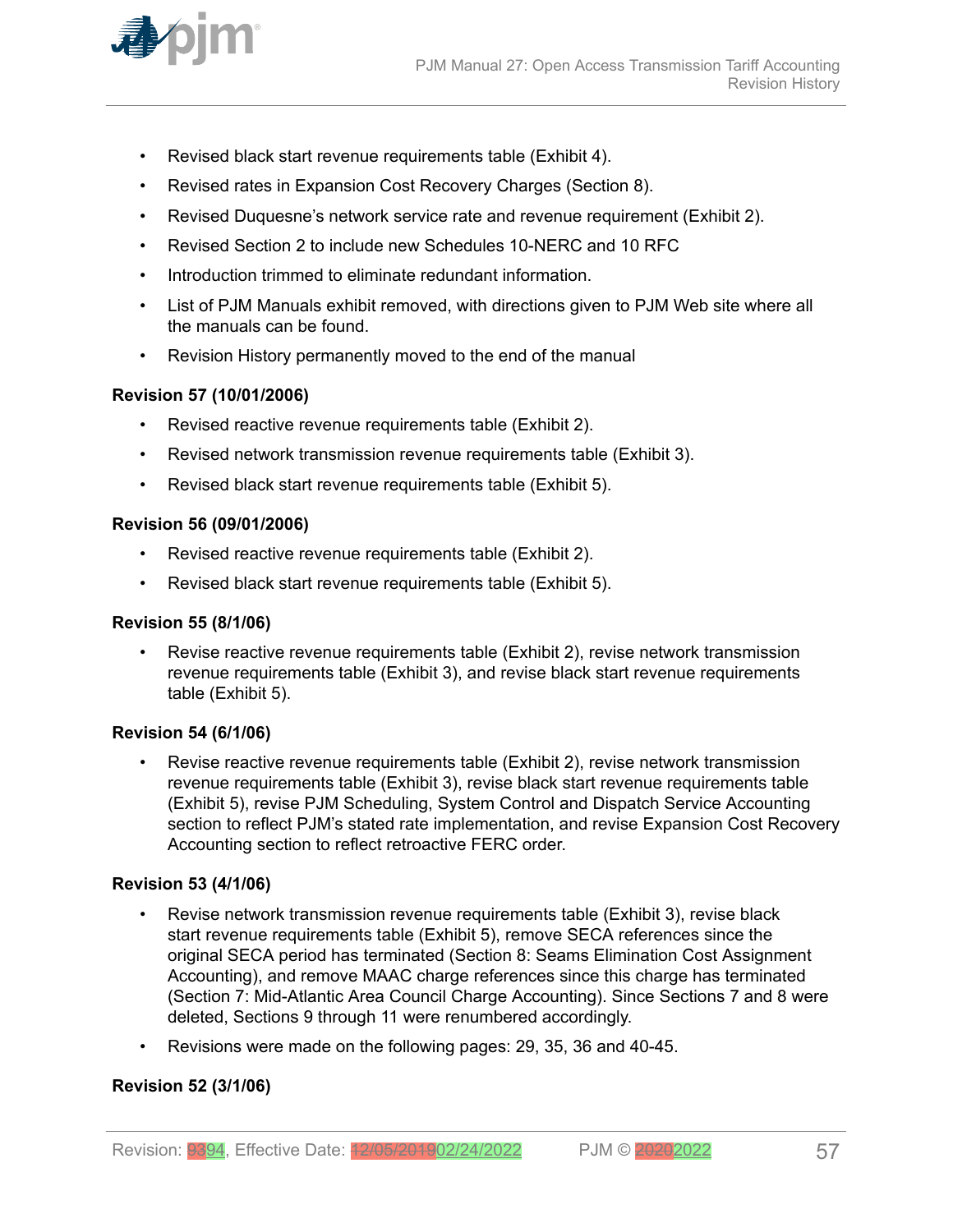

- Revise reactive revenue requirements table.
- Revisions were made on the following page: 23.

#### **Revision 51 (2/1/06)**

- Add new subsection to Network Service Accounting for business rules regarding the changing of settlement area definitions.
- Revisions were made on the following pages: 33 and 34.

#### **Revision 50 (1/1/06)**

- Revise reactive and black start revenue requirements tables.
- Revisions were made on the following pages: 23 and 44.

#### **Revision 49 (1/1/06)**

- Revise reactive and black start revenue requirements tables, add Schedule 9-OPSI billing description, and add new subsection to Network Service Accounting for nodal pricing business rules.
- Revisions were made on the following pages: 16, 19, 23, 30, 32, 33 and 44.

#### **Revision 48 (11/1/05)**

• Revise reactive and black start revenue requirements tables; AEP Network Service rate, revenue requirement, and pass-through credit allocations; and, Schedule 13 (Expansion Cost Recovery) billing description.

#### **Revision 47 (7/1/05)**

• Revise reactive and black start revenue requirements table, revise AECO, BGE, DPL, and PEPCO Network Service rates and revenue requirements, and add Schedule 13 (Expansion Cost Recovery) billing description.

#### **Revision 46 (5/1/05)**

• Revise reactive and black start revenue requirements table, clarify SECA settlements, and make changes to include Dominion.

#### **Revision 45 (2/16/05)**

• Revise reactive revenue requirements table.

#### **Revision 44 (1/1/05)**

• Revise reactive and black start revenue requirements tables.

#### **Revision 43 (1/1/05)**

• Revise reactive and black start revenue requirements tables and the AEP network integration transmission service rate. Add Duquesne's network integration transmission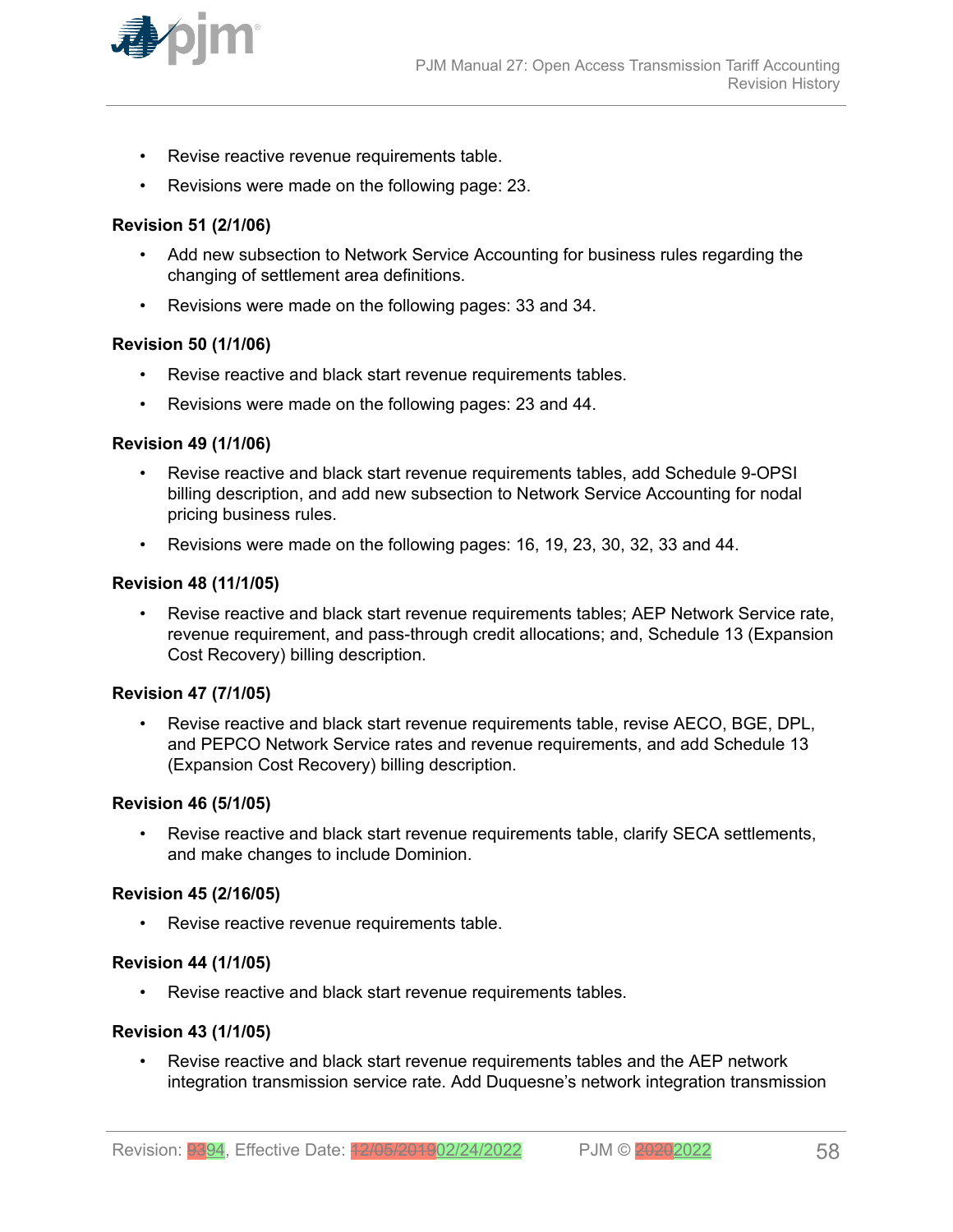

service revenue requirement and rate. Remove AP revenue neutrality and transitional market expansion charge sections.

### **Revision 42 (12/22/04)**

• Revise to reflect FERC Regional Through and Out Rate (RTOR) elimination between PJM and MISO and the new SECA billing.

#### **Revision 41 (11/01/04)**

• Revise reactive and black start revenue requirements tables.

#### **Revision 40 (10/01/04)**

- Revise to reflect the AEP/Dayton market integration.
- Updated Exhibit 1: List of PJM Manuals to reflect new manuals

#### **Revision 39 (07/31/04)**

• Revised reactive revenue requirements listed in Exhibit 2 of Section 3: Reactive Supply & Voltage Control from Generation Sources Service Accounting.

#### **Revision 38 (06/30/04)**

• Revised reactive revenue requirements listed in Exhibit 2 of Section 3: Reactive Supply & Voltage Control from Generation Sources Service Accounting.

#### **Revision 37 (06/01/04)**

• Revised annual black start revenue requirements listed in Exhibit 5 of Section 11: Black Start Service Accounting.

#### **Revision 36 (05/01/04)**

- Globally changed all references from "*PJM Control Area*" to "*PJM Region*"
- Revised Section 2: Scheduling, System Control & Dispatch Service Accounting to incorporate the changes to PJM Service Category; Capacity Resource and Obligation Management Service (Schedule 9-5).
- Revised annual reactive revenue requirements listed in Exhibit 2 of Section 3: Reactive Supply & Voltage Control from Generation Sources Service Accounting.
- Revised annual transmission owner revenue requirements listed in Exhibit 3 of Section 5: Network Integration Transmission Service Accounting.
- Revised firm point-to-point transmission service rates listed in Exhibit 4 of Section 6: Point-to-Point Transmission Service Accounting.
- Revised Section 6: Point-to-Point Transmission Service Accounting to incorporate the changes to the Point-to-Point Transmission Service credit allocations.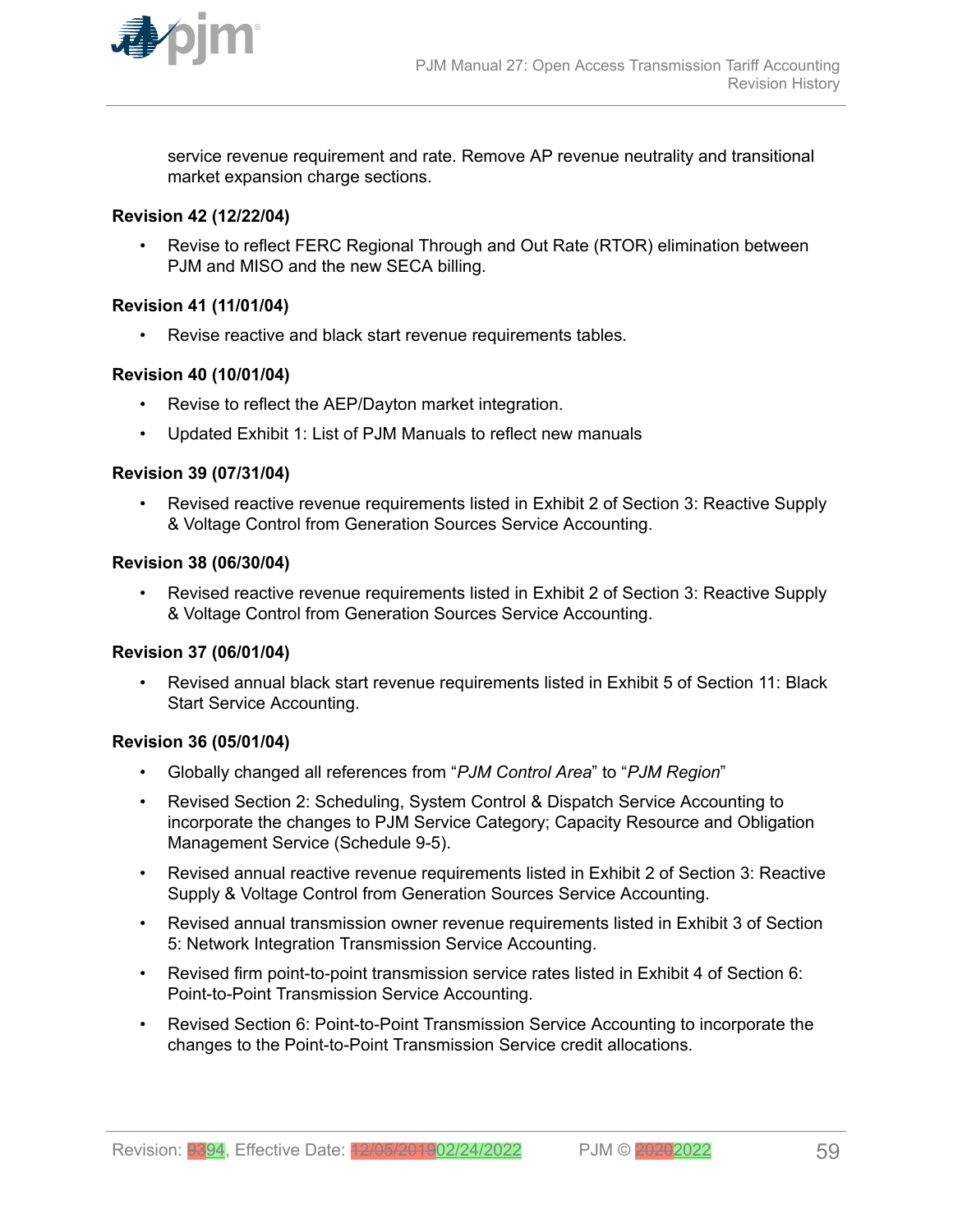

- Revised Section 9: Transitional Market Expansion Accounting to incorporate the change that these charges do not apply to energy either delivered to load or input into the Transmission System in the PJM zone comprised of Commonwealth Edison.
- Added Section 10: Expansion Integration Accounting and re-numbered other sections accordingly.
- Updated PJM List of Manuals to reflect new manuals

## **Revision 35 (05/01/04)**

• Revised Section 2: Scheduling, System Control & Dispatch Service Accounting to incorporate the changes to PJM Service Categories; FTR Administration (Schedule 9-2) and Market Support Services (Schedule 9-3).

### **Revision 34 (04/01/04)**

• Revised annual reactive revenue requirements listed in Exhibit 2 of Section 3: Reactive Supply & Voltage Control from Generation Sources Service Accounting.

## **Revision 33 (01/01/04)**

- Revised annual reactive revenue requirements listed in Exhibit 2 of Section 3: Reactive Supply & Voltage Control from Generation Sources Service Accounting.
- Revised Exhibit 1: List of PJM Manuals to reflect two new eFuel manuals

### **Revision 32 (10/01/03)**

• Revised annual reactive revenue requirements listed in Exhibit 2 of Section 3: Reactive Supply & Voltage Control from Generation Sources Service Accounting.

### **Revision 31 (09/01/03)**

- Revised annual reactive revenue requirements listed in Exhibit 2 of Section 3: Reactive Supply & Voltage Control from Generation Sources Service Accounting.
- Revised annual black start revenue requirements listed in Exhibit 5 of Section 10: Black Start Service Accounting.

### **Revision 30 (07/01/03)**

- Revised annual reactive revenue requirements listed in Exhibit 2 of Section 3: Reactive Supply & Voltage Control from Generation Sources Service Accounting.
- Revised annual black start revenue requirements listed in Exhibit 5 of Section 10: Black Start Service Accounting.

### **Revision 29 (06/01/03)**

• Revised Section 5: Network Integration Transmission Service Accounting to reflect the revised procedures to calculate the Network Customer's daily peak load contribution in accordance with FERC's order requiring the use of Network Service Peak Load (NSPL) contributions based on metered peaks instead of unrestricted peaks (Docket EL02-121).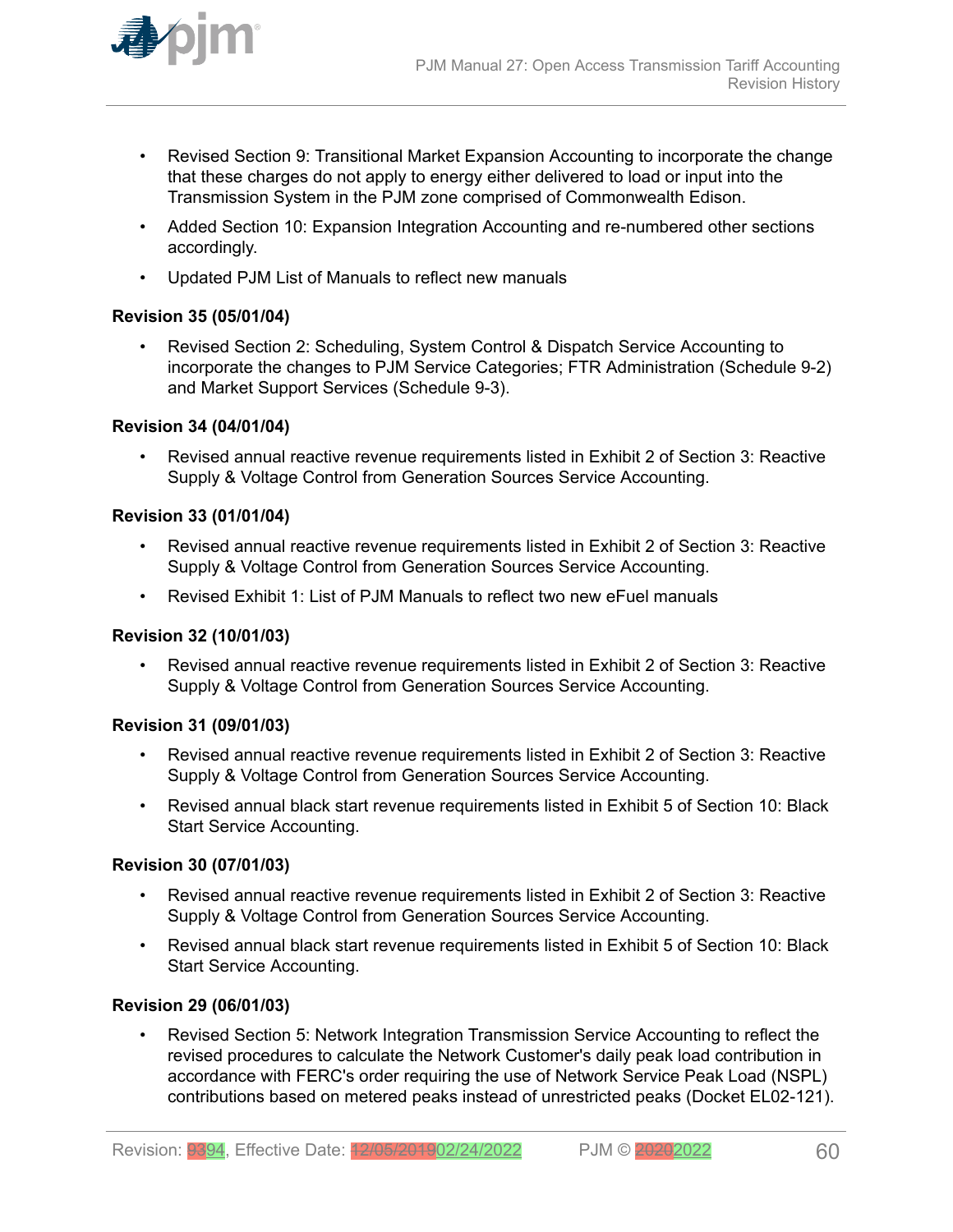

- Changed references to "Fixed Transmission Rights" to "Financial Transmission Rights."
- Schedule 9-5. Revised the sentence "Usage of this service is defined as the sum of the Load-Serving Entity's daily Accounted-For Obligations and Available Capacity Obligations during the month without any reduction for ALM Credit, plus the Capacity Resource Owner's Unforced Capacity and Available Capacity, both measured in MWd" to "Usage of this service is defined as the sum of the Load-Serving Entity's daily Accounted-For Obligations during the month without any reduction for ALM Credit, plus the Capacity Resource Owner's Unforced Capacity, measured in MWd."
- Removed the sentence. "In addition, PJM will charge a one-time sign-on fee of \$5,000 for each new PJM eCapacity account."
- Changed all references from "*PJM Interconnection, L.L.C.*" to "*PJM*."
- Renamed Exhibits I.1 through 10.1 to Exhibit 1 through Exhibit 5.
- Reformatted to new PJM formatting standard.
- Renumbered pages to consecutive numbering.

#### **Revision 28 (04/01/03)**

• Revised annual reactive revenue requirements listed in Exhibit 2 of Section 3: Reactive Supply & Voltage Control from Generation Sources Service Accounting.

#### **Revision 27 (04/01/03)**

• Revised annual reactive revenue requirements listed in Exhibit 2 of Section 3: Reactive Supply & Voltage Control from Generation Sources Service Accounting.

#### **Revision 26 (02/01/03)**

• Revised annual reactive revenue requirements listed in Exhibit 2 of Section 3: Reactive Supply & Voltage Control from Generation Sources Service Accounting.

#### **Revision 25 (02/01/03)**

• Revised annual reactive revenue requirements listed in Exhibit 2 of Section 3: Reactive Supply & Voltage Control from Generation Sources Service Accounting.

#### **Revision 24 (01/01/03)**

• Revised annual reactive revenue requirements listed in Exhibit 2 of Section 3: Reactive Supply & Voltage Control from Generation Sources Service Accounting.

#### **Revision 23 (01/01/03)**

• Revised Annual Black Start Revenue Requirements in Exhibit 5 of Section 10: Black Start Service Accounting.

#### **Revision 22 (01/01/03)**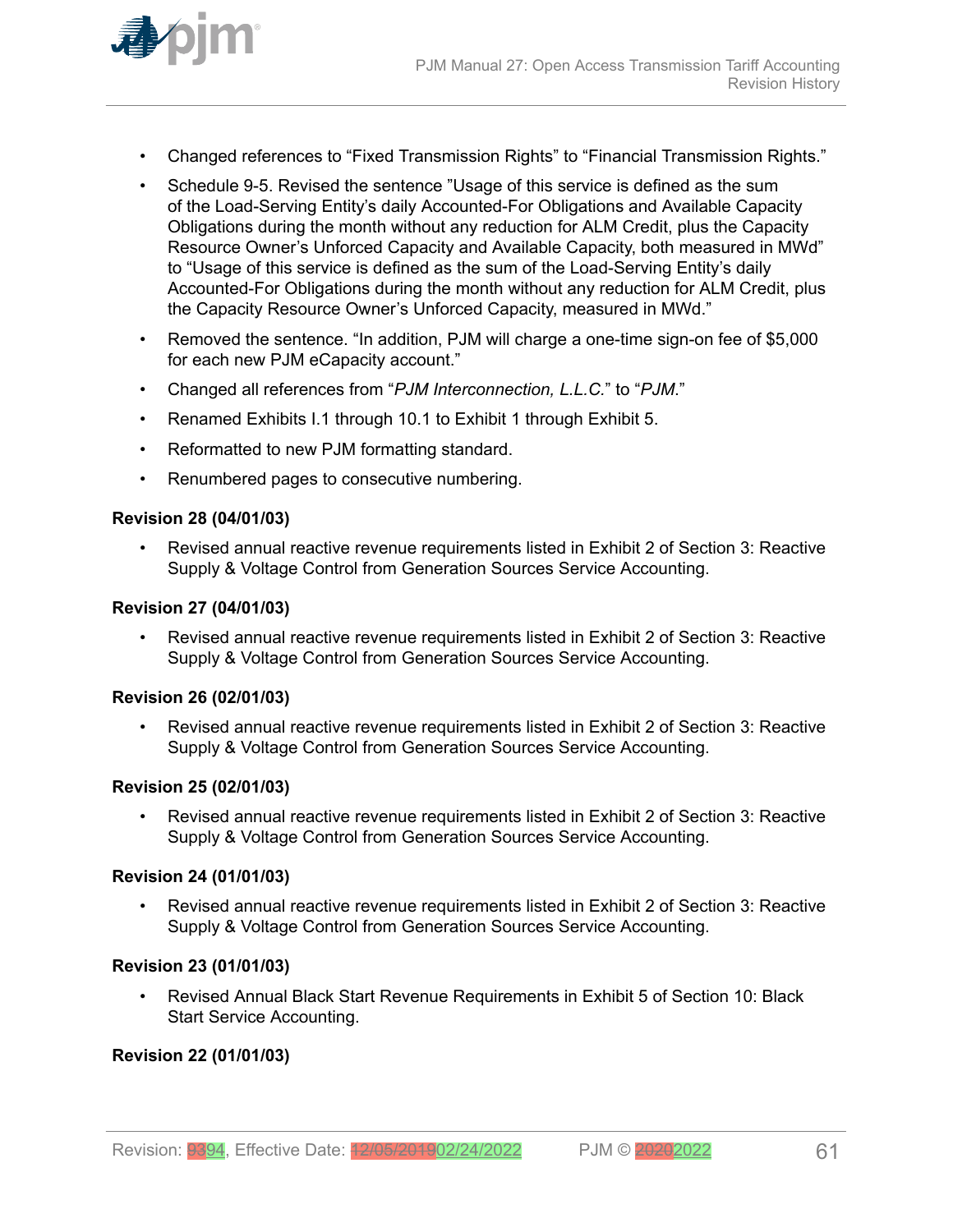

- Revised annual reactive revenue requirements listed in Exhibit 2 of Section 3: Reactive Supply & Voltage Control from Generation Sources Service Accounting. The addition of Commonwealth Chesapeake, L.L.C. was effective 11/01/02.
- Revised Section 2: Scheduling, System Control & Dispatch Service Accounting.

## **Revision 21 (12/01/02)**

• Added new Section 10: Black Start Service Accounting. Re-numbered existing Section 10: Billing as new Section 11.

### **Revision 20 (09/01/02)**

• Revised annual reactive revenue requirements listed in Exhibit 2 of Section 3: Reactive Supply & Voltage Control from Generation Sources Service Accounting.

### **Revision 19 (07/01/02)**

• Revised annual reactive revenue requirements listed in Exhibit 2 of Section 3: Reactive Supply & Voltage Control from Generation Sources Service Accounting.

### **Revision 18 (04/01/02)**

• Revised to reflect the changes to incorporate the PJM West Region and Rockland Electric Company.

### **Revision 17 (01/01/02)**

• Revised annual reactive revenue requirements listed in Exhibit 2 of Section 3: Reactive Supply & Voltage Control from Generation Sources Service Accounting.

### **Revision 16 (10/01/01)**

• Revised annual reactive revenue requirements listed in Exhibit 2 of Section 3: Reactive Supply & Voltage Control from Generation Sources Service Accounting.

### **Revision 15 (09/01/01)**

• Revised annual reactive revenue requirements listed in Exhibit 2 of Section 3: Reactive Supply & Voltage Control from Generation Sources Service Accounting.

#### **Revision 14 (08/01/01)**

• Revised annual reactive revenue requirements listed in Exhibit 2 of Section 3: Reactive Supply & Voltage Control from Generation Sources Service Accounting.

### **Revision 13 (07/23/01)**

• Revised annual reactive revenue requirements listed in Exhibit 2 of Section 3: Reactive Supply & Voltage Control from Generation Sources Service Accounting.

### **Revision 12 (06/01/01)**

• Revised to reflect new Transmission Service and Reactive Rates.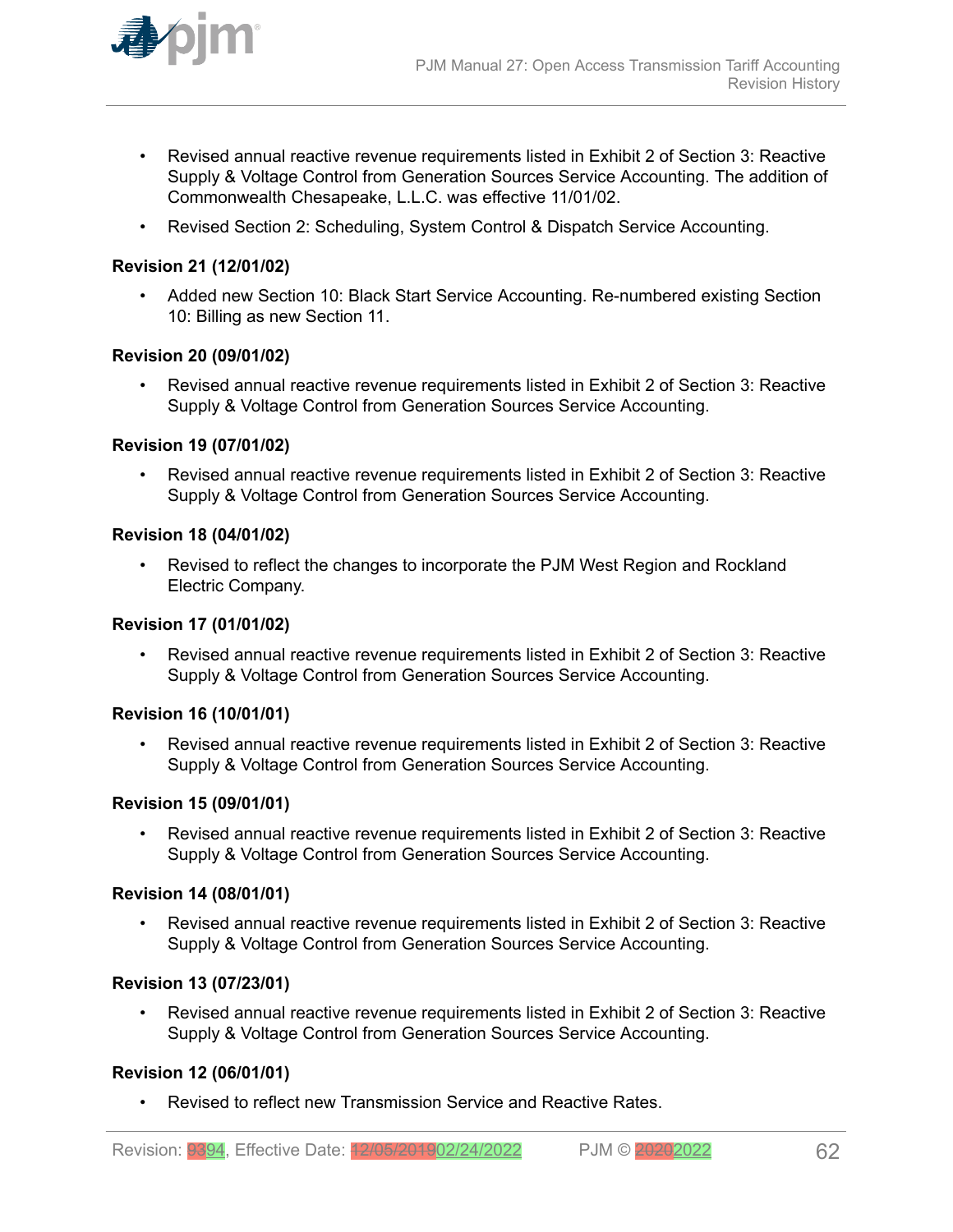

### **Revision 11 (01/01/01)**

- Revised to reflect the new unbundled PJM Scheduling, System Control and Dispatch Service accounting method (Tariff Schedule 9) and the new Mid-Atlantic Area Council Charge billing (Tariff Schedule 10) to be effective 01/01/2001.
- Removed Attachment A: Definitions and Abbreviations. Attachment A is being developed into a 'new' **PJM Manual 35:** *Definitions and Abbreviations*.

#### **Revision 10 (10/01/00)**

• Revised to reflect the new Reactive Supply and Voltage Control from Generation Sources Service (Tariff Schedule 2) accounting method as approved by FERC (Docket No. ER00-3327) to be effective 10/01/2000.

#### **Revision 09 (06/01/00)**

• Sections 5, 6 & 7: Revised to reflect new point-to-point transmission service rates as approved by FERC.

#### **Revision 08 (09/23/99)**

- Section 2: Scheduling, System Control, & Dispatch Service Accounting
- Revised to reflect the new RTO Scheduling, System Control, & Dispatch Service (Schedule 1A) Accounting methodology which was approved by the FERC.

#### **Revision 07 (06/01/99)**

- Section 5: Network Integration Transmission Service Accounting
- Revised 'Exhibit 3: Annual Transmission Revenue Requirements' for AE Zone.
- Section 6: Point-to-Point Transmission Service Accounting Overview
- Revised 'Exhibit 4: Firm Point-to-Point Transmission Service Rates' for AE Zone.
- Revised 'Exhibit 5: Non-Firm Point-to-Point Transmission Service Delivery Rates' for AE Zone.

#### **Revision 06 (04/01/99)**

- Section 2: Scheduling, System Control, & Dispatch Service Accounting
- Added reconciliation billing for PJM and RTO Scheduling, System Control & Dispatch Services charges.

#### **Revision 05 (01/01/99)**

- Section 2: Scheduling, System Control, & Dispatch Service Accounting
- Added calculation of RTO scheduling, system control, and dispatch service credits and charges.
- Section 3: Reactive Supply & Voltage Control Service Accounting
- Modified calculation of Reactive Charges and Rates (Exhibit 2)